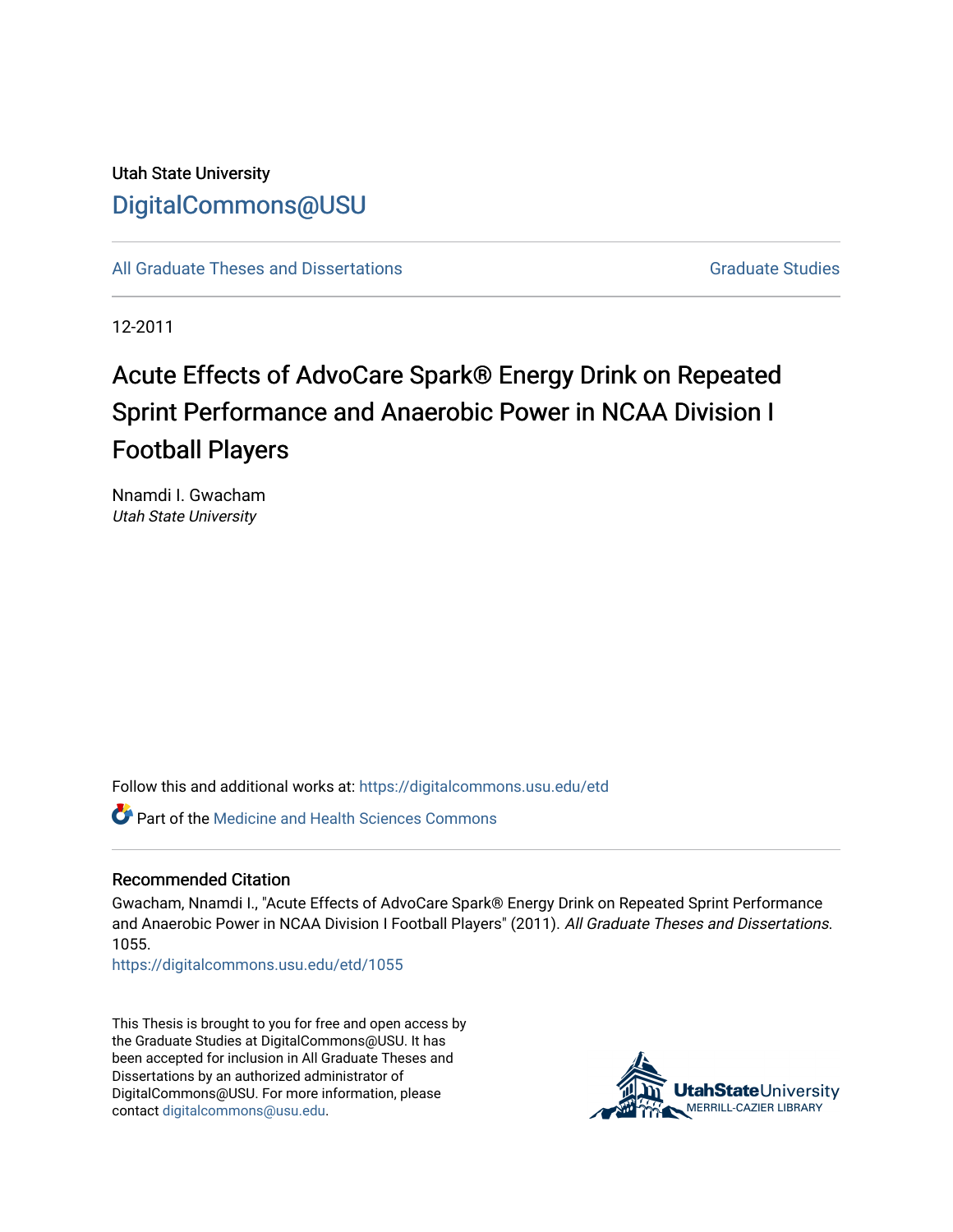# ACUTE EFFECTS OF ADVOCARE SPARK® ENERGY DRINK ON REPEATED

# SPRINT PERFORMANCE AND ANEROBIC POWER IN NCAA

# DIVISION I FOOTBALL PLAYERS

by

Nnamdi Gwacham

A thesis submitted in partial fulfillment of the requirements for the degree

of

# MASTER OF SCIENCE

in

Health and Human Movement

Approved:

Major Professor Committee Member

Dale R. Wagner, PhD Edward M. Heath, PhD

Committee Member Committee Member

Korry J. Hintze, PhD Gerald A. Smith, PhD

Mark R. McClellan, PhD Vice President for Research and Dean of the School of Graduate Studies

> UTAH STATE UNIVERSITY Logan, Utah 2011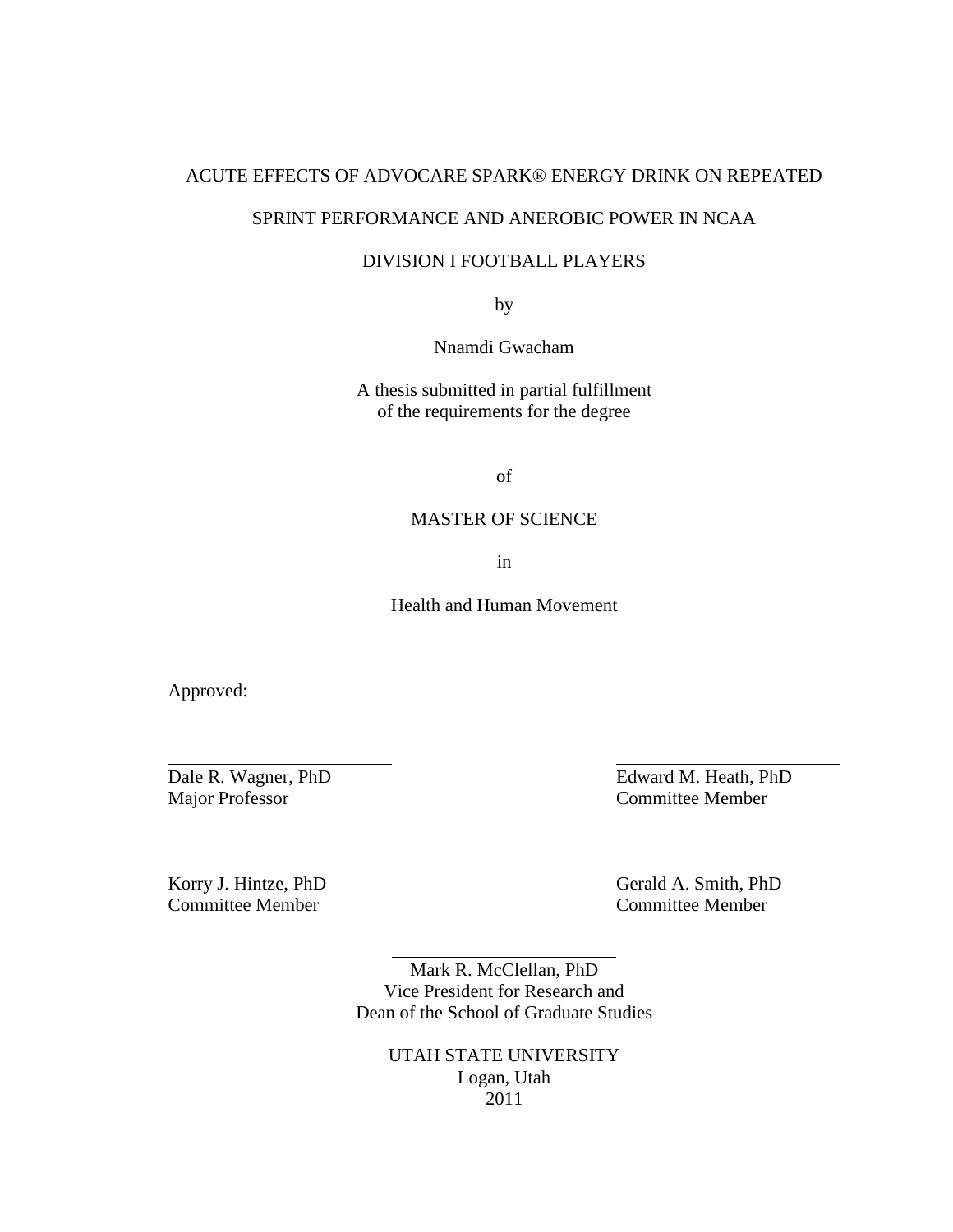Copyright © Nnamdi Gwacham 2011

All Rights Reserved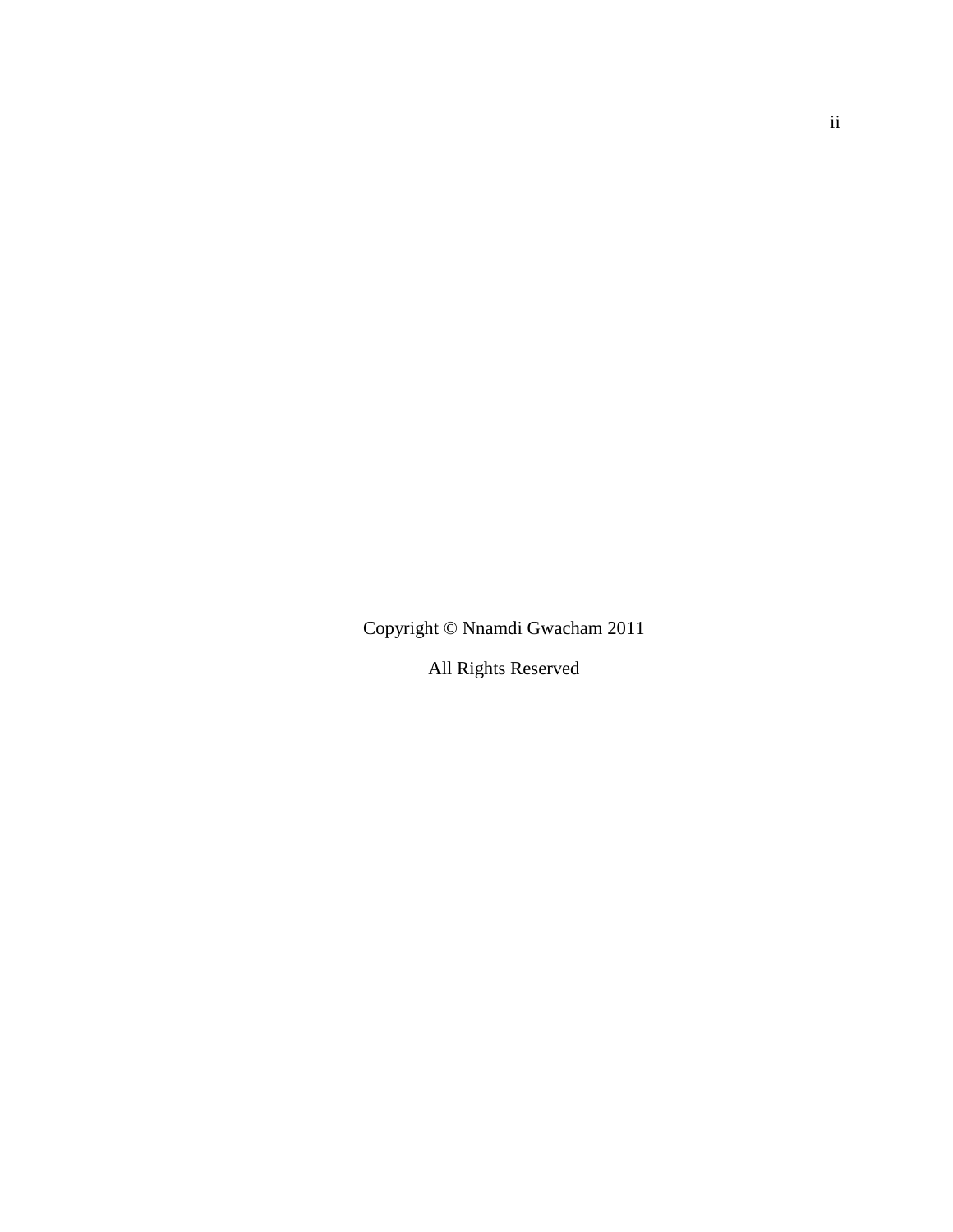# **ABSTRACT**

# Acute Effects of AdvoCare Spark® Energy Drink on Repeated Sprint Performance and Anaerobic Power in NCAA Division I Football Players

by

Nnamdi I. Gwacham, Master of Science

Utah State University, 2011

Major Professor: Dr. Dale R. Wagner Department: Health, Physical Education and Recreation

Consumption of supplements and energy drinks is common among athletes; however, there is a lack of research on the efficacy of energy drink consumption before and during short-duration, intense exercise. The purpose of this research was to investigate the acute effects of a low-calorie, caffeine-taurine, energy drink (AdvoCare Spark®) on repeated sprint performance and anaerobic power in National Collegiate Athletic Association Division I football players. Twenty well-trained Division I football players (age:  $19.7 \pm 1.8$  years, height:  $184.9 \pm 5.3$  cm, weight:  $100.3 \pm 21.7$  kg) participated in a double-blind, randomized crossover study in which they received the energy drink or an isoenergetic, isovolumetric, noncaffeinated placebo. The two trials were separated by 7 days. The Running Based Anaerobic Sprint Test (RAST), consisting of six 35-m sprints with 10 s of rest between each sprint, was used to assess anaerobic power. Sprint times were recorded with an automatic electronic timer. On average, there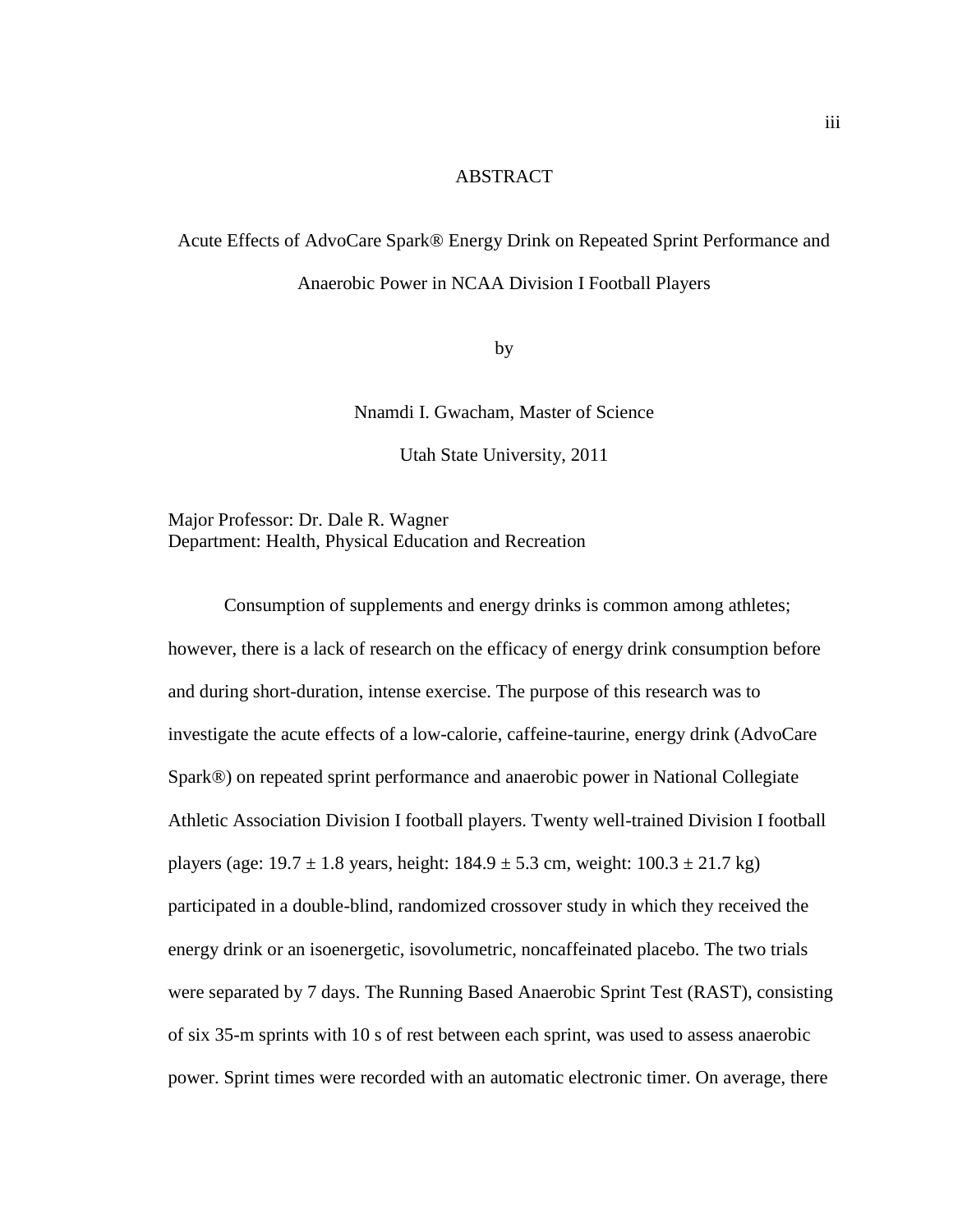was no statistically significant difference between the placebo  $(15.06 \pm 3.80 \text{ W} \cdot \text{s}^{-1})$  and beverage (15.3  $\pm$  4.18 W·s<sup>-1</sup>) measurements of fatigue index. Neither were there statistically significant main effects of the beverage treatment on power  $F(1, 18) = 3.84$ , *p*  $= 0.066$ ; or sprint time  $F(1, 18) = 3.06$ ,  $p = 0.097$ . However, there was a significant interaction effect between caffeine use and the beverage for sprint times ( $F = 4.62$ ,  $p =$ 0.045), as well as for anaerobic power ( $F = 5.40$ ,  $p = 0.032$ ), indicating a confounding effect. In conclusion, a caffeine-taurine energy drink did not improve the sprint performance or the anaerobic power of collegiate football players, but the level of caffeine use by the athletes likely influenced the effect of the drink.

(70 pages)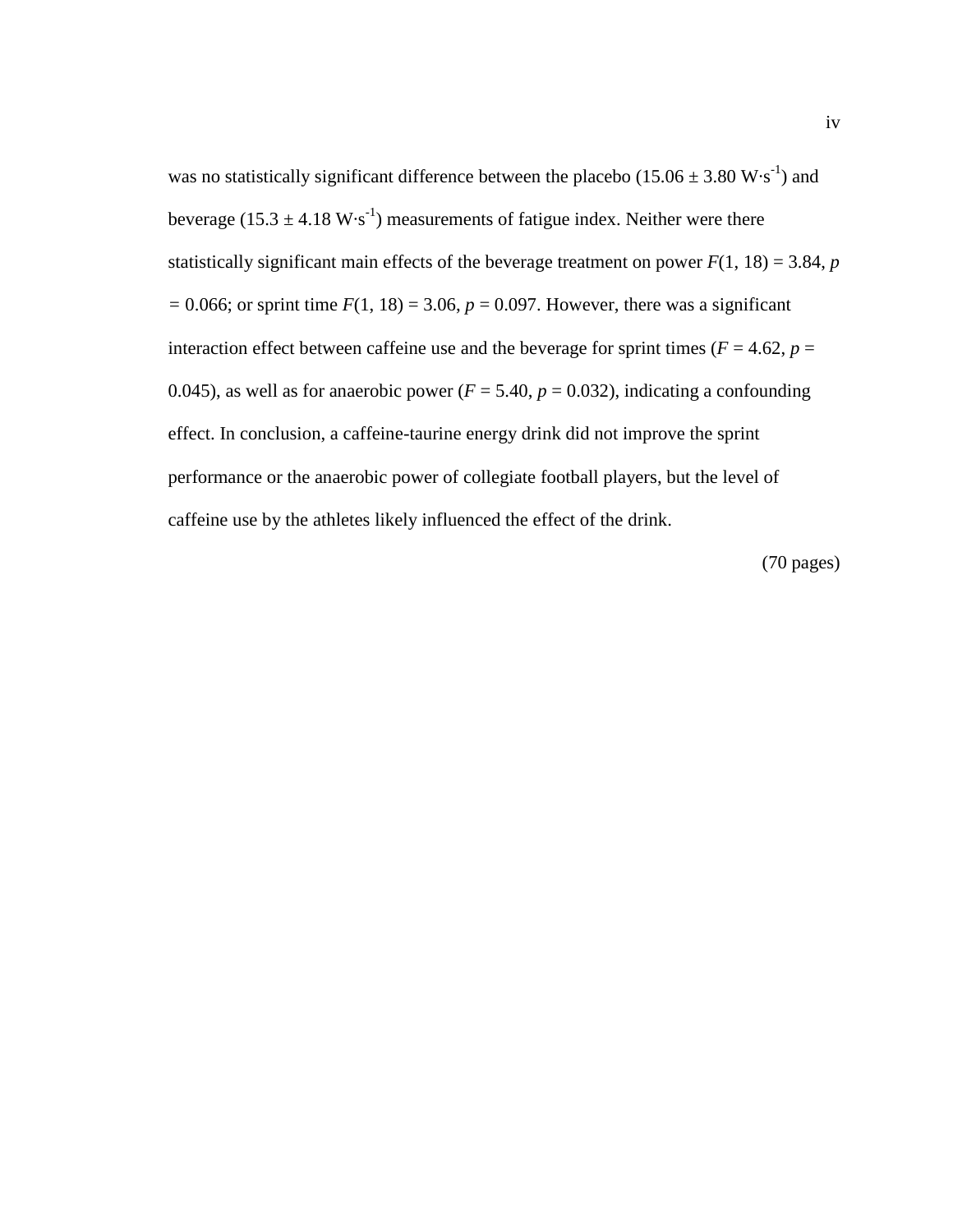# **Public Abstract**

Acute Effects of AdvoCare Spark® Energy Drink on Repeated Sprint Performance and Anaerobic Power in NCAA Division I Football Players

Sports drinks, such as Gatorade and Powerade, have been designed to refuel athletes during and after their performance. Specifically they are designed to have optimal levels of carbohydrates to replenish electrolytes and prevent dehydration. In contrast, energy drinks are reported to increase mental alertness and physical performance during exercise. These drinks are designed to have substantial levels of caffeine as the main ingredient. For some years, energy drinks have become widespread both in recreational and trained athletes, because of their presumed influence on physical performance. A variety of energy drinks are currently on the market today and are purported to increase the energy level of the individuals consuming them.

The effect of caffeine on endurance performance is well known. However, comparatively less research has been conducted on its ability to improve anaerobic performance such as in sprinting. Some studies showing no effect of caffeine on performance used nonathletic people and study designs often not conducive to observing any physical improvement. However, recent studies incorporating trained athletes and specifically aimed at discontinuous sports activity (football, hockey, rugby) support the notion that caffeine can improve anaerobic exercise to an extent.

The purpose of this study was to investigate the acute effects of a commercially available caffeine-containing energy drink on repeated sprint performance and anaerobic power in college football players. Twenty well-trained Utah State University football players participated in the study in which they received the energy drink (AdvoCare Spark®) or a placebo without caffeine.

The Running Based Anaerobic Sprint Test (RAST), consisting of six 35-m sprints with 10 seconds of rest between each sprint, was used to assess anaerobic power. Sprint times and analysis of anaerobic power were used to understand the effects of acute ingestion of the energy drink. Sprint times increased from 5.11 seconds for the first sprint to 6.90 seconds for the sixth sprint on the placebo with almost exactly the same change for the energy drink (5.10 seconds to 6.90 seconds). In short, the energy drink did not improve sprint speed or change the rate of fatigue with repeated sprints. Through the analysis, a better understanding was gained of how caffeinated energy drinks impact physical performance in trained athletes.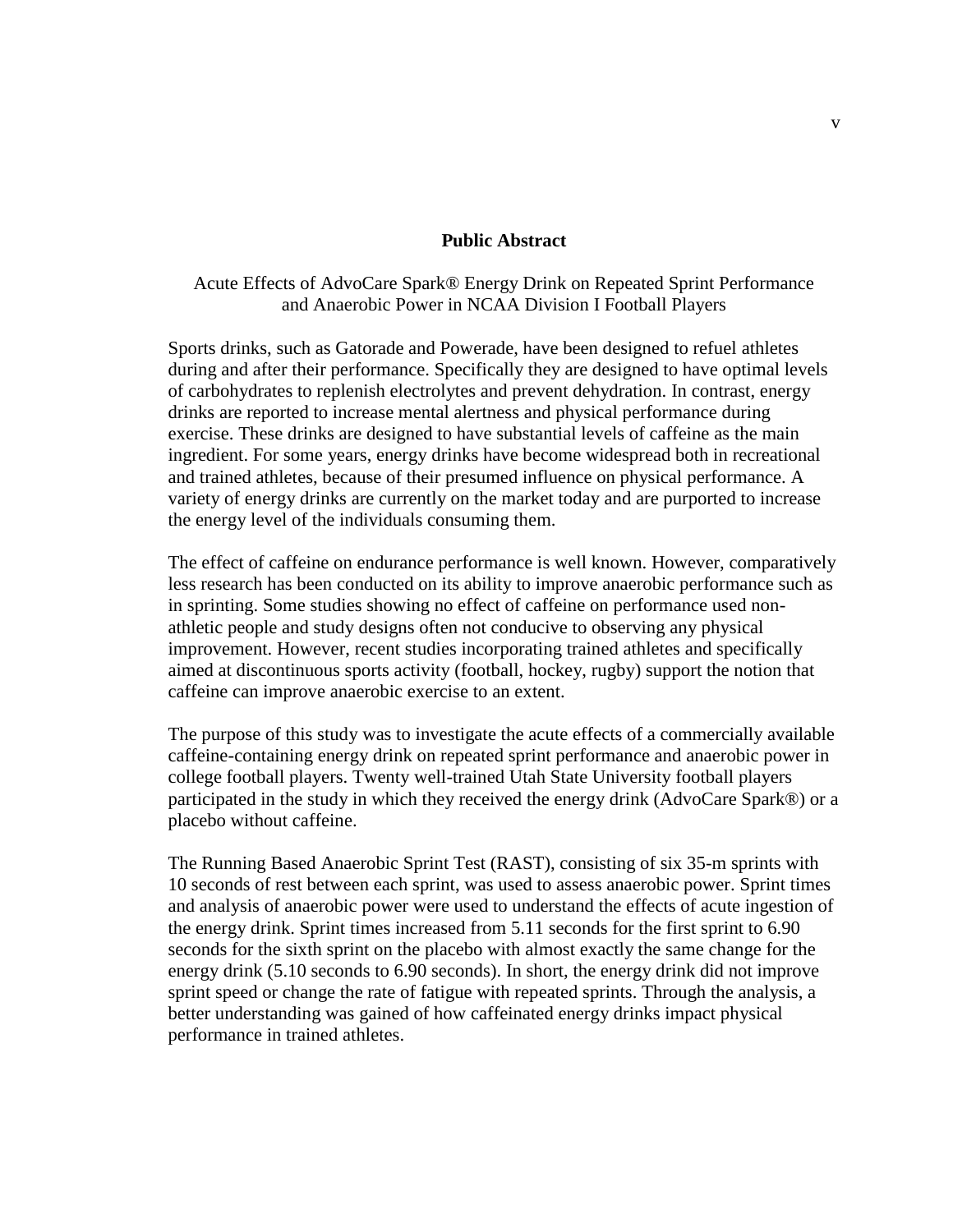# DEDICATION

This thesis is dedicated to my parents, Edwin and Caroline Gwacham, who instilled a deep appreciation for the value of opportunities, who modeled the hardworking citizen, and who encouraged me each and every day to take advantage of every opportunity. Thanks, Mom, for believing I could do whatever I set out to accomplish, for reminding me each day that I am special, for knowing exactly what to say to keep me motivated. Dad, you taught me to love learning, and to reach for the stars and for that I am grateful.

This and other achievements I may realize are dedicated to my supportive and encouraging family – Adaobi, Chikodili, & Ifunanya, my sisters; and my brother, Obumneke. You will reach your stars, too.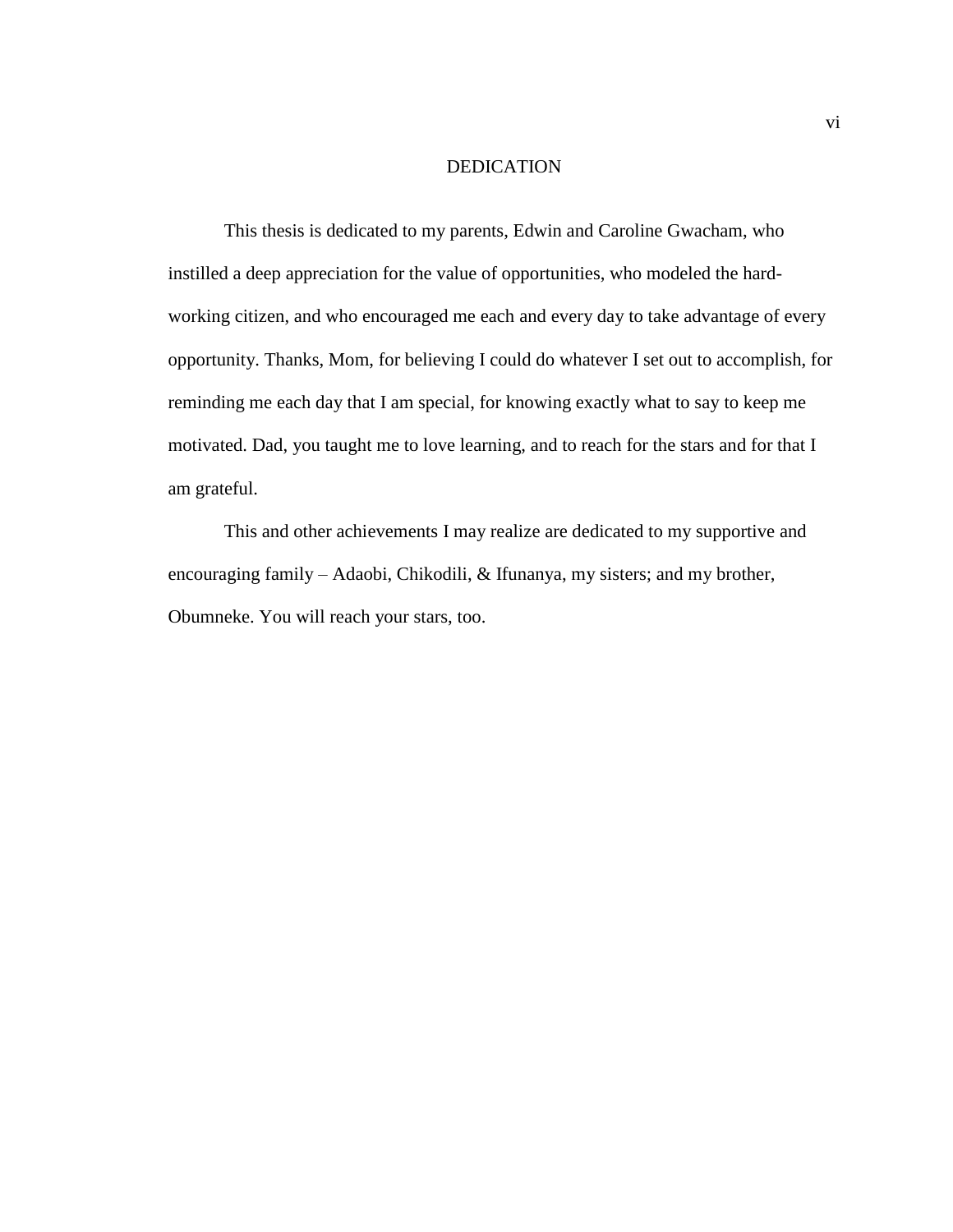## ACKNOWLEDGMENTS

First and foremost, I would like to thank God. In the process of putting this thesis together, I realized how much He has blessed me with. You have given me the power to believe in my passion and pursue my dreams.

I would like to thank Dr. Dale Wagner for the countless hours he devoted to reading and editing many drafts of my proposal and thesis. I would also like to thank my committee members, Drs. Edward Heath, Gerald Smith, and Korry Hintze, for their support, direction, and guidance. I would also like to thank the twenty Utah State football players that woke up early in the morning to run sprints for the sake of science.

A special thanks to my fellow researchers, Ryan Porter, Josh Nagao, Scott Hadley, Anna Fukunaga, and Adam Raikes, for showing up early each day to help with the data collection. I give a special thanks to my family, and friends for their encouragement, moral support, and positive attitude as I worked my way from the proposal stages to this final document. I could not have done it without all of you.

Nnamdi I. Gwacham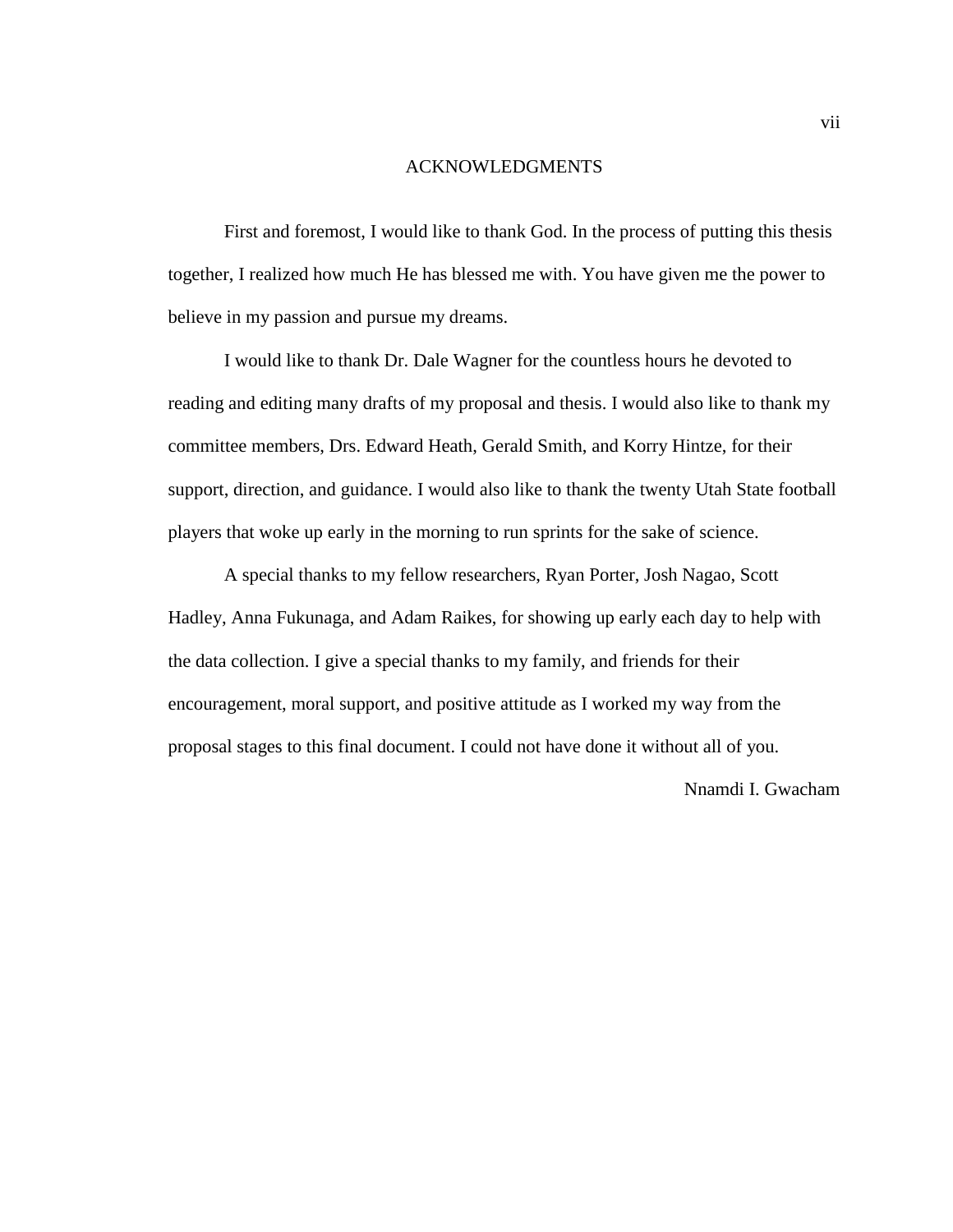# **CONTENTS**

| Page                                                       |
|------------------------------------------------------------|
|                                                            |
|                                                            |
|                                                            |
|                                                            |
|                                                            |
|                                                            |
| <b>CHAPTER</b>                                             |
| I.                                                         |
|                                                            |
| $\Pi$ .                                                    |
| Consumption Related to Exercise and Athletic Performance20 |
| III.<br>26<br>METHODS.                                     |
|                                                            |
| IV.                                                        |
| V.                                                         |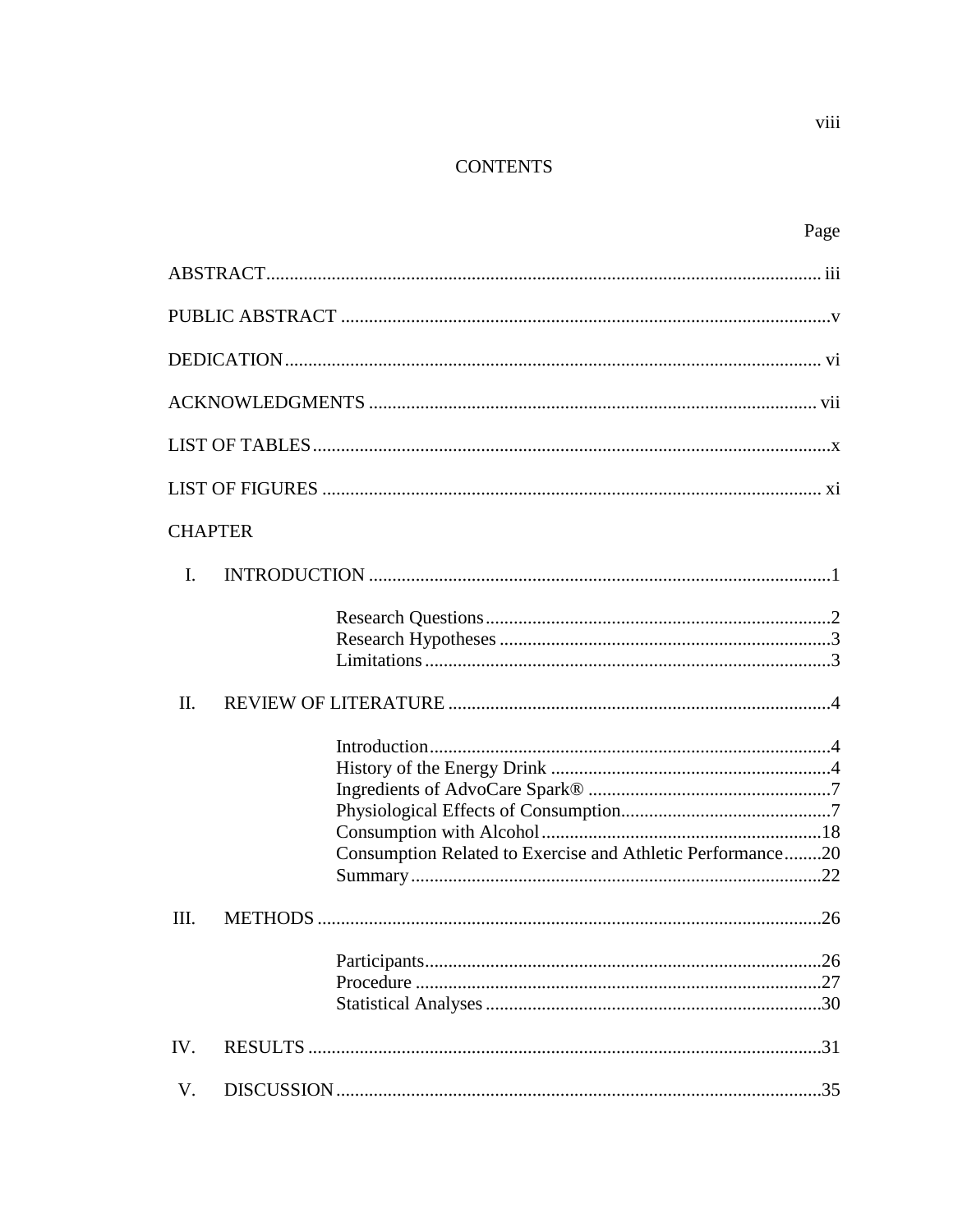$i\mathbf{x}$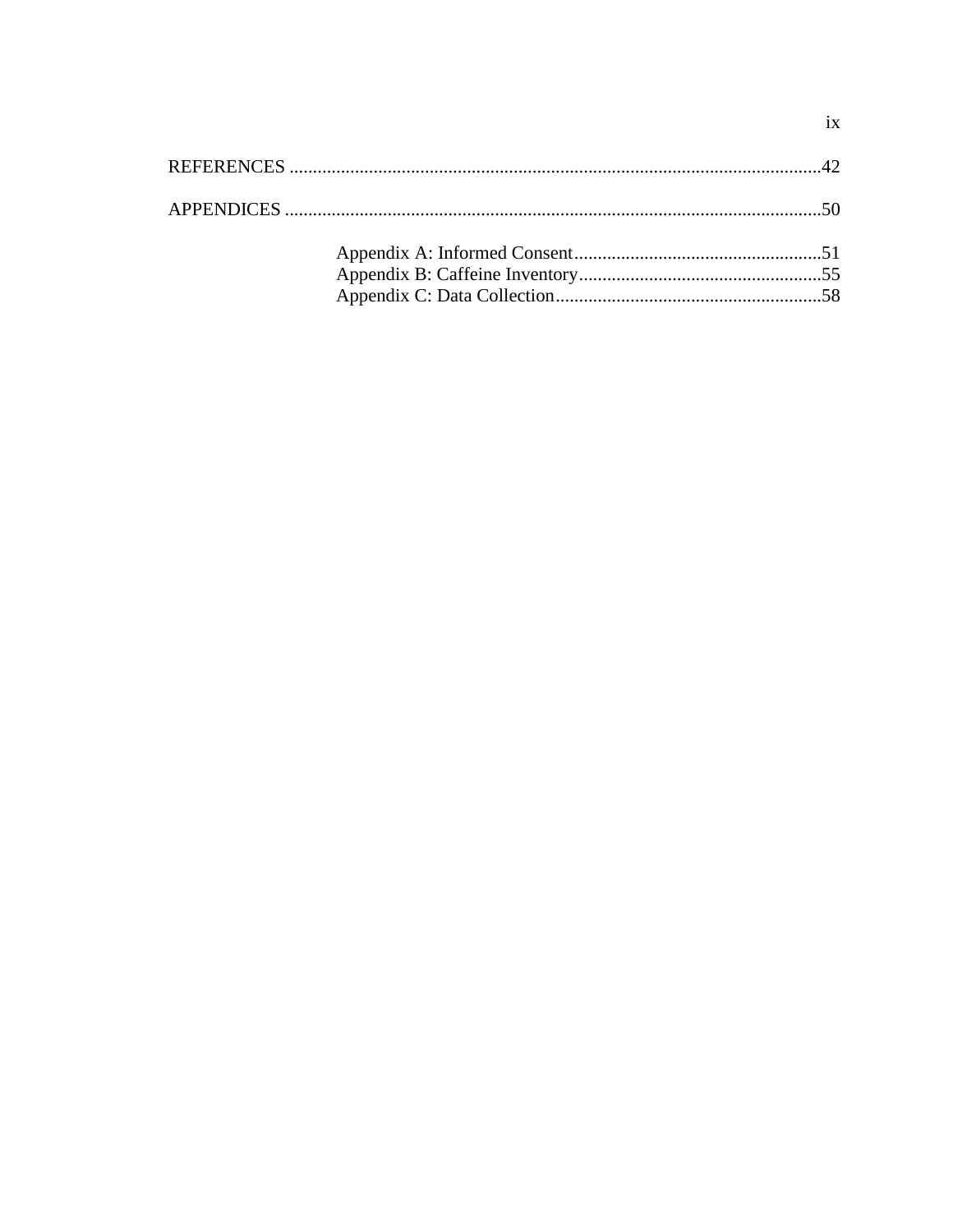# LIST OF TABLES

| Table |                                                                              | Page |
|-------|------------------------------------------------------------------------------|------|
|       |                                                                              |      |
|       | 2. Bodily Functions and Proposed Ergogenic Benefits of AdvoCare Spark®       |      |
|       | 3. Repeated-Measures ANOVA (2x6) with Caffeine Use as a Covariate for Sprint |      |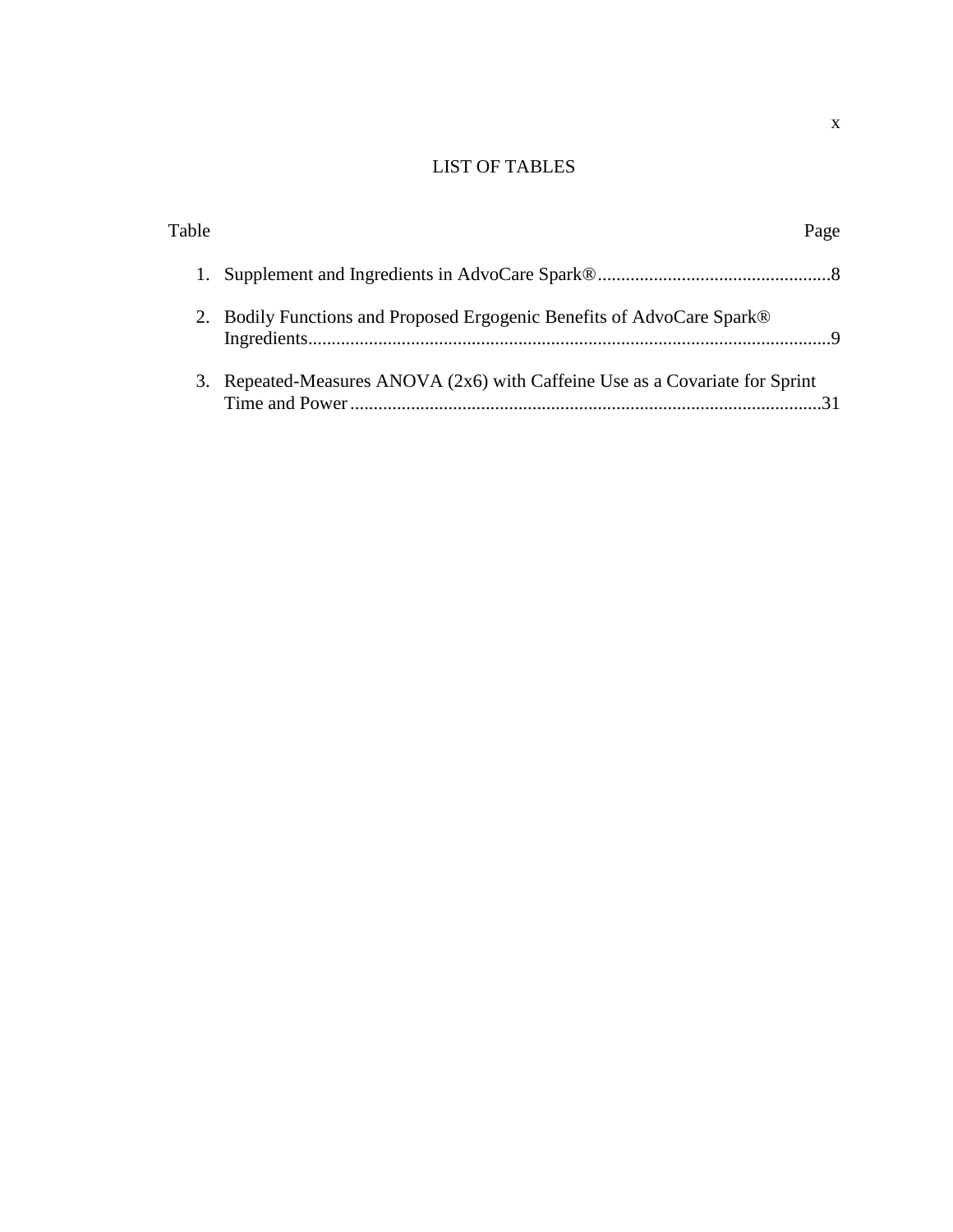# LIST OF FIGURES

| Figure |                                                                          | Page |
|--------|--------------------------------------------------------------------------|------|
|        |                                                                          |      |
|        |                                                                          |      |
|        | 3. Comparison of average anaerobic power through sprint trials32         |      |
|        | 4. Comparison of normalized average sprint time through sprint trials 33 |      |
| 5.     | Comparison of normalized average anaerobic power through sprint trials33 |      |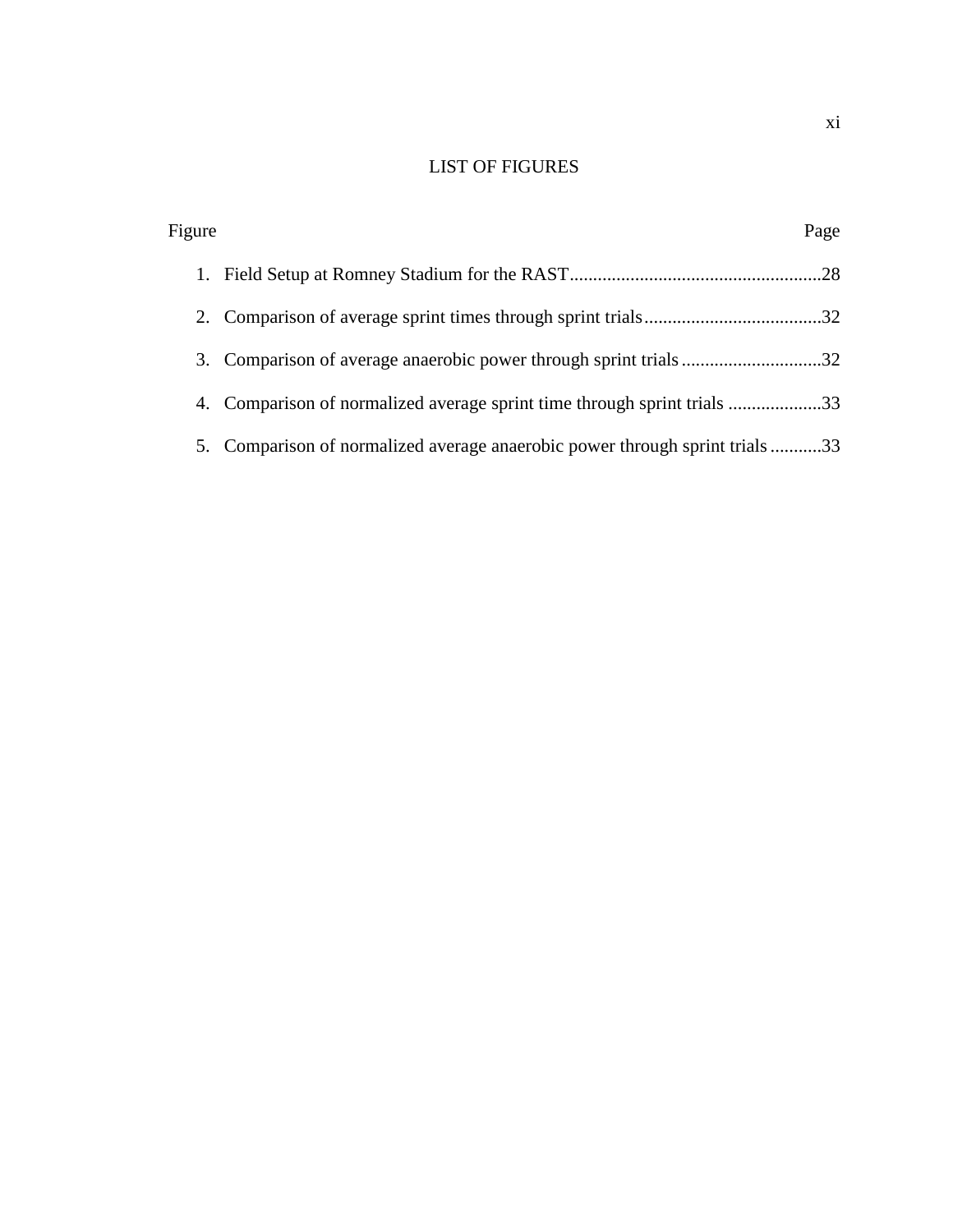# CHAPTER 1

# INTRODUCTION

The dietary supplement industry dramatically impacts collegiate athletes who are continually seeking a competitive edge. A number of collegiate athletes today are taking vitamin and mineral supplements. In addition to vitamins and minerals, athletes are experimenting with the latest supplemental trends and ergogenic aids such as creatine, caffeine, hydroxyl-methyl-butyrate (HMB), ephedrine, and androstenedione. Ergogenic aids refer to substances that increase the capacity for bodily or mental labor, especially by eliminating fatigue symptoms. Nutritional ergogenic aids refer to substances that enhance performance and are either nutrients, metabolic by-products of nutrients, food (plant) extracts, or substances commonly found in foods (e.g., creatine & caffeine) that are provided in amounts more concentrated than commonly found in the natural food supply (Tarnopolsky, 2008). So all of these are packaged carefully into one bottle and sold to the unbeknownst student-athlete as an energy drink.

Energy drinks are one of the most popular supplements besides multi-vitamins in the American young adult population. Many collegiate athletes use them for their potential ergogenic effect. They believe that using high energy supplements prior to performance will result in greater focus, reaction time, sustained energy, and power. Several papers, including one by Forbes, Candow, Little, Magnus, and Chilibeck (2007), have been published showing that ingestion of a pre-exercise, high energy supplement can delay fatigue and/or improve the quality of a resistance training workout. A recent study showed that a pre-exercise high energy supplement consumed 10 min prior to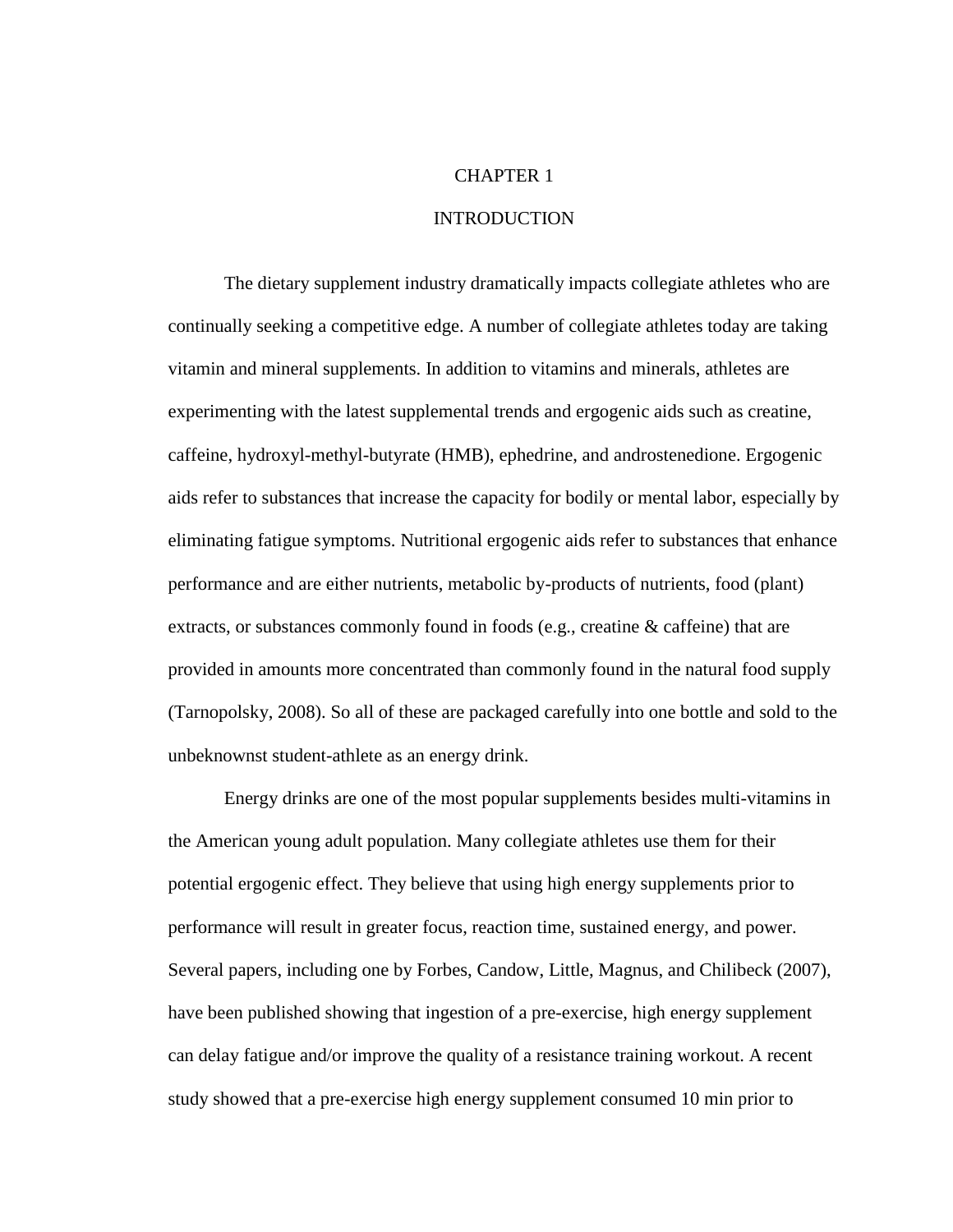resistance exercise enhanced acute exercise performance by increasing the number of repetitions performed and total volume of exercise (Hoffman et al., 2008). The improved exercise performance resulted in a significantly greater increase in both growth hormone and insulin concentrations, indicating an amplified anabolic hormone response to this pre-exercise supplement.

Many pre-exercise high energy supplements consist of multiple ingredients that are proposed to either increase metabolic rate, enhance exercise performance, or both. One such supplement is known as AdvoCare Spark . It consists of various herbal and amino acid ingredients which include thiamine, L-tyrosine, riboflavin, niacin, pantothenic acid, inositol, and taurine. These ingredients are suggested to work synergistically to enhance exercise performance. Thus, it is the purpose of this study to examine the effect of this popular, over-the-counter high energy supplement on repeated sprint performance, mean anaerobic power, and fatigue index in Division I collegiate football players.

# **Research Questions**

1. Will AdvoCare Spark® significantly increase anaerobic power in NCAA Division I football players?

2. Will AdvoCare Spark® significantly reduce sprint time in NCAA Division I football players during a repeated sprint test?

3. Will ingestion of AdvoCare Spark® significantly reduce the fatigue index in NCAA Division I football players?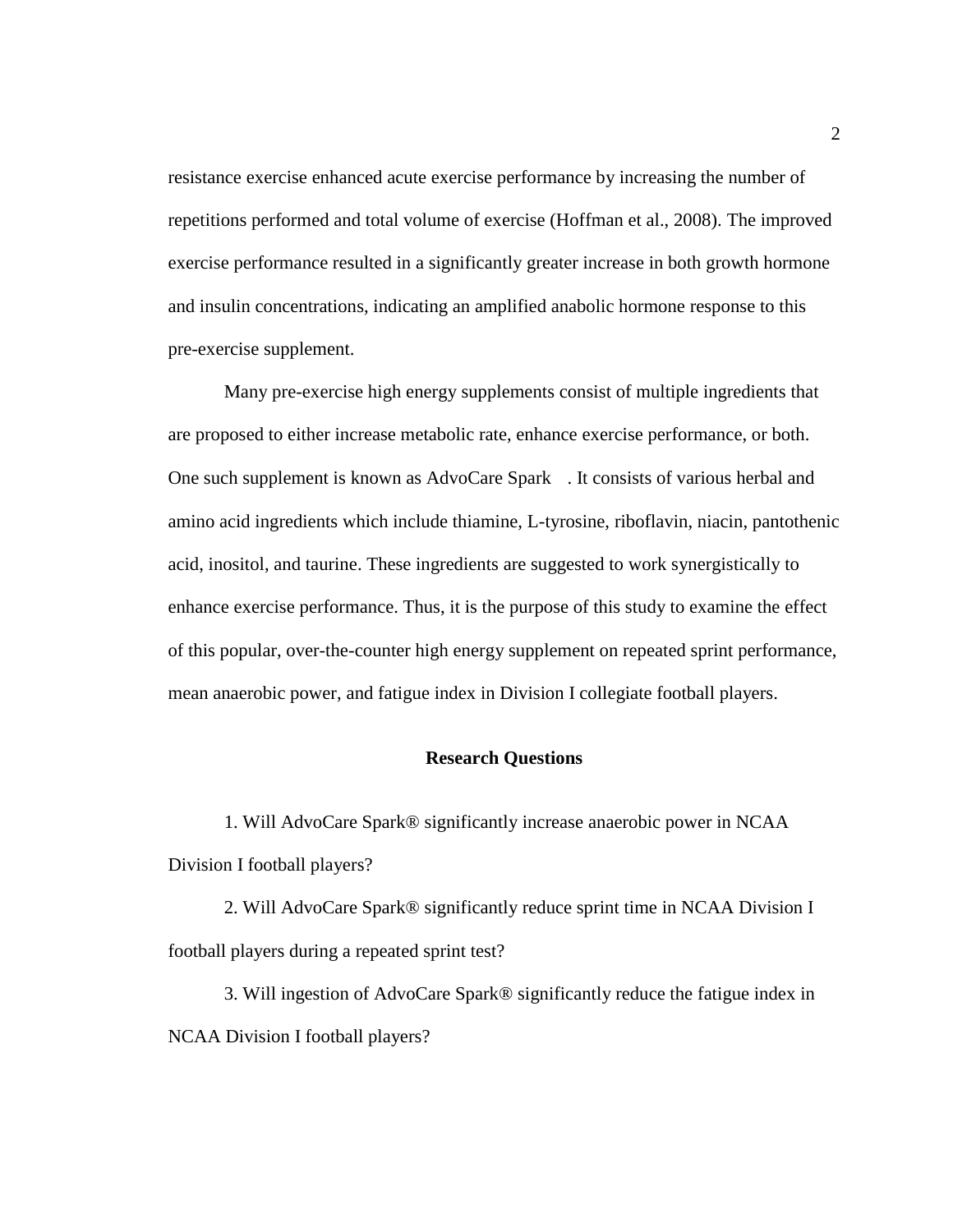## **Research Hypotheses**

1. AdvoCare Spark® will significantly increase the mean anaerobic power in NCAA Division I football.

2. Ingestion of AdvoCare Spark® will significantly decrease sprint time in NCAA Division I football players.

3. Ingestion of AdvoCare Spark® will significantly reduce the fatigue index in NCAA Division I football players after a repeated sprint test.

# **Limitations**

Limitations for this study included the small subject population; due to the repeated measures of the study and procedural constraints, only twenty subjects were tested. Also, we were not able to ensure compliance in the study. Factors such as rest, prior exercise, and over-the-counter medications may have affected the participants' response or metabolism of the energy drink. We did not ask the participants which treatment they thought they received or how they felt after each treatment. In addition, plasma or urinary caffeine concentrations were not measured.

# CHAPTER 2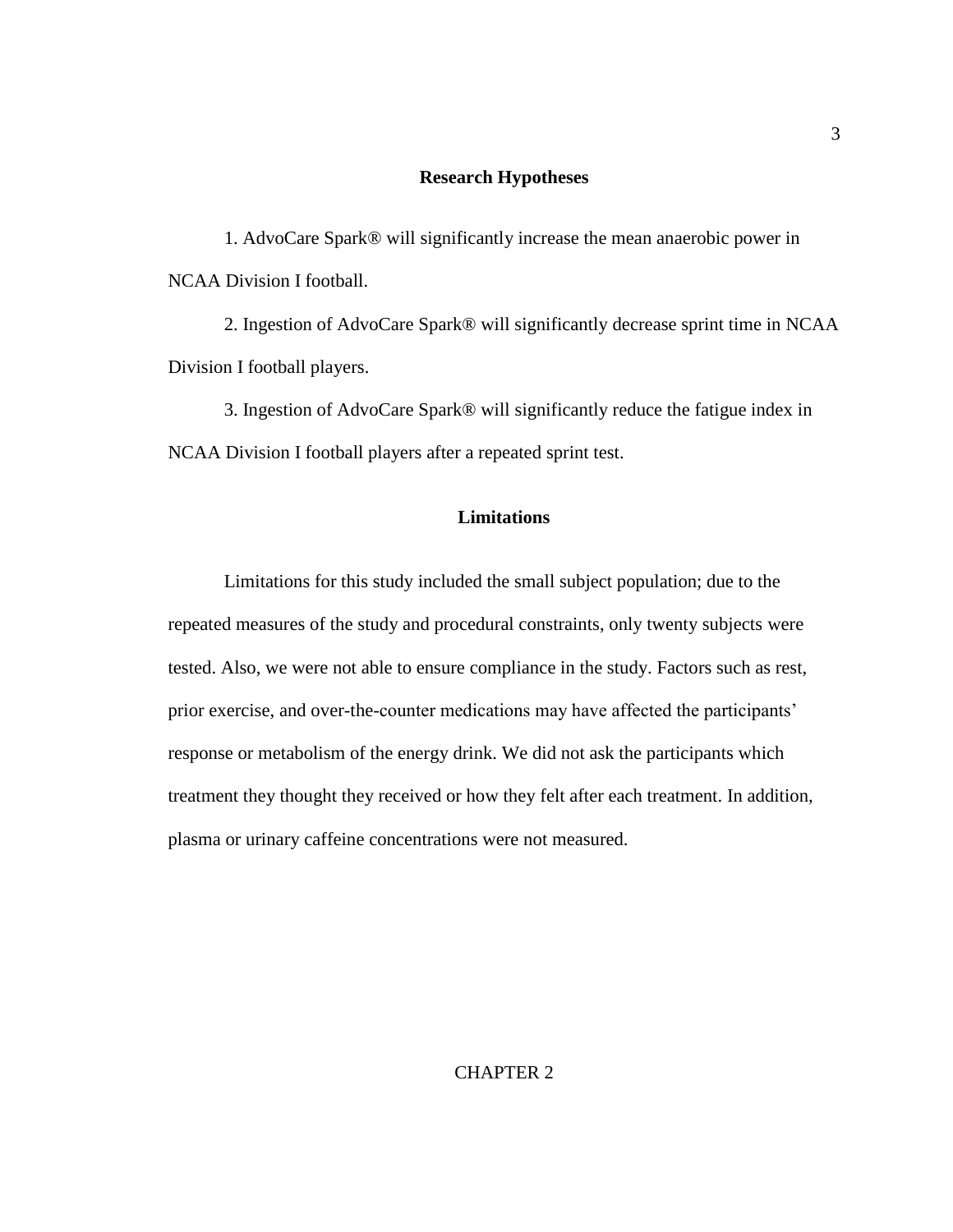#### REVIEW OF LITERATURE

### **Introduction**

Energy drinks are over-the-counter soft drinks advertised as boosting energy. These drinks do not emphasize energy resulting from the calories they contain, but rather through a selected combination of caffeine, vitamins, and herbal supplements. Caffeine is the "main energy" ingredient in these drinks. Its ability to enhance performance, under certain conditions, has been well documented. Yet consuming too much caffeine often has negative effects on overall wellness. Elite athletes continually strive for enhanced performance, trying a variety of strategies to reach that goal. Incorporating energy drinks within a training regimen may be one such strategy. The amount of research that has been done using energy drinks as an ergogenic aid is vast, but each study utilizes a beverage new to the market with its own different mixture of ingredients. This literature review will examine: (a) history of the energy drink, (b) ingredients of the AdvoCare Spark® energy drink, (c) physiological effects of consumption, (d) consumption of energy drinks with alcohol, and (e) consumption related to exercise and athletic performance.

# **History of the Energy Drink**

Energy drinks entered the North American beverage market with glamorous names, attractive slogans, and expensive marketing campaigns and now occupy a portion of the beverage industry. They are available in corner stores, gas stations, and bars, usually displayed alongside soft drinks, juices, and sports drinks. According to their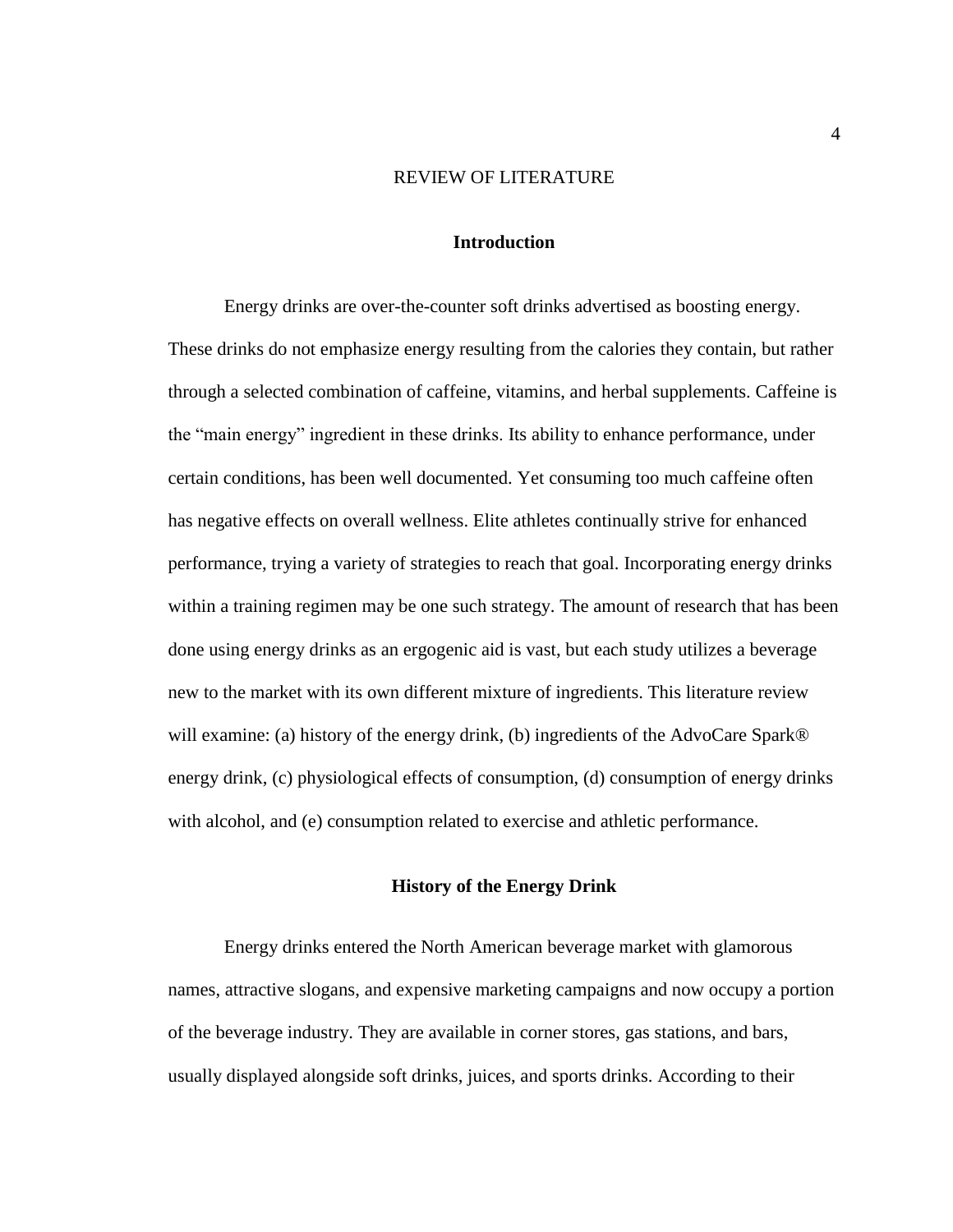manufacturers, in addition to providing a boost of energy, the drinks promote wellness through curative properties (containing vitamins and/or ingredients like ginseng, guarana, and taurine). People drink them to keep up their energy during periods of intense physical activity or drink them after exercise to quench their thirst. But rather than re-hydrating their bodies, these drinks may actually lead to dehydration.

In a review article by Heckman, Sherry, and de Mejia (2010), energy drinks are characterized as functional beverages which encompass sports and nutraceutical drinks. Nutraceutical beverages are designed to promote and enhance health, usually containing bioactive compounds such as concentrated extracts from teas, fruits, and vegetables or herbs (Heckman et al., 2010). Additionally, some nutraceutical beverages are found to be fortified with vitamins and minerals and contain significant levels of antioxidants. In some instances, energy drinks could overlay into the nutraceutical beverage category depending on their ingredient composition (Heckman et al., 2010).

The term energy drink suggests activity, and the uninformed consumer may assume that such a drink would support physical exercise. Locating energy drinks on store shelves adjacent to traditional sports drinks like Gatorade™ and Powerade™ reinforces such an assumption of a positive relationship between their use and exercise. Caffeine, the main stimulant ingredient in most energy drinks, has been shown by research to offer questionable potential as a performance enhancer, in light of the broad variation in individuals' tolerance of it and the accompanying range of possible adverse effects (reproductive effects, links to cancer, anxiety, and mood changes).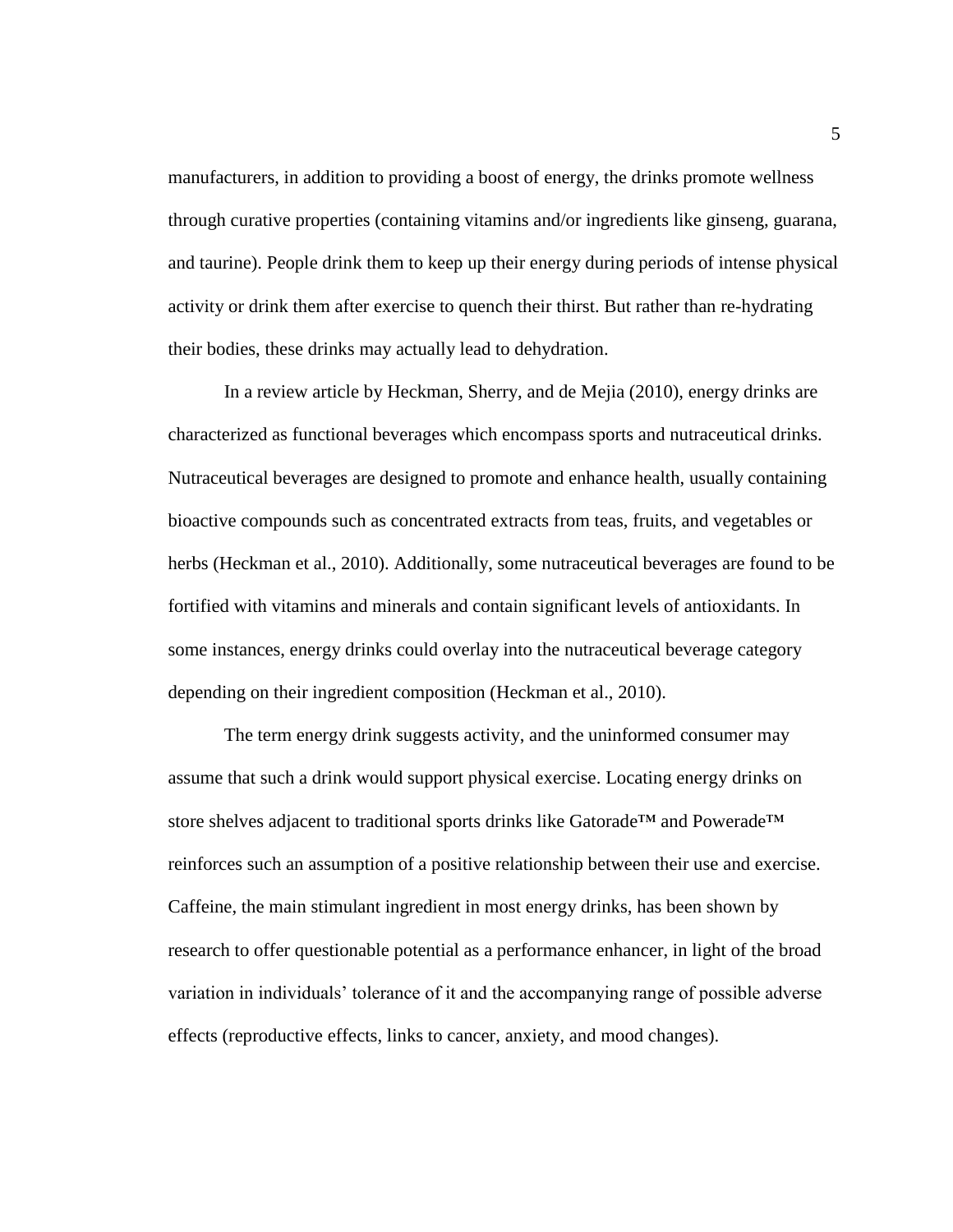Drinks providing high doses of caffeine are not a new concept. Lucozade Energy™, a forerunner to today's energy drink phenomenon, was originally introduced in the 1920s as a hospital drink for "aiding the recovery." In the early 1980s, it was promoted as an energy drink for "replenishing lost energy" (Retelny, 2007). The Red Bull™ energy drink, introduced to the United States in 1997, was the forerunner of the modern energy drink and remains the most recognizable brand in the industry (Retelny, 2007). However, it has considerable competition in today's marketplace; 500 new varieties of energy drink were introduced to the worldwide market in 2006 (Fornicola, 2007). According to Packaged Facts, the market research and analysis firm, the U.S. market for the drinks is estimated at \$5.4 billion in 2006, growing at an annual rate of 55% per year (Weise, 2008). The United States is the world's largest consumer by volume of energy drinks, roughly 290 million gallons in 2007, according to Zenith international, a British consulting group. Americans drink 3.8 quarts per person per year (Weise, 2008). It is also pointed out in the review article by Heckman et al. (2010) that the U.S energy drink industry is anticipated to more than double and reach \$19.7 billion in 2013, which is almost a 160% increase from 2008. Many companies continue to introduce new drinks, hoping to capture a share of the growing consumer base. Responding to the influx of new products with which they must compete, manufacturers push the boundaries, producing drinks with increasingly complex combinations of medicinal ingredients with even higher levels of caffeine and served in larger sizes (Fornicola, 2007).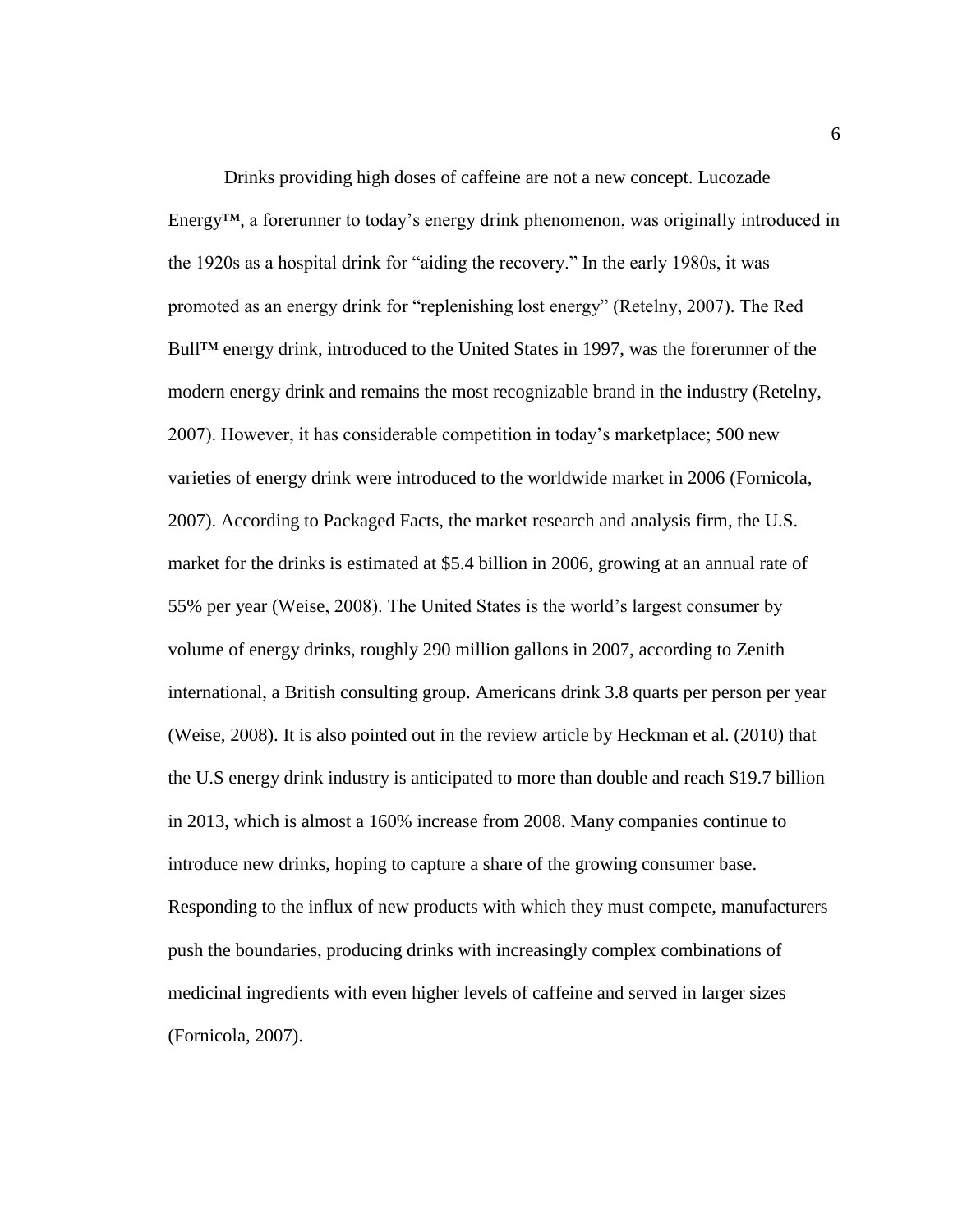#### **Ingredients of AdvoCare Spark®**

It seems energy drink companies are cramming more and more ingredients into their products. Consumers are left wondering what all the ingredients will do for their bodies. Content labeling has always been inconsistent across North America, and the steady stream of new products developed for the energy drink market further complicates the picture. The Food and Drug Administration (FDA), while it regulates caffeine content in soft drinks, does not regulate caffeine contained in energy drinks (Weise, 2008). In the United States, it is not required that manufacturers list the ingredients of energy drinks; therefore, consumers do not appreciate the amount of ingested caffeine in an energy drink. While the information is made known to the consumer if they contact the manufacturer, it is implausible that consumers are concerned about product ingredients to the point of calling the 1-800 number. Ingredients of the AdvoCare Spark® energy drink are listed in Table 1. The physiological influence that these ingredients have on the body and their proposed ergogenic benefits are summarized in Table 2.

#### **Physiological Effects of Consumption**

Ingestion of an energy drink may boost athletic performance. Caffeine is the only ingredient in energy drinks that has been studied in depth and that shows proven effects; short- and long-term effects of high doses of taurine and gluconorolactone require additional study. One study found that acute supplementation of 1.66 g of taurine 1 hr before 90 min of submaximal cycling followed by a 25-min time trial was not ergogenic.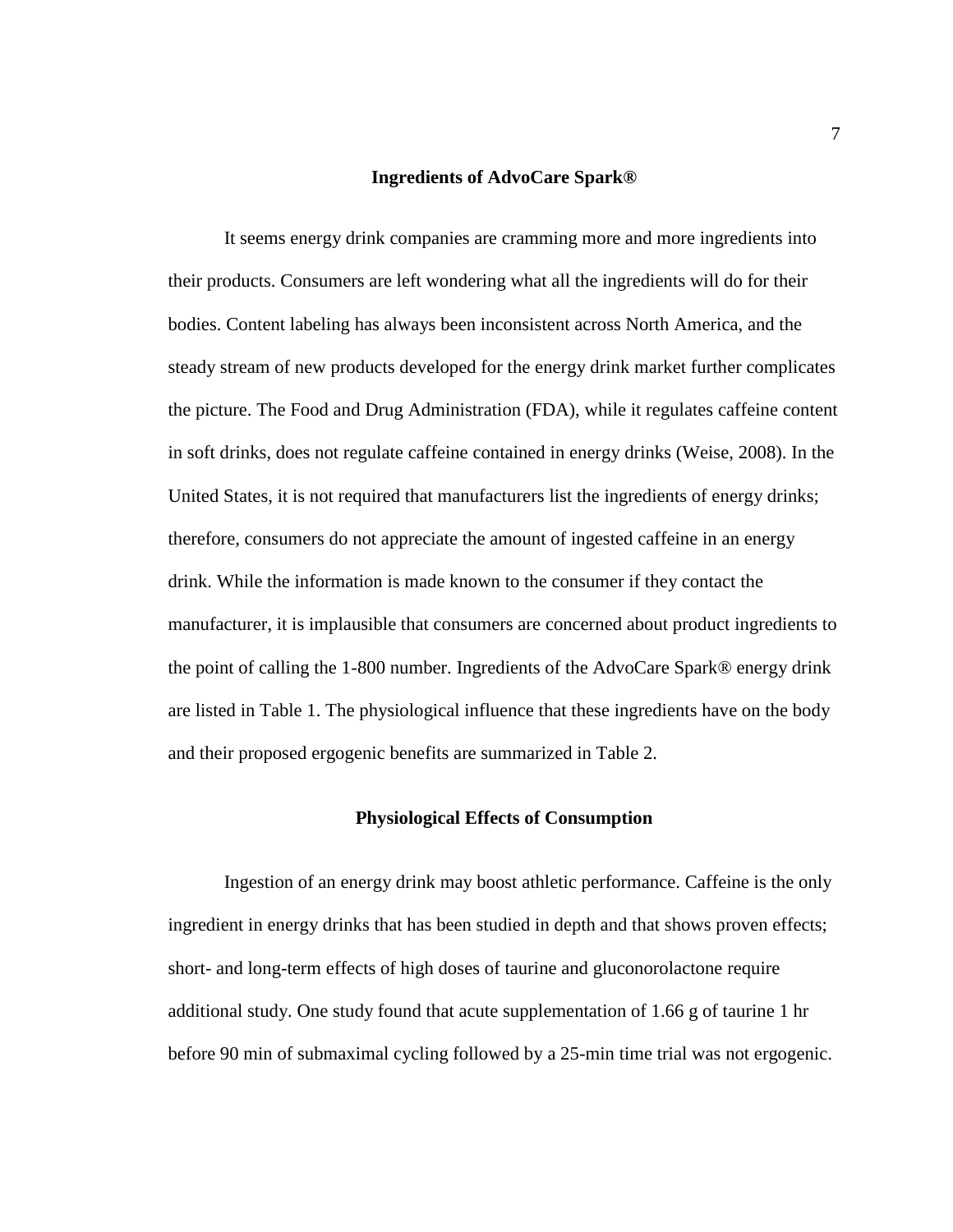| <b>Supplement Facts</b><br>Serving Size: 1 pouch |                  |         |  |  |  |  |  |  |
|--------------------------------------------------|------------------|---------|--|--|--|--|--|--|
|                                                  | Amt per serving  | $%DV$ a |  |  |  |  |  |  |
| Calories                                         | 45               |         |  |  |  |  |  |  |
| <b>Total Carbohydrate</b>                        | 11g              | 4%      |  |  |  |  |  |  |
| Vitamin A (as beta-carotene)                     | 1,000 IU         | 20%     |  |  |  |  |  |  |
| Vitamin C (as ascorbic acid)                     | $180 \text{ mg}$ | 300%    |  |  |  |  |  |  |
| Vitamin E (as d-alpha tocopheryl acetate)        | 300 IU           | 100%    |  |  |  |  |  |  |
| Thiamine (as HCl)                                | $3 \text{ mg}$   | 200%    |  |  |  |  |  |  |
| Riboflavin                                       | $3.4 \text{ mg}$ | 200%    |  |  |  |  |  |  |
| Niacin (as niacinamide)                          | $60 \text{ mg}$  | 300%    |  |  |  |  |  |  |
| Vitamin B-6 (as pyridoxine HCl)                  | $15 \text{ mg}$  | 750%    |  |  |  |  |  |  |
| Vitamin B-12 (as cyanocobalamin)                 | $45 \text{ mcg}$ | 750%    |  |  |  |  |  |  |
| Pantothenic acid (as calcium pantothenate)       | $50 \text{ mg}$  | 500%    |  |  |  |  |  |  |
| Zinc (as zinc monomethionine)                    | $3 \text{ mg}$   | 20%     |  |  |  |  |  |  |
| Copper (as copper glycinate)                     | $200$ mcg        | 10%     |  |  |  |  |  |  |
| Chromium (as chromium citrate)                   | $24 \text{ mcg}$ | 20%     |  |  |  |  |  |  |
| Choline (as bitartrate and citrate)              | $500$ mg         | b.      |  |  |  |  |  |  |
| L-Tyrosine                                       | $500$ mg         | b       |  |  |  |  |  |  |
| Taurine                                          | $200$ mg         | b       |  |  |  |  |  |  |
| Caffeine                                         | $120 \text{ mg}$ | b       |  |  |  |  |  |  |
| Glycine                                          | $100$ mg         | b       |  |  |  |  |  |  |
| Citrus flavonoids                                | $50$ mg          | b       |  |  |  |  |  |  |
| Gamma-aminobutyric acid (GABA)                   | $50$ mg          | b       |  |  |  |  |  |  |
| L-Carnitine (as tartrate)                        | $10 \text{ mg}$  | b       |  |  |  |  |  |  |
| Inositol                                         | $10 \text{ mg}$  | b       |  |  |  |  |  |  |

Table 1. Supplement and ingredients in AdvoCare Spark®

<sup>a</sup> Percent Daily Values (DV) are based on a 2,000-calorie diet.

<sup>b</sup> Daily Value not established

OTHER INGREDIENTS: Maltodextrin, citric acid, silicon dioxide, sucralose, natural flavors.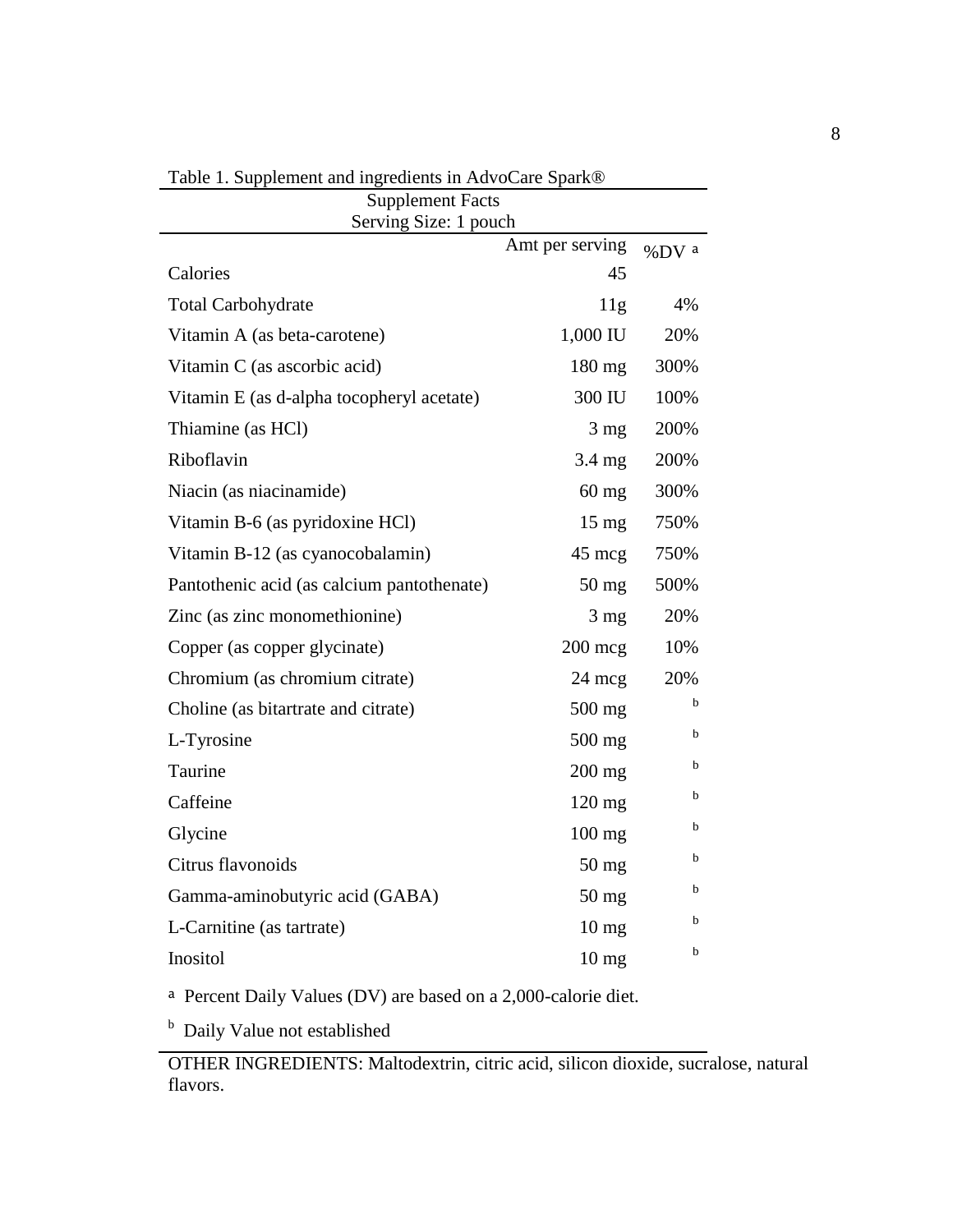**Table 2.** Bodily functions and proposed ergogenic benefits of AdvoCare Spark ingredients (Antonio & Stout, 2001).

|                    |                                                                                                                     | 9                                          |
|--------------------|---------------------------------------------------------------------------------------------------------------------|--------------------------------------------|
| <b>Nutrient</b>    | <b>Bodily functions</b>                                                                                             | Proposed ergogenic benefits                |
| Vitamin A          | Essential for vision as well as cellular differentiation, growth, reproduction,                                     | No benefit, unless preexisting             |
|                    | bone development, and the immune system.                                                                            | deficiency                                 |
| <b>Vitamin C</b>   | Synthesis of catecholamine neurotransmitters and collagen, essential for                                            | Optimizes ability of cells to              |
|                    | proper immune system function, synthesis & activation of thyroxin. Plays a                                          | maintain aerobic energy production         |
|                    | role in conversion of cholesterol into bile acids & acts as an antioxidant                                          | (Gonzalez, Miranda, & Riordan,<br>$2005$ ) |
| <b>Vitamin E</b>   | Acts as an antioxidant, essential nutrient for cell $\&$ tissue health, which may                                   | No benefit, unless preexisting             |
|                    | have a role in blood flow, immune function and blood cell functioning and in<br>protecting against cellular stress. | deficiency                                 |
| <b>Thiamine</b>    | Important for energy transformation reactions, synthesis of pentoses and                                            | No benefit, unless preexisting             |
|                    | NADPH. Needed for normal functioning of the nervous system and muscles,                                             | deficiency                                 |
|                    | including heart muscle.                                                                                             |                                            |
| <b>Riboflavin</b>  | An important component in coenzymes participating in many enzyme                                                    | No benefit, unless preexisting             |
|                    | reactions; important for the metabolism of fat and carbohydrate; helps in red                                       | deficiency                                 |
|                    | blood cell formation; promotes the release of energy from foods; essential in                                       |                                            |
|                    | nervous system function                                                                                             |                                            |
| <b>Niacin</b>      | Important in all steps essential for energy production and utilization, tissue and                                  | No benefit, unless preexisting             |
|                    | organ function; involved in making important tissue and body components.                                            | deficiency                                 |
|                    | Niacin also promotes release of energy from foods and proper nervous system                                         |                                            |
|                    | functioning.                                                                                                        |                                            |
| <b>Vitamin B-6</b> | Essential for protein metabolism, nervous system, $\&$ immune functions.                                            | No benefit unless preexisting              |
|                    | Necessary for synthesis of hormones & red blood cells. Enhances muscle                                              | deficiency                                 |
|                    | growth & decreases anxiety.                                                                                         |                                            |
| Vitamin B-12       | Necessary for processing carbohydrates, proteins & fats. Acts as a coenzyme                                         | No benefit, unless preexisting             |
|                    | in the synthesis $\&$ repair of DNA $\&$ enhances muscle growth                                                     | deficiency                                 |
|                    |                                                                                                                     |                                            |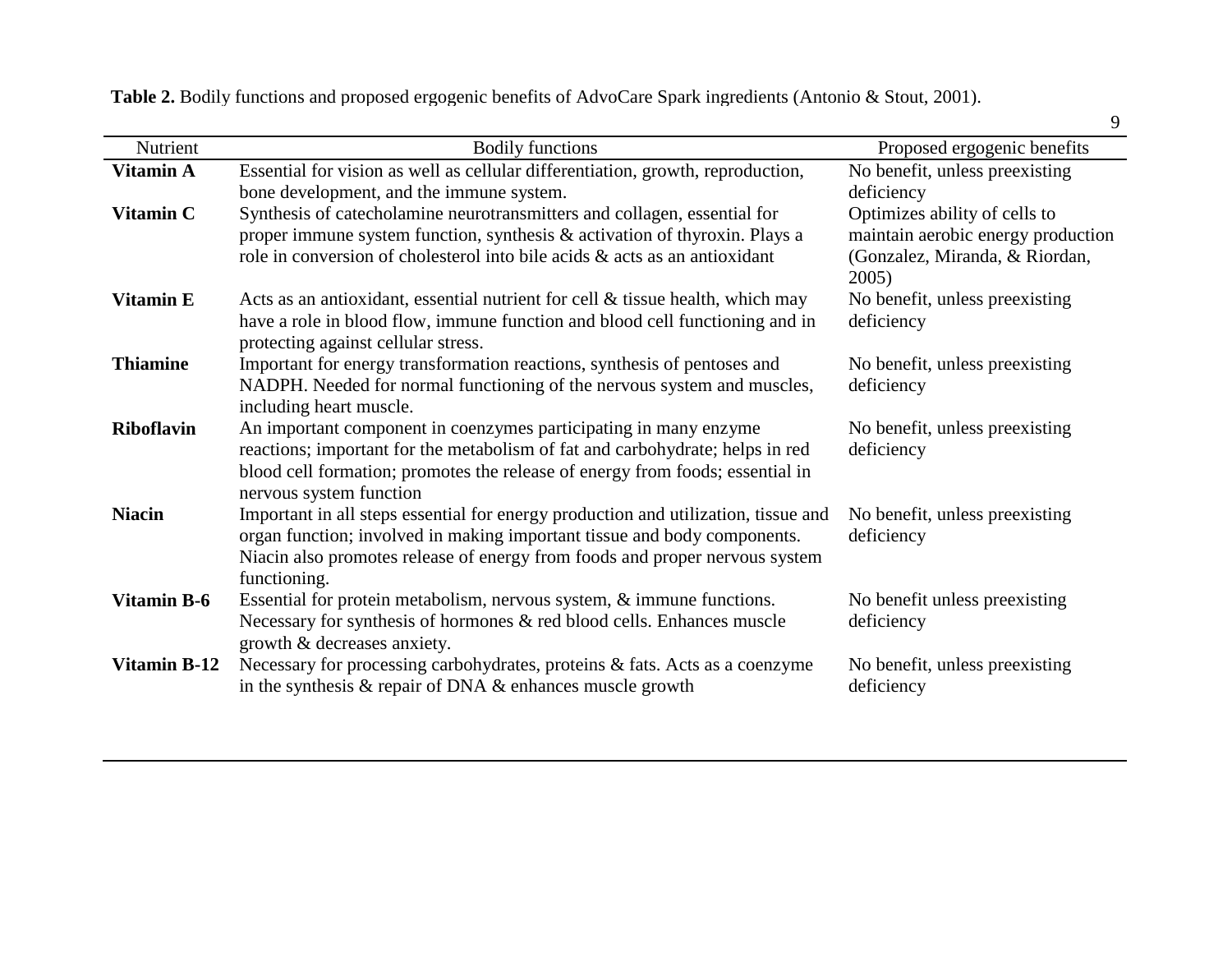| Nutrient                          | <b>Bodily function</b>                                                                                                                                                                                                                        | Proposed ergogenic benefit                                                                                                                                                                                                                                                                                     |
|-----------------------------------|-----------------------------------------------------------------------------------------------------------------------------------------------------------------------------------------------------------------------------------------------|----------------------------------------------------------------------------------------------------------------------------------------------------------------------------------------------------------------------------------------------------------------------------------------------------------------|
| Zinc                              | Plays a role in the growth $\&$ development of many cells, tissues, $\&$<br>the immune system, helps support healthy eye function, may<br>improve glucose tolerance by increasing insulin                                                     | No benefit                                                                                                                                                                                                                                                                                                     |
| <b>Pantothenic</b><br><b>Acid</b> | Involved in the metabolism & efficient utilization of fats, hormones,<br>and components necessary for immune function. Involved in the<br>breakdown of carbohydrates & formation & breakdown of fatty<br>acids.                               | May hold benefit for exercise that is<br>limited by lactate production, thus<br>enhancing exercise recovery (Antonio<br>& Stout, 2001).                                                                                                                                                                        |
| Copper                            | Functions as enzyme cofactors, and as an intermediate in electron<br>transfer, and, plays a role in iron metabolism, melanin synthesis, and<br>central nervous system function.                                                               | No benefit                                                                                                                                                                                                                                                                                                     |
| <b>Chromium</b>                   | Involved in metabolism of carbohydrates, lipids, & proteins.<br>Increases muscle cell's sensitivity to insulin. Certain forms decrease<br>insulin levels & improve glucose disposal in obese populations.                                     | Niacin bound chromium has been<br>proven to improve power output in<br>sprint cycling (Frank & Baer, 2002).<br>Chromium supplementation during<br>strength training programs can result in<br>greater gains in muscle mass &<br>concurrent losses in fat weight than<br>training alone (Antonio & Stout, 2001) |
| <b>Choline</b>                    | Aids in formation of a number of important substances in the body<br>essential for nerve function & protection, muscle control, & memory.<br>Utilized in producing phospholipids involved in brain & heart<br>functions & energy utilization. | Choline supplementation ameliorates<br>the decrease in plasma free choline &<br>can be utilized as an ergogenic aid<br>when exercising continuously for two<br>hours or more (Buchman, Awal,<br>Jenden, Roch, & Kang, 2000)                                                                                    |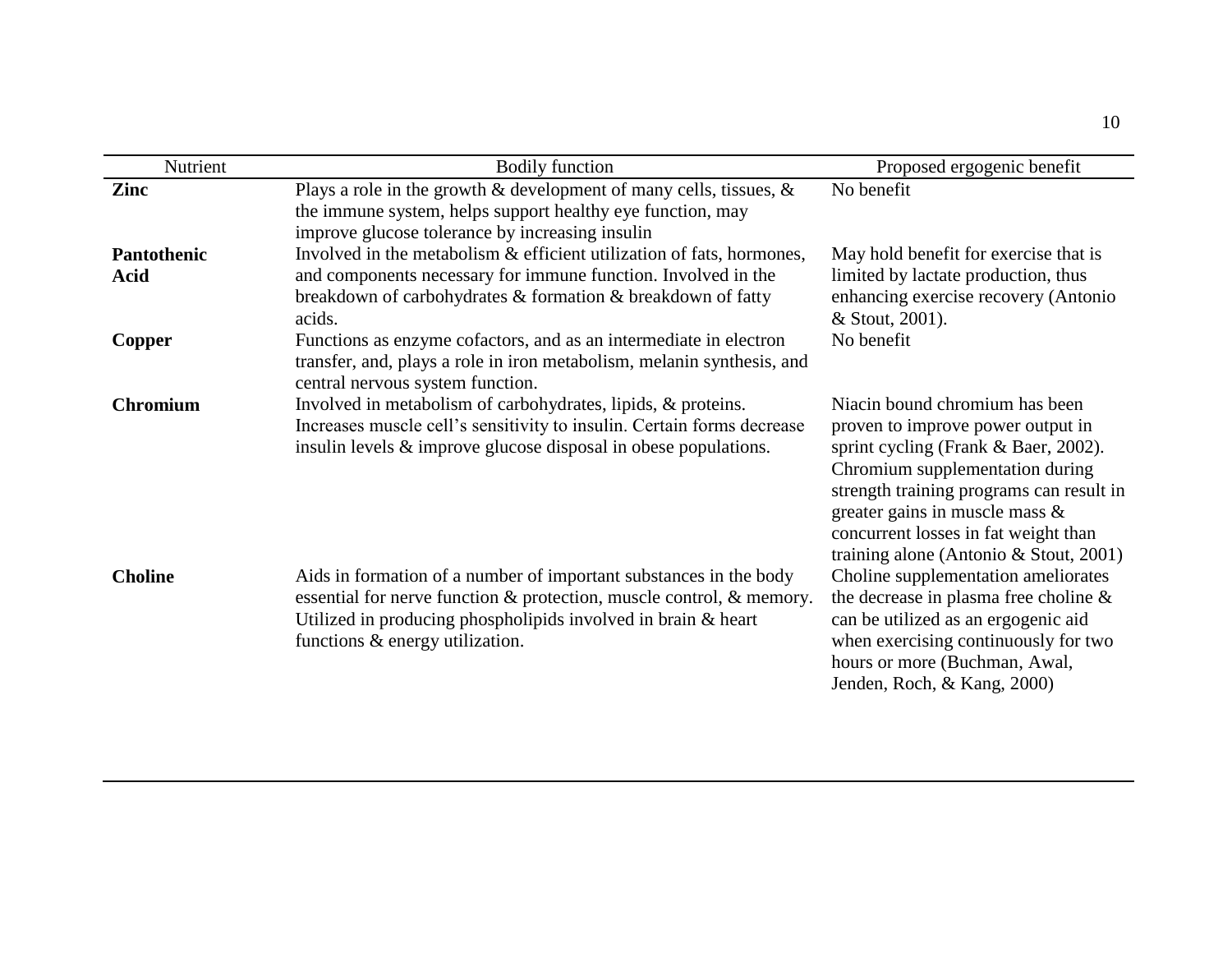| Nutrient                 | <b>Bodily function</b>                                                                                                                                                                                                                                                                                                                                                            | Proposed ergogenic benefit                                                                                                                                                                                                                                                                                                                                                                                                                                  |
|--------------------------|-----------------------------------------------------------------------------------------------------------------------------------------------------------------------------------------------------------------------------------------------------------------------------------------------------------------------------------------------------------------------------------|-------------------------------------------------------------------------------------------------------------------------------------------------------------------------------------------------------------------------------------------------------------------------------------------------------------------------------------------------------------------------------------------------------------------------------------------------------------|
| <b>Caffeine</b>          | Exhibits stimulatory actions in the central nervous system,<br>cardiovascular system, and muscles. Also amplifies lipolysis. Affects<br>the brain and results in elevated mood, decreased fatigue, and<br>increased attentiveness. Increases norepinephrine excretion and<br>enhances neural activity. Increases heart rate, blood flow, respiratory<br>rate, and metabolic rate. | A number of research articles have<br>concluded that caffeine improves time-<br>trial endurance performance by release<br>& mobilization of free-fatty acids<br>(Ganio, Klau, Casa, Armstrong, &<br>Maresh, 2009). Studies incorporating<br>trained subjects and paradigms specific<br>to intermittent sports activity support<br>caffeine's ergogenic benefits with<br>anaerobic exercise ranging in duration<br>from 60 to 180 s (Davis & Green,<br>2009) |
| L-Tyrosine               | Improves mental energy $&$ focus by serving as a precursor for the<br>neurotransmitters epinephrine, norepinephrine, & thyroid hormones                                                                                                                                                                                                                                           | Tyrosine supplementation significantly<br>increases plasma tyrosine levels, but<br>has no significant ergogenic effects on<br>aerobic endurance, anaerobic power, or<br>muscle strength (Sutton, Coll, &<br>Deuster, 2005)                                                                                                                                                                                                                                  |
| <b>Taurine</b>           | Aids in stabilizing cells & tissues through antioxidative properties,<br>protects the nervous system. Helps maintain blood lipid levels &<br>stabilizes blood platelets.                                                                                                                                                                                                          | Can induce increases in $VO_{2max}$ and<br>cycle ergometer exercise time to<br>exhaustion (Zhang et al., 2004).                                                                                                                                                                                                                                                                                                                                             |
| <b>Glycine</b>           | Participates in several important reactions, including the biosynthesis<br>of heme, an important constituent of hemoglobin.                                                                                                                                                                                                                                                       | No benefit                                                                                                                                                                                                                                                                                                                                                                                                                                                  |
| <b>Citrus Flavonoids</b> | Acts as an antioxidant by donating electrons. Also associated with anti-<br>inflammatory activity, vitamin C sparing action, beneficial effects on<br>blood flow and anti-allergenic interactions with immune cells                                                                                                                                                               | No benefit                                                                                                                                                                                                                                                                                                                                                                                                                                                  |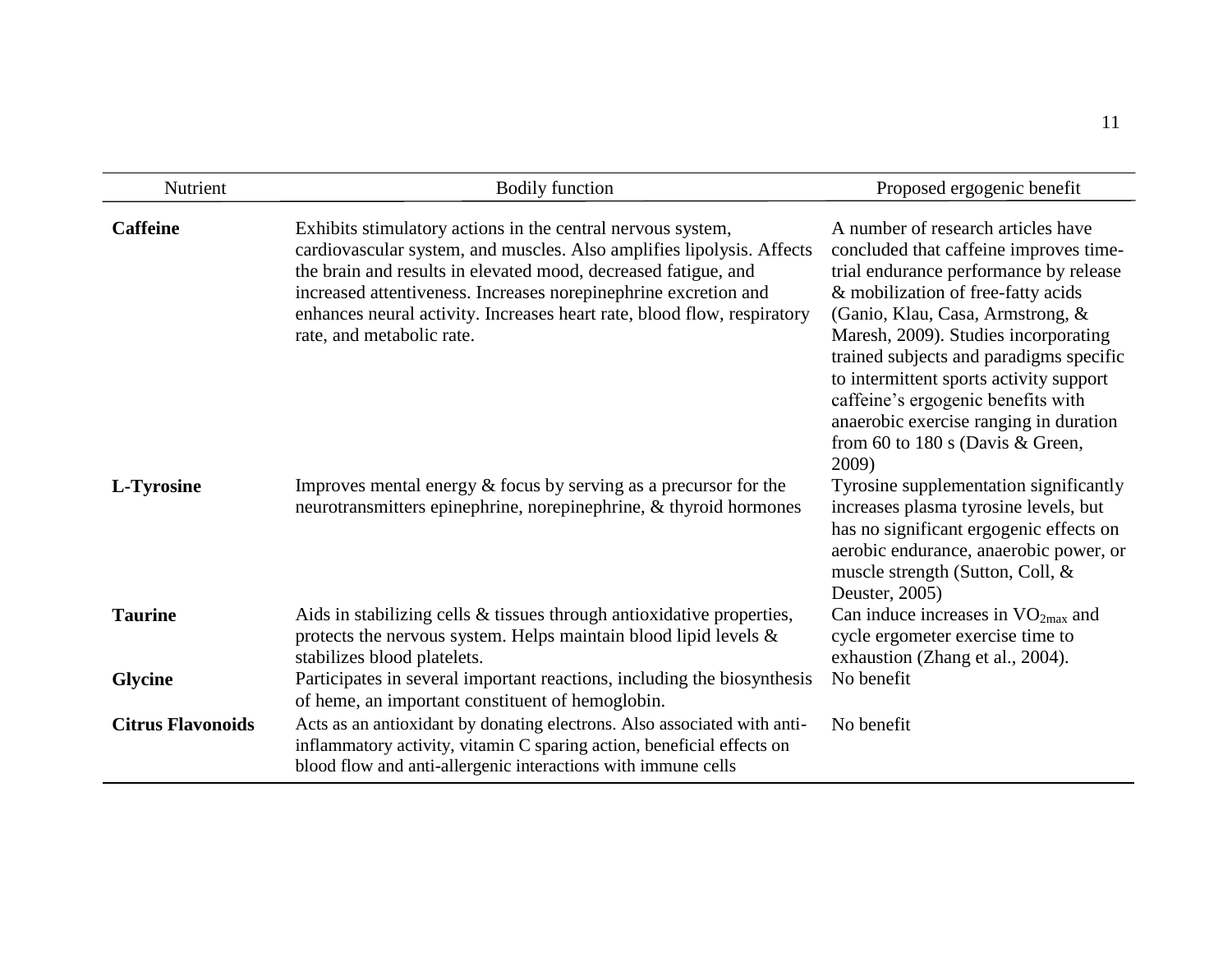| Nutrient        | <b>Bodily function</b>                                                                                                                                                                                | Proposed ergogenic benefit                                                                                                                                                                  |
|-----------------|-------------------------------------------------------------------------------------------------------------------------------------------------------------------------------------------------------|---------------------------------------------------------------------------------------------------------------------------------------------------------------------------------------------|
| <b>GABA</b>     | Directly responsible for the regulation of muscle tone, acts as a<br>"balancer" in the brain, balancing the excitation of neurons with their<br>inhibition                                            | No benefit                                                                                                                                                                                  |
| L-Carnitine     | Essential for the transport of fatty acids into the mitochondrion for<br>conversion into energy by oxidation. Increases blood flow by<br>improving fatty acid oxidation in the artery walls.          | Carnitine supplementation has been<br>shown to demonstrate a benefit in high<br>intensity activities when consumed<br>either just before the activity or for<br>several days (Brass, 2004). |
| <b>Inositol</b> | Helps establish healthy cell membranes and maintain proper<br>electrical energy and nutrient transfer across the cell membrane. Also<br>involved in the conversion of fat into other useful products. | No benefit                                                                                                                                                                                  |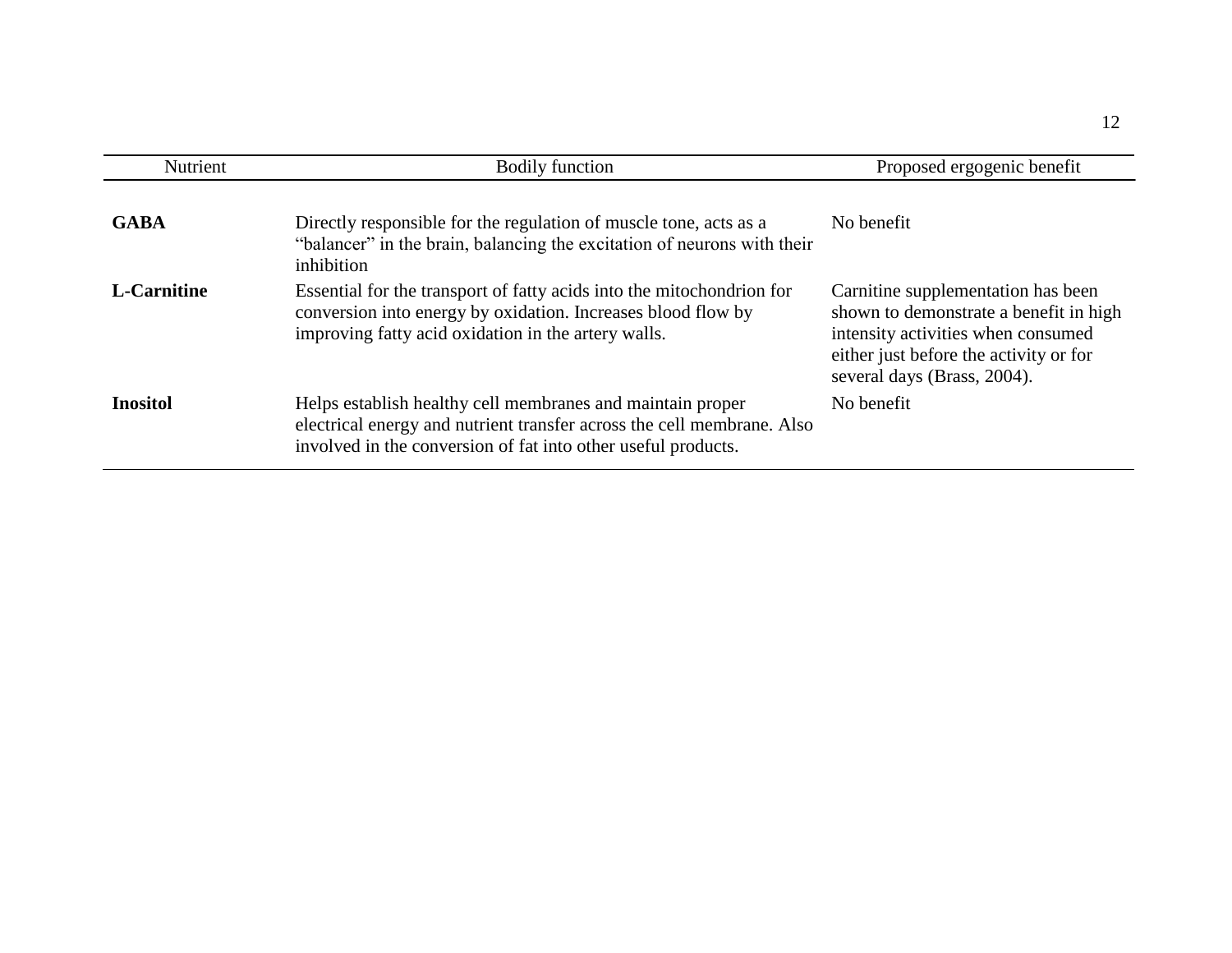The researchers also found that taurine had no effect on the normal physiological responses (heart rate and rate of perceived exertion) to exercise (Rutherford, Spriet, & Stellingwerff, 2010).

Athletes have long used caffeine prior to training sessions and competitions, but most nevertheless do not understand how the drug works. For example, as a diuretic, caffeine is capable of setting off the dehydration athletes may experience during competition. The scientific literature itself provides mixed messages about caffeine's performance-enhancing capability and its value prior to exercise. Beck, Housh, and Schmidt (2006) stated that the ingestion of caffeine resulted in a significant increase in strength training. Forbes et al. (2007) reported a significant increase in muscular endurance with energy drink consumption. In contrast, Fornicola (2007) stated that no real need exists to use energy drinks for performance advantage, and the quick caffeine fix is not a very intelligent strategy. Seidl, Peyrl, Nicham, and Hauser (2000) demonstrated that cognitive performance and well being are stimulated with use of caffeine and taurine. The same study attributed those effects on caffeine's action on purigenic (adesinosinergic) receptors and taurine modulation of receptors.

Carefully controlled studies have demonstrated an ergogenic effect of caffeine during endurance exercise performance (Greer, Friars, & Graham, 2000; Rahnama, Gaeini, & Kazemi, 2010). The traditional hypothesis has been that caffeine ingestion may enhance time to exhaustion because of its implication in increasing lipolysis from adipose tissue and thus enhancing fat oxidation resulting in spared stored glycogen during intense and prolonged exercise (Hoffman, 2010; Laurent et al., 2000; Rahnama et al., 2010).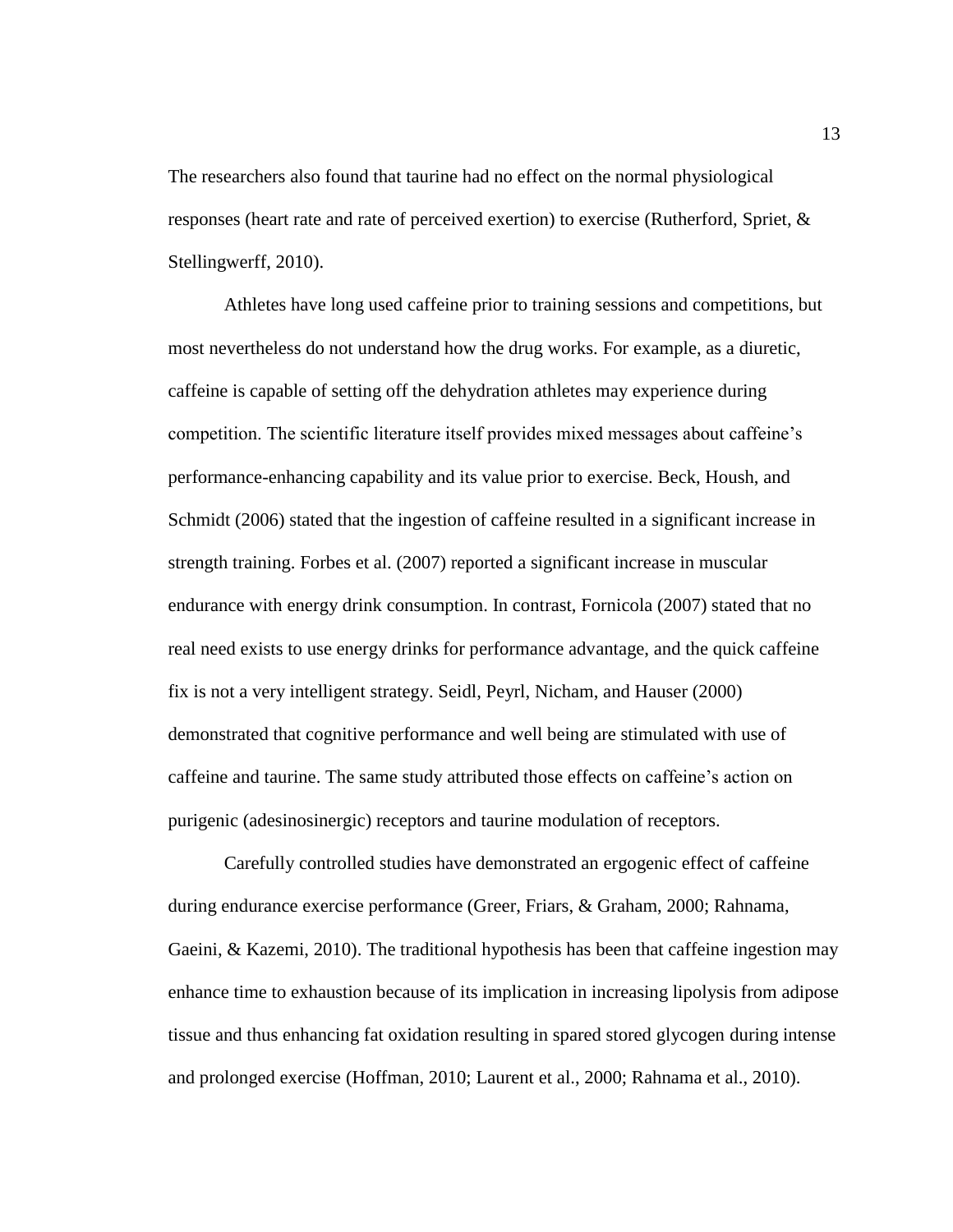However, several studies have raised doubts that the ergogenic effect of caffeine is due to the aforementioned metabolic effects (Greer et al., 2000). In a review paper by Ganio, Klau, Casa, Armstrong, and Maresh (2009), it was mentioned that the ergogenic effect of caffeine, especially in non-glycogenic-limiting exercise, is thought to be more central in nature and not metabolic. Kruskall and Miracle's (2009) review mentions that although free fatty acid release increases with caffeine ingestion, free fatty acid oxidation is not increased nor is glycogen spared. The authors suggest that the ergogenic benefit may be related to caffeine's role as a central nervous system stimulant. Klepacki's (2010) review article mentions a study in which free fatty acid concentrations were significantly elevated up to 180 min post ingestion, while glycerol values were significantly elevated only 60 min post ingestion.

Furthermore, although the effects of caffeine on short term, high intensity exercise performance have produced inconsistent results (Bell, Jacobs, & Ellerington, 2001), the traditional theory used to explain the ergogenic effect of caffeine would not account for improved endurance reported in shorter duration, higher intensity exercise protocols (Greer, Morales, & Coles, 2006). Candow, Kleisinger, Grenier, and Dorsch (2009) found that sugar-free Red Bull™ energy drink did not significantly improve highintensity run time-to-exhaustion in young healthy adults. The authors noted a possible reason for the results was due to the lack of carbohydrates in the treatment condition. Davis and Green (2009) stated that most studies failing to show ergogenic potential in anaerobic performance have incorporated untrained subjects (not specifically accustomed to intermittent-sprint exercise). They also went on to conclude that caffeine does provide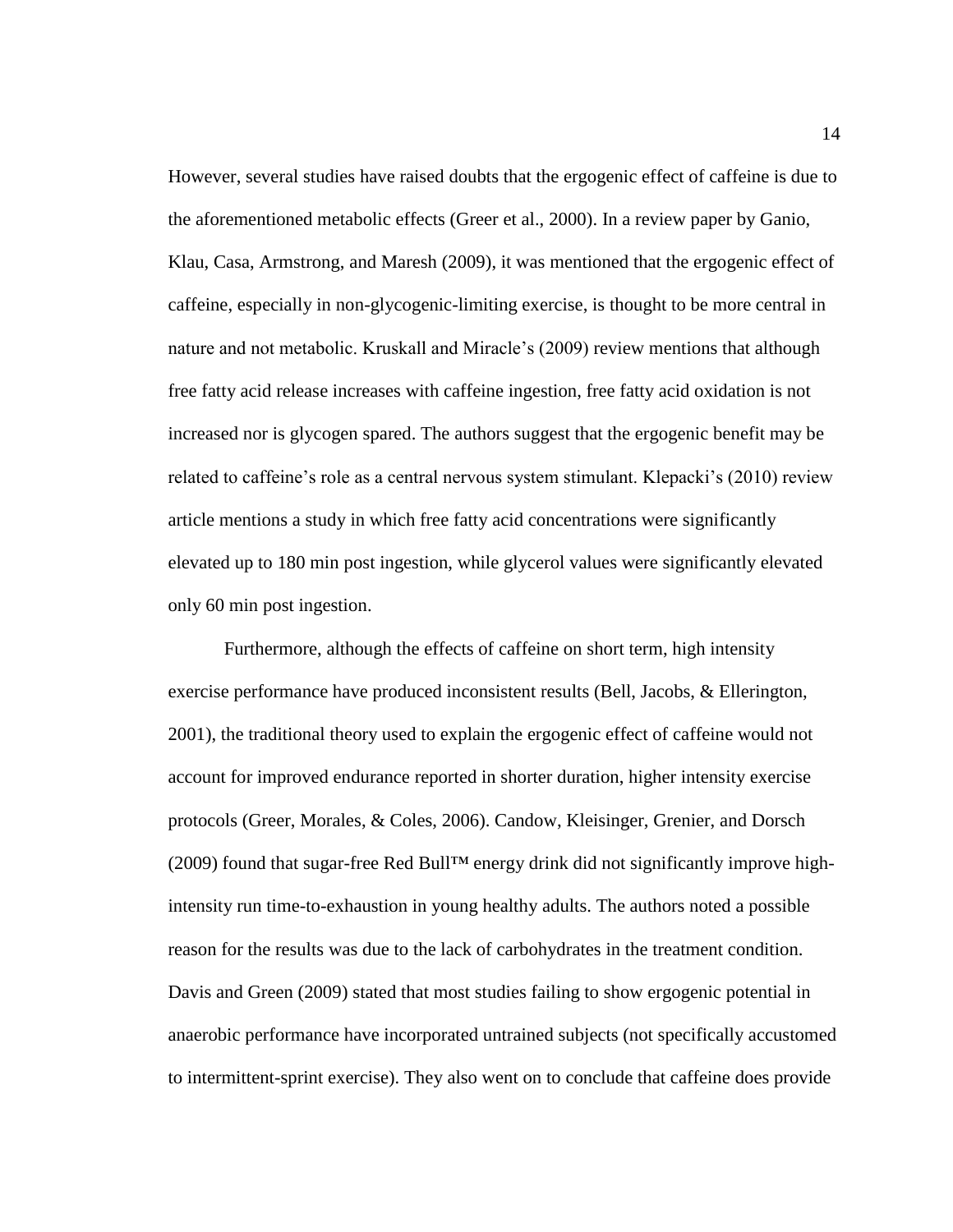an ergogenic benefit when the testing protocol more closely mimics athletic competitions with trained subjects accustomed to intermittent-sprint bouts.

Potential influences of caffeine during short-term, high-intensity exercise include a direct effect on skeletal muscle, an impact on excitation-concentration coupling affecting neuromuscular transmission, and an increased mobilization of intracellular calcium from the sarcoplasmic reticulum (Laurent et al., 2000). It has been demonstrated that caffeine potentiates twitch and tetanic tension in directly stimulated isolated muscle and indirectly stimulated isolated nerve-muscle preparations in both fatigued and nonfatigued states both in vitro and in vivo (Tarnopolsky, 2008). However, caffeine's ergogenic effects on voluntary neuromuscular performance are more ambiguous. While some studies have reported that maximum voluntary contraction and muscular endurance are not affected by the administration of caffeine (Crowe, Leicht, & Spinks, 2006), others report an ergogenic effect on these variables (Forbes et al., 2007).

One hypothesis to explain caffeine's direct impact on skeletal muscle is an increase in calcium release at the sarcoplasmic reticulum, making calcium more available to the contractile mechanism (Tarnopolsky, 2008). However, the effects of caffeine on intracellular calcium and force production observed in vivo require millimolar concentrations of caffeine which would be toxic to humans. There are some human studies that have reported delayed fatigue and enhanced recovery of contractile properties after fatiguing electrical stimulation (Tarnopolsky, 2008), thus the possibility that caffeine may directly affect skeletal muscle in some instances cannot be discounted. At present, it is unclear how these alterations in neuromuscular function might affect human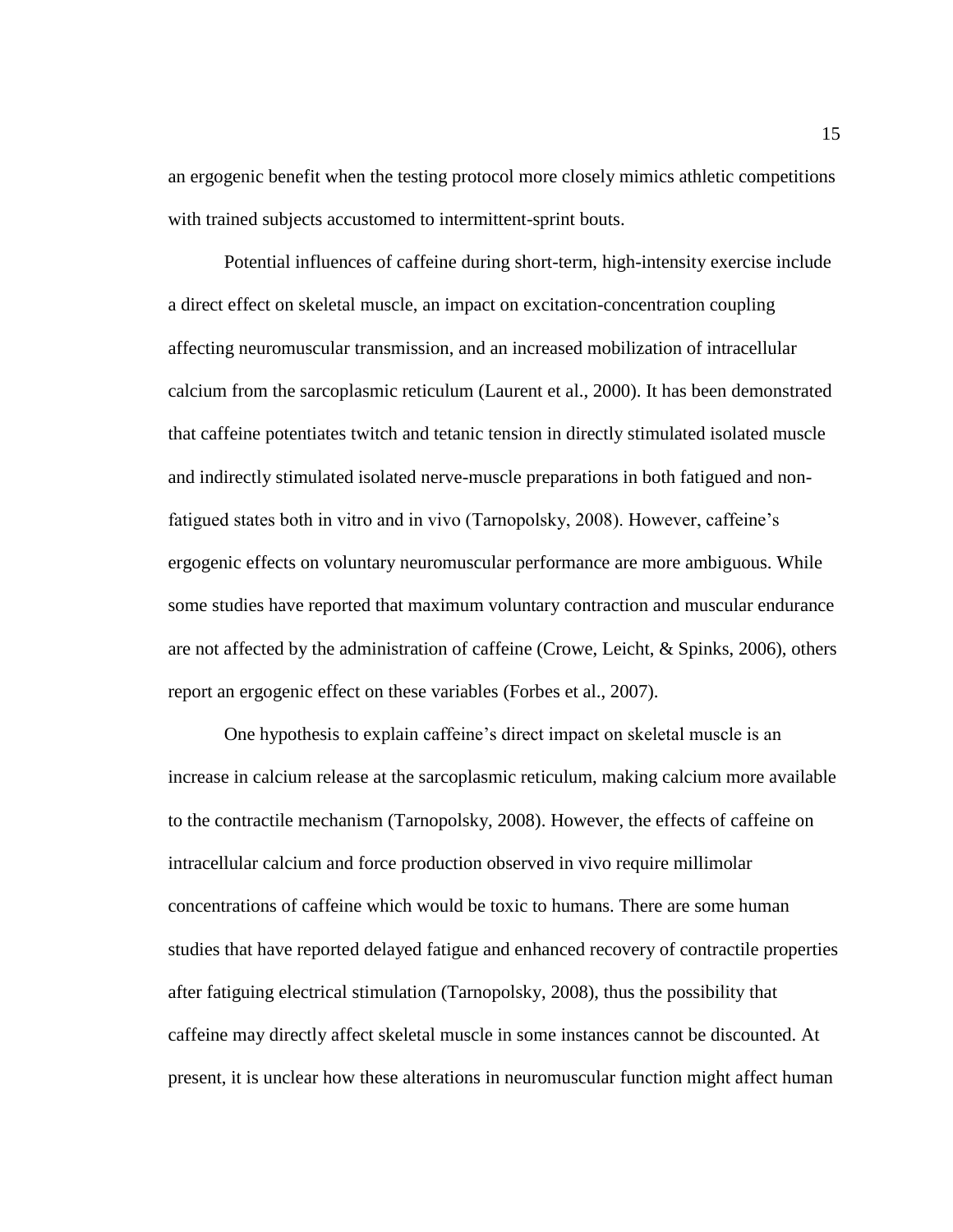performance during high-intensity dynamic exercise. It may be that acute caffeine ingestion changes motor unit recruitment and discharge characteristics.

It has been found that caffeine inhibits the brain's adenosine receptors (Davis et al., 2003). In a recent review of caffeine use in sports, Sökmen et al. (2008) stated that caffeine affects the central nervous system by stimulating the secretion of serotonin in the cerebral cortex, enhancing the action of the sympathetic system, and diminishing the activity of inhibitory neurons. They went on to propose that this mechanism greatly affects the user's cognition and mood. This review by Sökmen et al. (2008) cited several studies that demonstrate, depending on timing, quantity of dose, and habituation to caffeine, the positive effects of acute caffeine intake include decreased tiredness, increased mental alertness, mood improvement, and energetic arousal as a result of caffeine on the central nervous system. These cognitive effects; however, depended on the quantity of acute caffeine intake, tolerance to caffeine, and cessation from caffeine.

In a study by Ragsdale et al. (2009), it was found that consumption of Red Bull™ was accompanied by an increase in the saliva caffeine concentration 60 and 120 min post-prandial. The elevation in saliva caffeine reflected a change in the plasma caffeine concentration of the subjects. The researchers also found no changes in blood pressure and heart rate following consumption of the energy drink in comparison to a placebo. However, an increase in pain tolerance was observed that could be attributed to consumption of the energy drink. This may allow athletes to work-out harder and longer thereby leading to enhanced performance.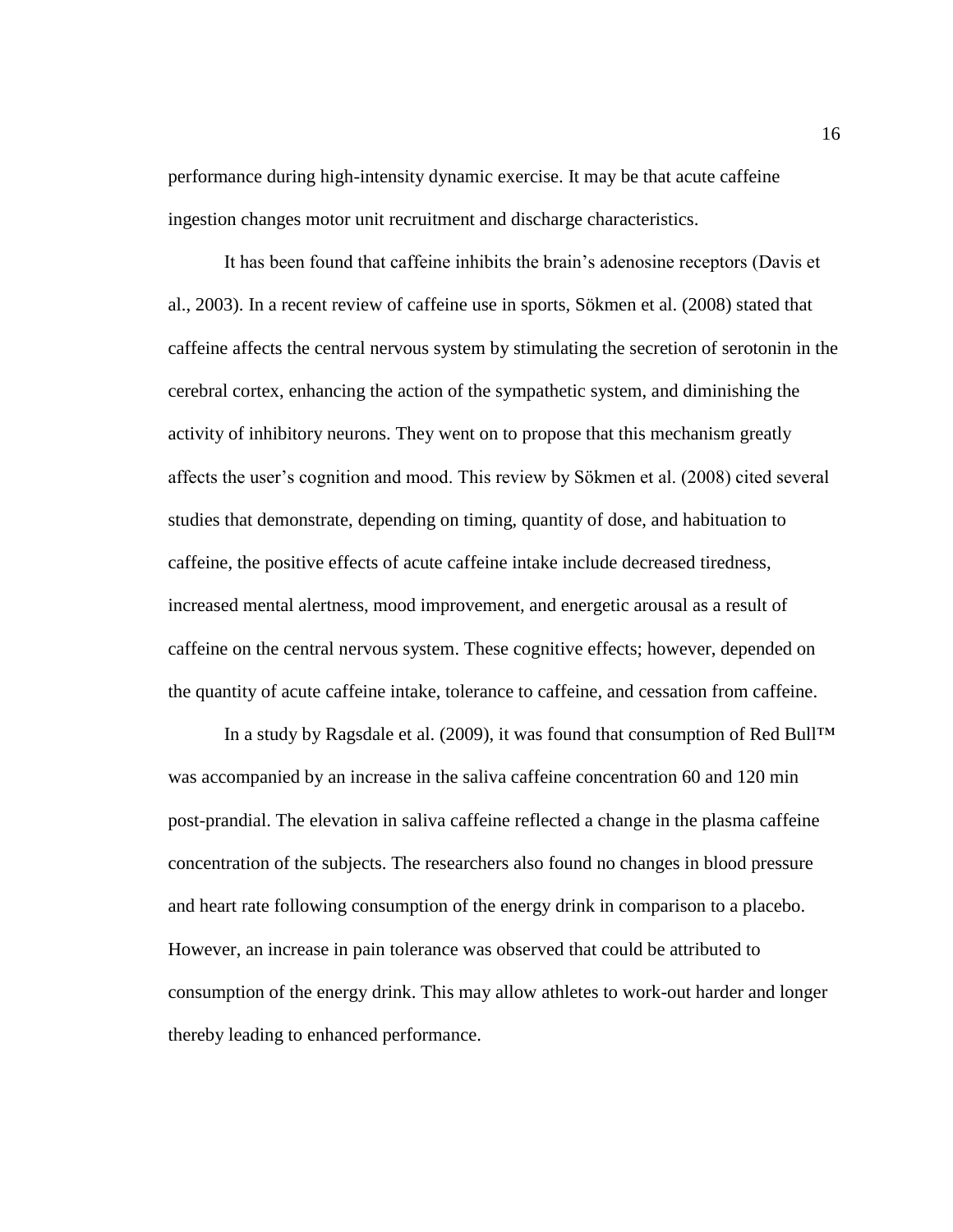During exercise, adenosine levels increase in skeletal muscle and blood in proportion to the rate of adenosine triphosphate hydrolysis. Although it has not been determined how adenosine levels change in the brain during exercise, adenosine can cross the blood-brain barrier. Adenosine binds to adenosine receptors and slows nerve cell activity, whereas caffeine blocks adenosine receptors and speeds up the activity of the cells (Sökmen et al., 2008). On binding to its receptors, adenosine lowers brain dopamine levels. This lowers the seritonin:dopamine ratio, resulting in sensations of weariness and central nervous system fatigue. By blocking the adenosine receptors, it is believed that caffeine is able to maintain alertness and vigor and delay sensation of fatigue (Davis et al., 2003).

Many studies examining the effect of caffeine on body weight are difficult to interpret because caffeine is usually combined with another substance. Hoffman's (2010) review mentions that caffeine alone has been demonstrated to be effective in enhancing lipolysis, fat oxidation, and reducing glycogen breakdown; however, when it is combined with other thermogenic agents (i.e., ephedrine), its effectiveness appears to be magnified. Caffeine, in combination with ephedra, has been shown to be an effective supplement for increasing metabolic rate and stimulating fat loss (Kruskell & Miracle, 2009). Although the research that reports positive effects of caffeine use on body weight are scarce, even fewer studies have examined the role of caffeine in weight maintenance and those few have reported conflicting results (Kruskell & Miracle, 2009). The effect of prolonged consumption of energy drinks on weight loss has shown some promising results. Hoffman (2010) cited a study that reported significant decreases in body mass and body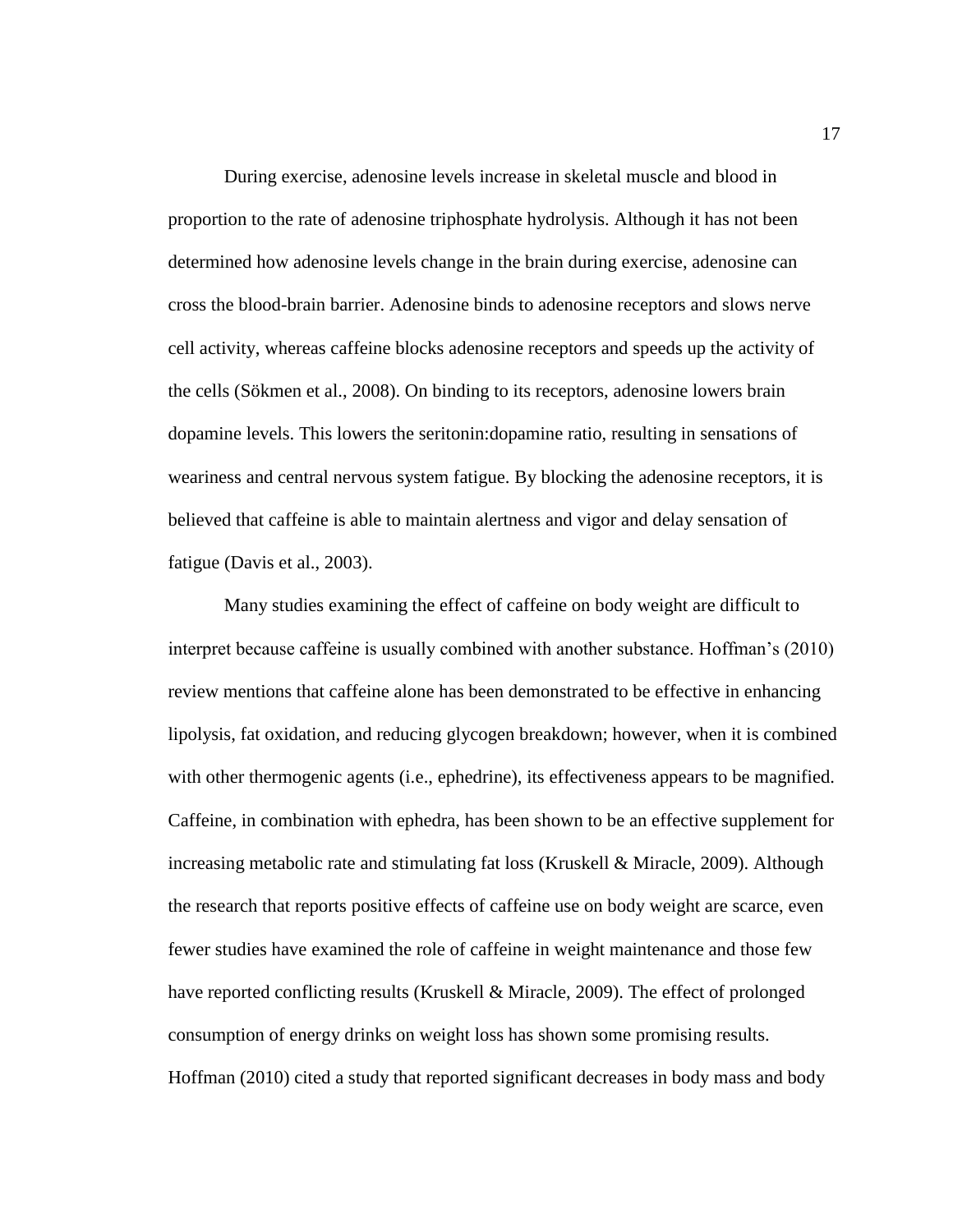fat, with positive alterations to lipid profiles following 6 months of using an ephedrine and caffeine supplement. In consideration of the large obesity epidemic within the United States, additional research appears warranted to determine whether energy drinks can play a significant role, in combination with dietary and exercise intervention, in the treatment options associated with weight loss.

# **Consumption with Alcohol**

The concept of sobering up after a rough night of drinking by loading up with caffeine is a time-honored tradition. The newer activity of ingesting energy drinks that contain alcohol to maintain the feeling of alertness potentially increases the risk of physical and social harm (Weldy, 2010). Weldy (2010) mentioned that caffeine alone is associated with sensation seeking and impulsivity among college students, including sexual activity, marijuana use, seatbelt omission, taking a dare, smoking, alcohol problems, illicit prescription drug use, and "identity and masculinity behaviors" associated with sports.

The consumption of energy drinks along with alcohol lessens the subjective sense of intoxication (O'Brien, McCoy, Rhodes, Wagoner, & Wolfson, 2008). This means one can consume more alcohol than usual because one does not feel intoxicated. In addition, the alcohol-induced fatigue that normally tends to limit further alcohol consumption may be masked by the caffeine in the energy drink (Reissig, Strain, & Griffiths, 2009). The packaging of the combination drinks is nearly identical to energy drinks without alcohol, resulting in the sale of these products to minors or unsuspecting parents (Weldy, 2010).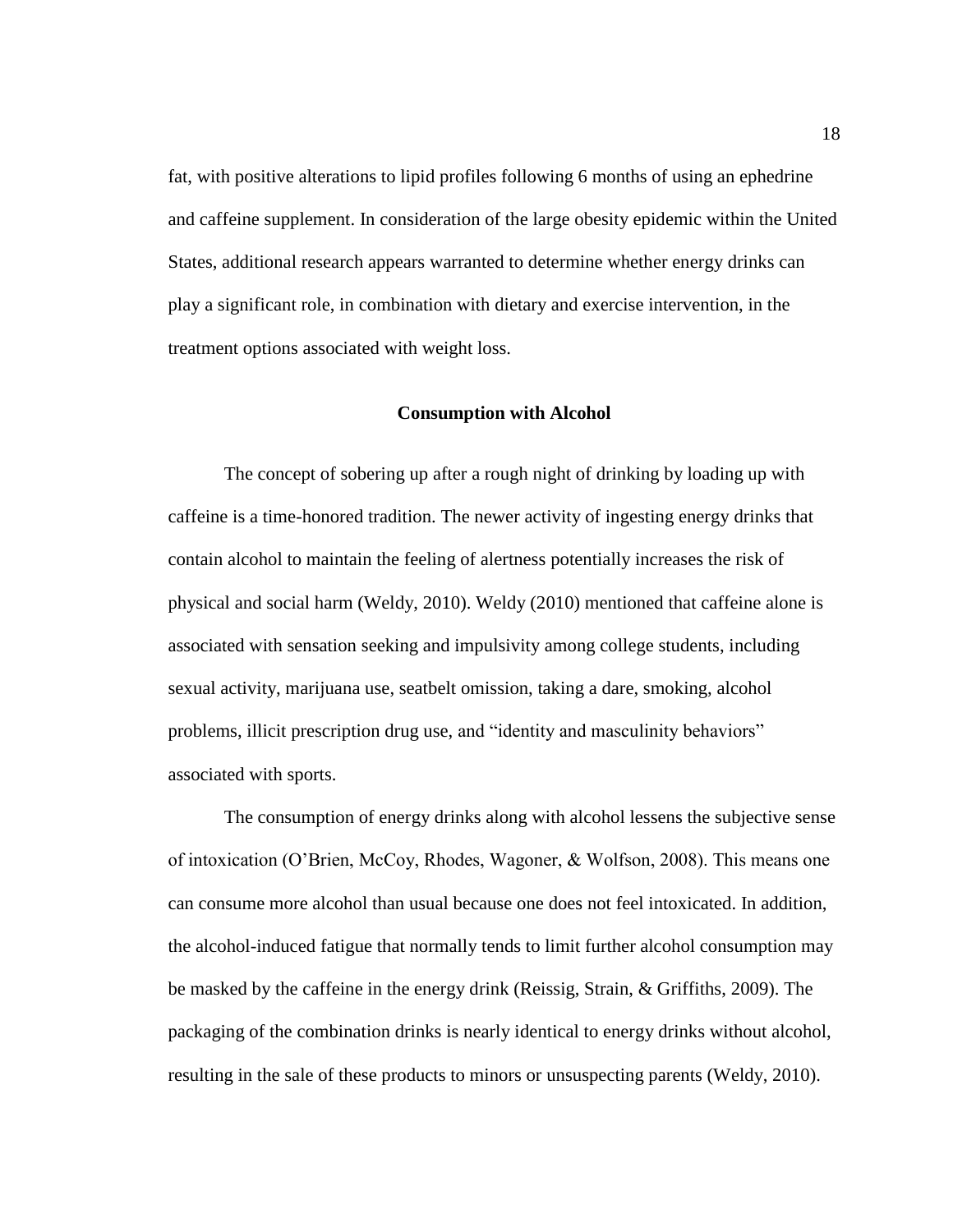Although energy drink companies may caution consumers against mixing the products with alcohol, young people, especially, do so. Combining a depressant (alcohol) with a stimulant (energy drink containing caffeine) clearly could exacerbate the typical risks of alcohol consumption. The practice, combined with the tendency of collegiate athletes to binge on alcohol, should raise concern. O'Brien et al. (2008) indicated that

students who reported consuming alcohol mixed with energy drinks had had significantly higher prevalence of alcohol-related consequences, including being taken advantage of sexually, taking advantage of another sexually, riding with an intoxicated driver, being physically hurt or injured, and requiring medical treatment. (p. 456)

The physiologic and psychological response to alcohol depends on well-known factors, including body weight, sex, sleep status, general health, hepatic health, nutrition, and medication. Therefore, the quantities of caffeine, alcohol, and other ingredients in alcoholic energy drinks, as well as the ratios needed to produce alertness despite impairment from intoxication, are dependent on the individual, and their previous exposure to and tolerance of alcohol and caffeine (Weldy, 2010). Curry and Stasio (2009) found that consumption of an alcohol-laden energy drink impaired neuropsychological functioning, as measured by the Repeated Battery for the Assessment of Neuropsychological Status. More results of the combination of caffeine and alcohol include: a more rapid absorption of alcohol, a greater total volume of alcohol absorbed, greater physical impairment, and a significantly reduced perception of intoxication in oneself as well as others (Curry & Stasio, 2009). This, in part, prevents one from recognizing impairment or risky behavior in others, such as not recognizing that one's driver is drunk, and may enhance risk-taking behavior by young individuals who are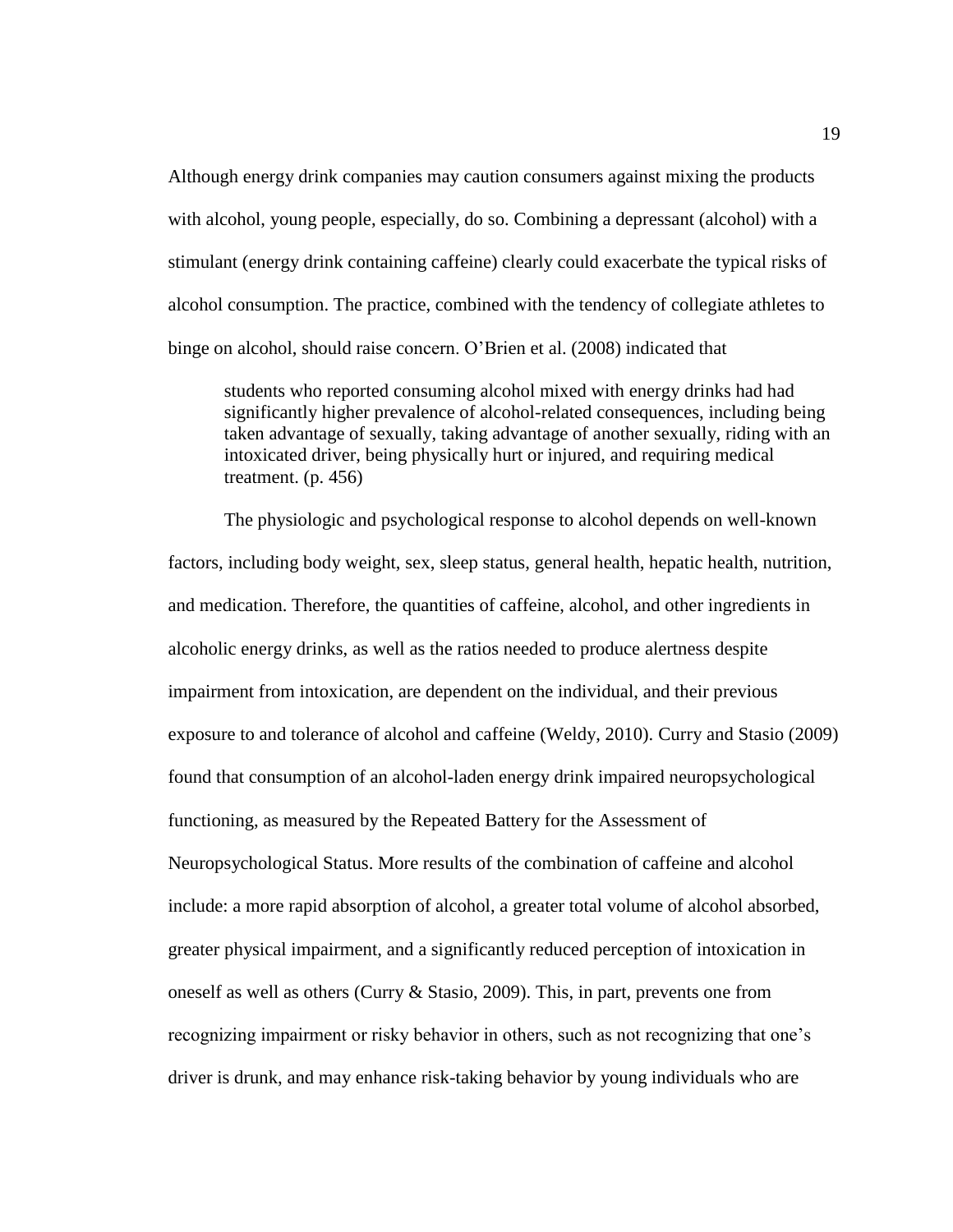known to have a baseline of less mature judgment concerning sexual activity and motor vehicle use. An increased sense of immortality, and disregard for the risks of pregnancy, sexually transmitted infections, accidents, and injury can also be factors (Weldy, 2010).

#### **Consumption Related to Exercise and Athletic Performance**

Each generation of athletes is better than the previous one, and each generation seeks new methods to improve performance. Some of today's athletes believe that energy drinks can be used to enhance their performance during training and competition due to their potentially ergogenic ingredients such as carbohydrates, caffeine, sodium, and taurine, among others. Consumption of sports drinks is recommended for many athletic endeavors and not all of the sport beverages are the same. They differ in type and concentration of carbohydrates, electrolytes, flavors, and other constituents. Some simply replace carbohydrates and electrolytes; others provide added protein, specific amino acids, and even fat, while still others provide herbs, vitamins, and caffeine.

Energy drinks (e.g., Red Bull™, Monster™, Rockstar™, Full Throttle™, Amp™, and AdvoCare Spark®) are beverages designed and consumed for purposes other than for improving athletic performance; for instance, to reduce the depressant effects of alcohol on the central nervous system. On the other hand, sports and fluid-electrolyte replacement beverages (e.g., Gatorade and Powerade) are designed and consumed to enhance athletic performance or to reduce the deleterious effects of dehydration during athletic competitions. It should be noted that, although energy drinks have been sold worldwide for more than a decade, unfortunately only a few studies have been published to test the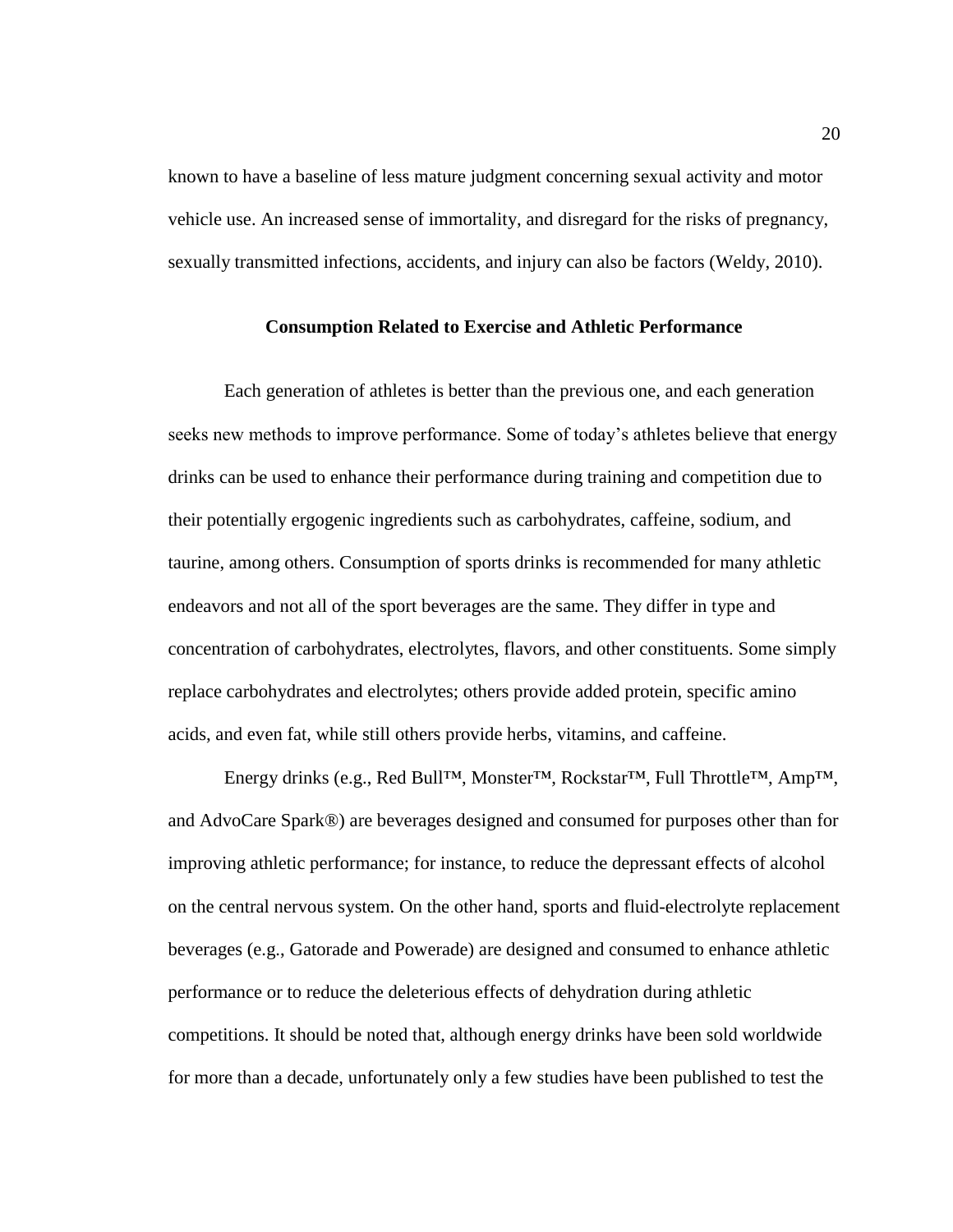effectiveness of these beverages on the physical or cognitive performance in collegiate athletes.

Alford, Cox, and Wescott (2001) investigated the effects of an energy drink (Red Bull™) on psychomotor, anaerobic, and aerobic performance, and reported that the Red Bull group improved aerobic and anaerobic performance by 9% and 24%, respectively. Anaerobic performance was measured by a 20-s cycle ergometer test. In another study the influence of a multivitamin/mineral supplement on anaerobic exercise performance (a 30-s cycle sprint test and one set of squat exercise) was examined by Fry and colleagues (2006), and a decreased rate of fatigue was noted for both exercise tests.

In a recently published study, Ivy et al. (2009) found that ingesting an energy drink containing carbohydrates, taurine, gluconorolactone, caffeine, and several Bvitamins 40 min before exercise improved performance on a 1-hr cycling time trial. The improvement averaged 4.7%, with 83% of participants demonstrating a positive effect. The mechanism by which energy drinks improved performance was not immediately clear. It is possible that caffeine improved exercise response during the energy drink trial by increasing or maintaining a high central nervous system drive. It is well established that providing carbohydrates during prolonged aerobic exercise increases endurance and exercise performance (Ivy, Res, Sprague, & Widzer, 2003). This improvement in exercise performance is believed to be related to maintaining an adequate glucose supply to the active muscles. Research indicates, however, that providing carbohydrate 30-60 min before exercise will increase the plasma insulin concentration of liver glucose output and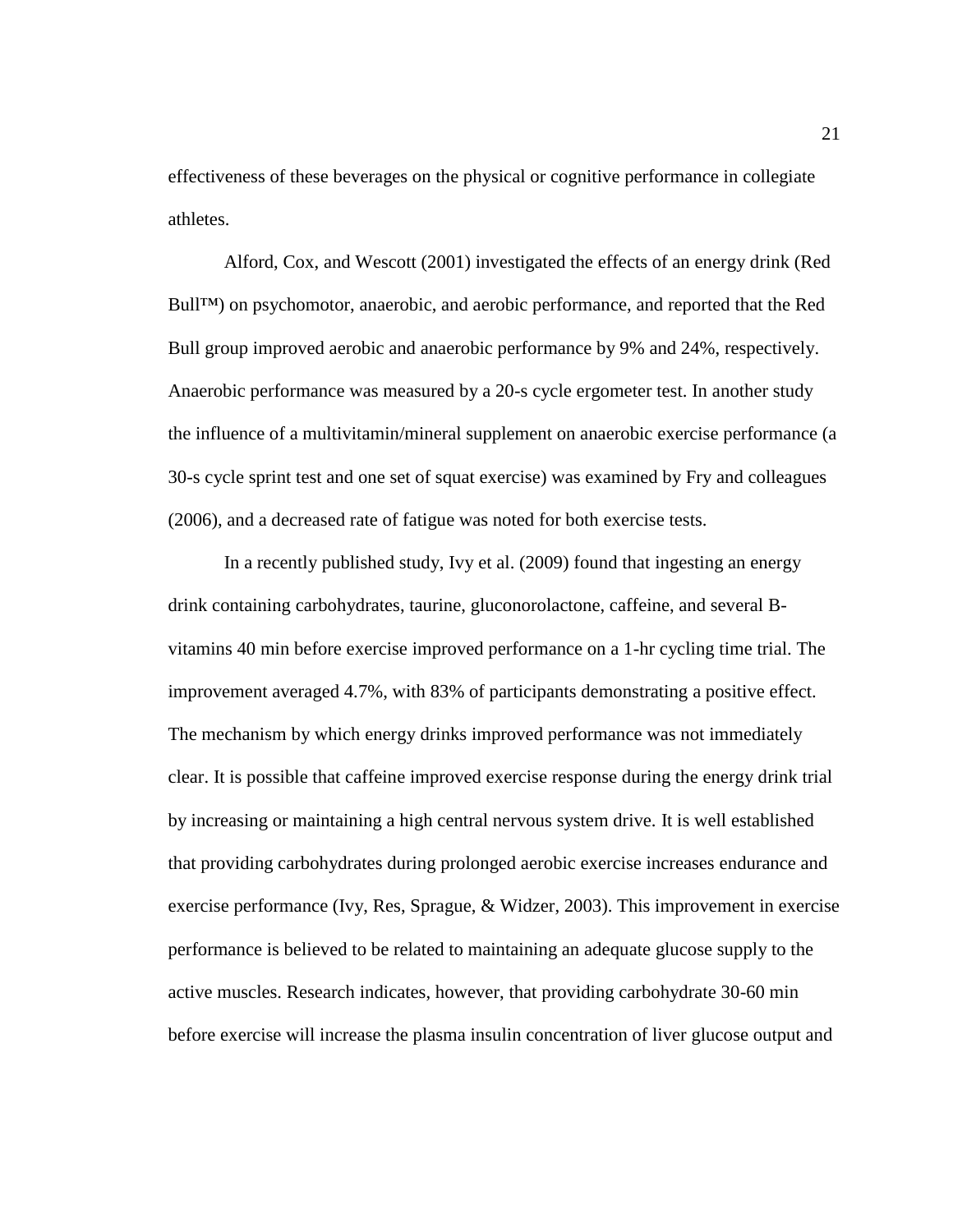increase muscle glucose uptake (Ivy et al., 2009). Elevated plasma insulin also inhibits lipolysis and therefore increases reliance on muscle glycogen as a fuel source.

Ivy et al. (2003) reported that caffeine increased self-selected exercise intensity early in exercise and that, relative to exercise intensity, rating of perceived exertion was lowered by caffeine. That is, with caffeine, participants were able to exercise more intensely than with placebo but with the same perception of effort. Similarly, Cole et al. (1996) observed that a greater amount of work was performed at predetermined levels of perceived exertion after participants consumed 6 mg caffeine/kg body weight 1 hr before exercise compared with a placebo. This ability to influence the psychological state and alter pain perception can significantly affect exercise performance. During high levels of physical activity, an increase in the release of β-endorphins has been proposed to limit discomfort and pain, invoke euphoria, and reduce sensation of effort (Laurent et al., 2000). There is a lack of research concerning the effect of these high energy drinks on the fatigue index. In one study, Fry et al. (2006) noted a decreased rate of fatigue following multi-vitamin/mineral supplementation.

#### **Summary**

Given the proliferation of energy drinks and their growing popularity despite possible negative effects, coaches and athletic department administrators should take the initiative in educating student-athletes about the products. Energy drinks are aggressively marketed to college students with messages touting the performance and other benefits of consuming the beverages. Students are urged to be energy drink consumers, and for the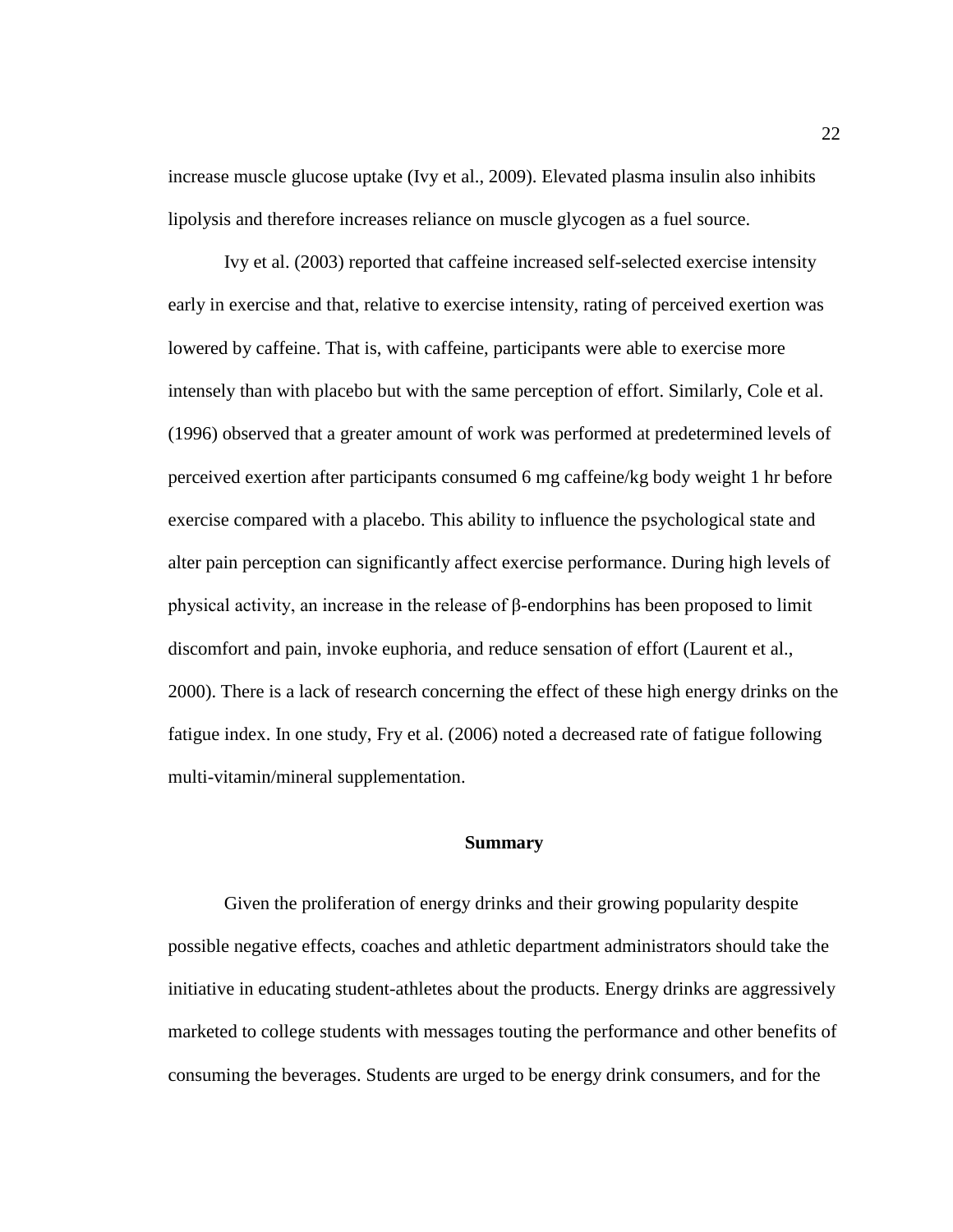uninformed student-athlete, the trend's influence may produce negative consequences. While the proposed benefits of the taurine and gluconorolactone in energy drinks are unproven, potential positive and negative effects of another common ingredient, caffeine, are well documented. The choice to use caffeine prior to training or competition should belong to the individual, based on adequate knowledge of the pros and cons and on past experiences with caffeine. Student-athletes who choose to use caffeine should be encouraged to do so in moderation. They should also be provided information about levels of caffeine contained in various foods and beverages, in order to monitor their uptake. Most energy drinks do not contain more caffeine than a cup of coffee, but there is a noticeable trend toward selling the beverages in larger containers – meaning more servings and more caffeine.

If consuming an energy drink before a competition improves mood and concentration, it would be difficult to suggest that it poses significant danger. Non-using athletes who are considering caffeine as an ergogenic aid will be unaccustomed to its cognitive and physiological effects. Nonusers therefore should test its effects before implementing a caffeine strategy for training and competition (Sökmen et al., 2008). Although deaths associated with energy drink consumption and sport have been reported, they seem to be isolated cases involving multiple servings with high levels of caffeine (Nordqvist, 2004). While it is important to provide student-athletes with accurate information on energy drinks and caffeine, as these affect athletic performance, of greater concern to athletic departments should be the growing trend of combining energy drinks and alcohol. Take the not uncommon pattern of student-athletes, dehydrated by the effort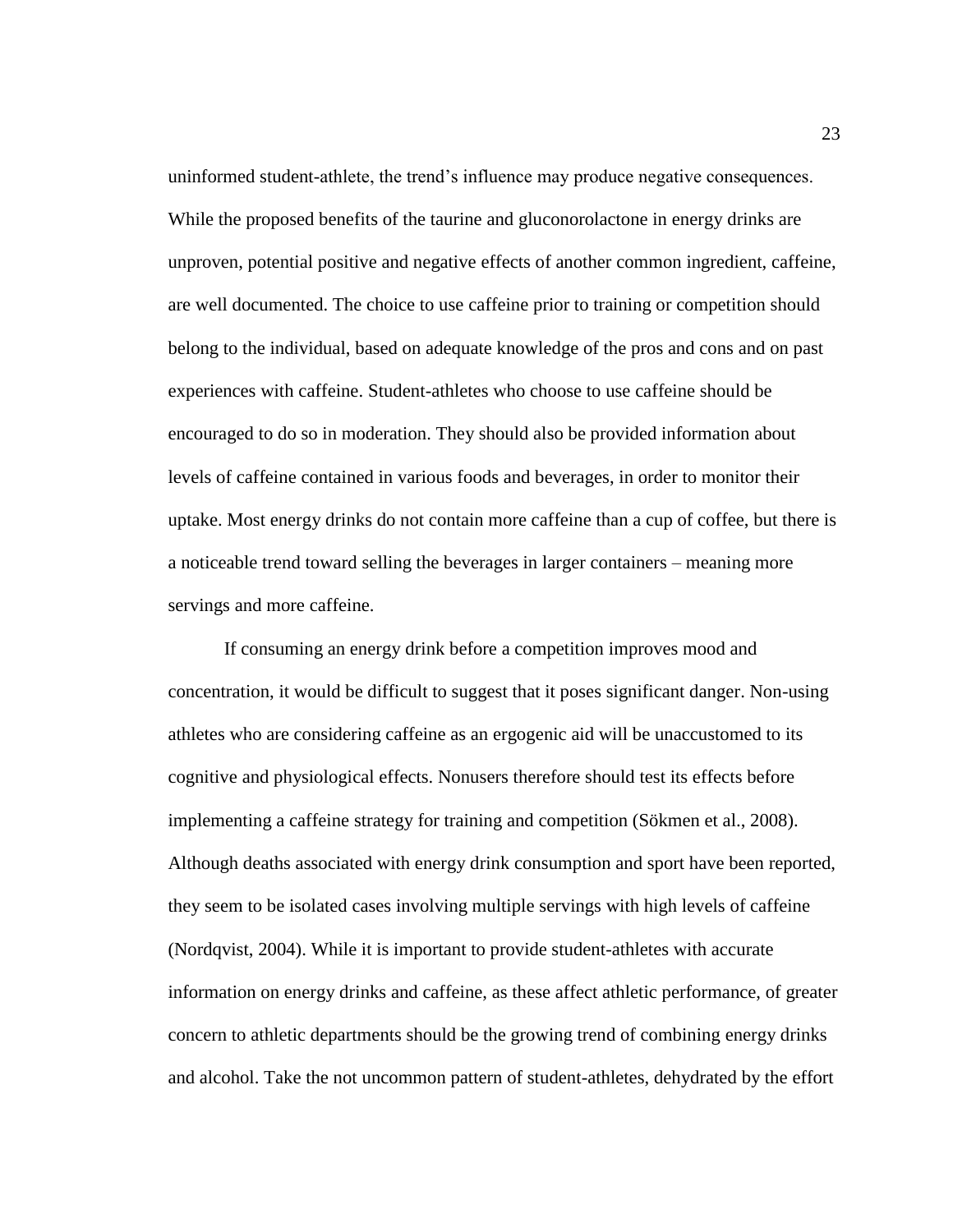of playing a game, gathering after that game to consume alcohol. If the alcohol is mixed with caffeinated energy drinks, the student-athletes are subjected to a double diuretic effect, since alcohol, like caffeine, has diuretic properties. Thus they further compromise hydration.

Caffeine ingestion can benefit high-volume or intense endurance training. Three or four days of consecutive low levels of caffeine intake, during the period of heavy training days, can serve as the "washout period" prior to using caffeine during a competition (Sökmen et al., 2008). Caffeine seems to be ergogenic during high intensity exercise, depending on the model. Davis and Green (2009) concluded that exercises examining isokinetic peak torque, isometric maximal force, muscular endurance for upper body musculature, and 1RM show equivocal results, with caffeine having minimal ergogenic effect within these areas.

Earlier research examining the effects of caffeine on performance typically employed untrained subjects with methodologies not specific to high-intensity intermittent sport activities. Davis and Green (2009) stated that these designs and subject characteristics potentially contributed to the conclusion that caffeine may not be beneficial in this model. Caffeine seems to be the most beneficial for trained subjects accustomed to the severity of the tested protocols (Davis & Green, 2009). The reason for such differences in training status between subjects is currently unclear. Speed endurance (60-180 s) seems to be highly affected by caffeine. High intensity exercise (e.g., sprinting and sprint cycling) seems to be favorably affected with methodologies employing protocols that mimic sport activities (i.e., 4-6 s), while agility performance remains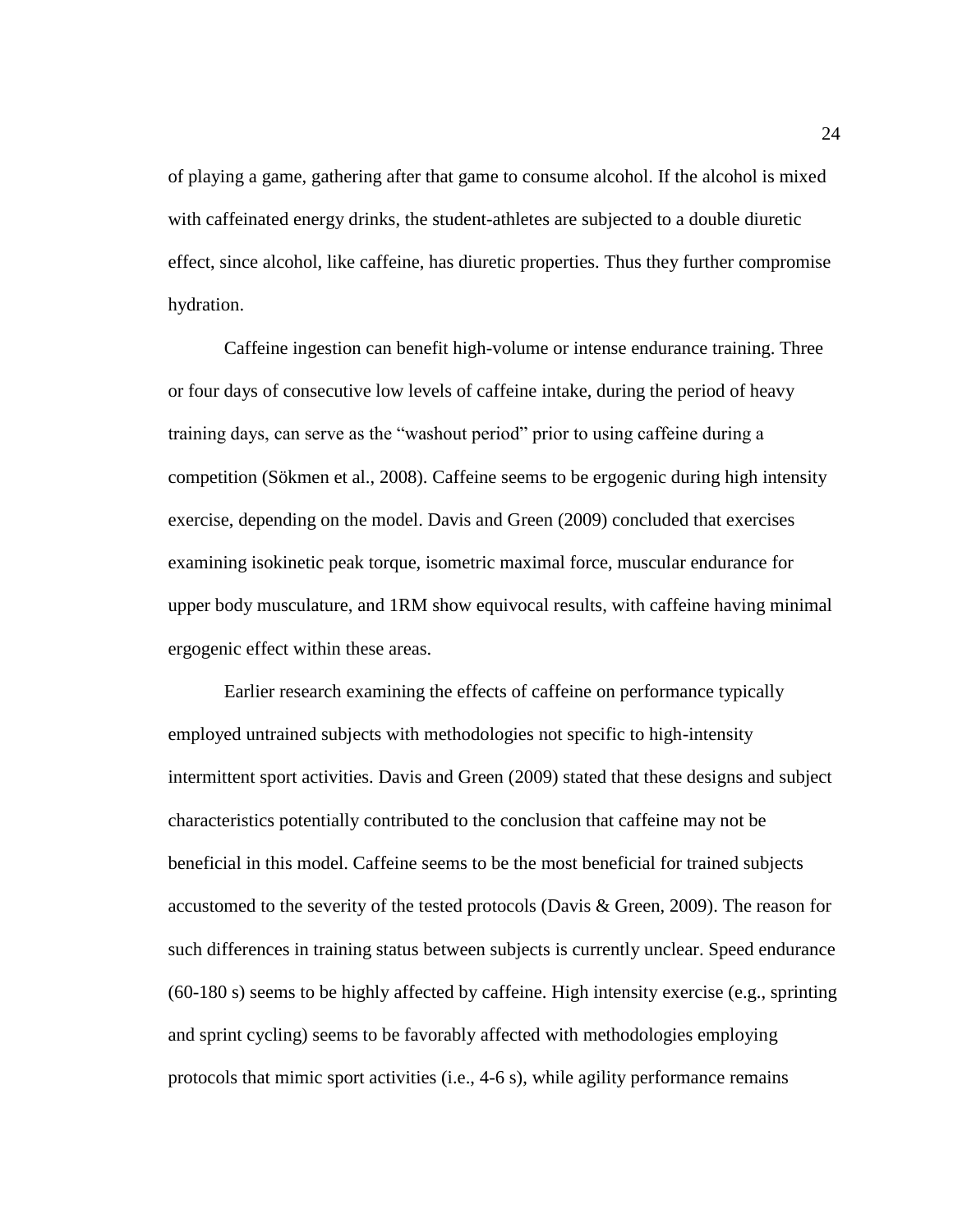unclear (Davis & Green, 2009). Therefore, sports such as soccer, rugby, lacrosse, and football would seem to be favorably affected by caffeine.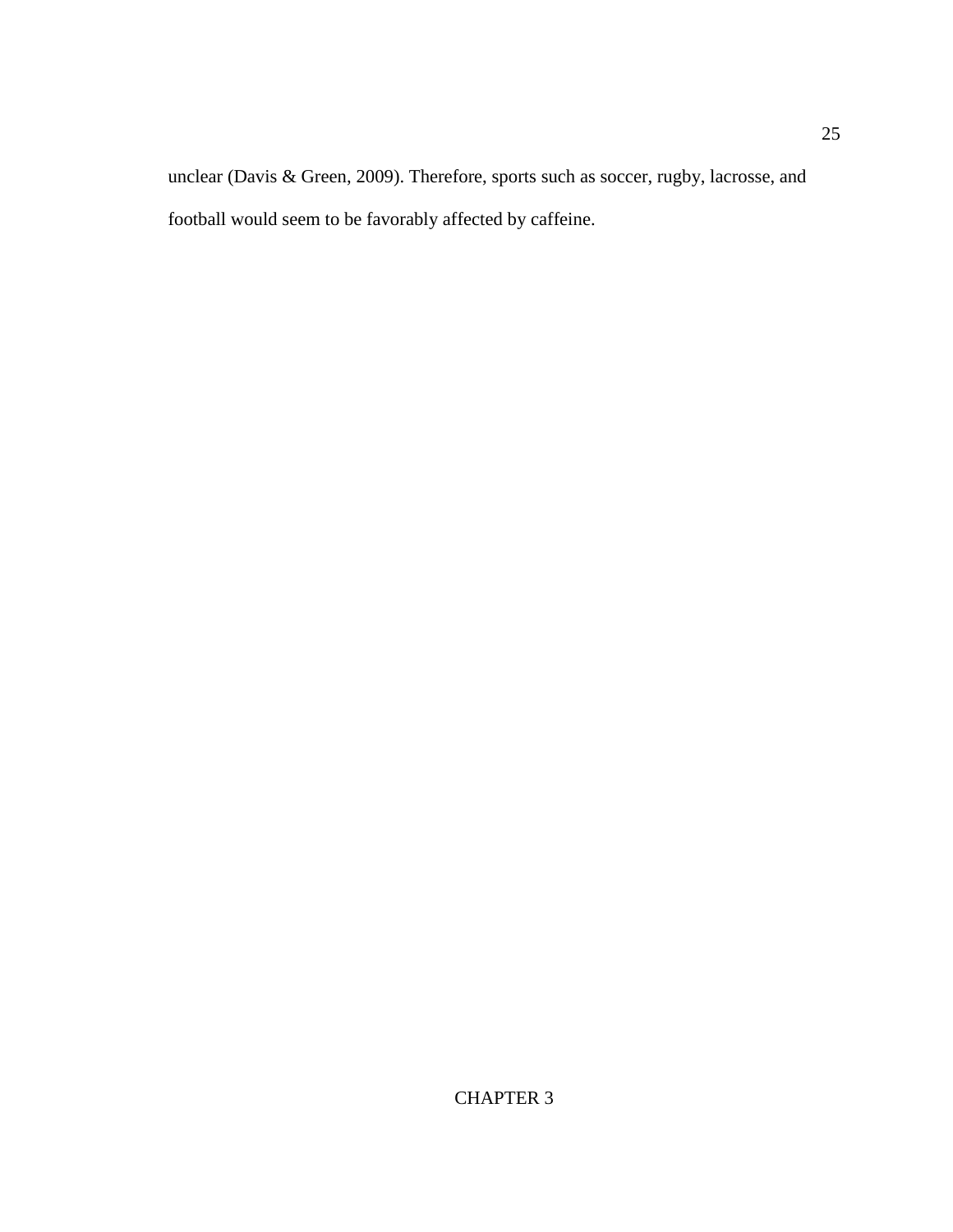# **METHODS**

Energy drinks are among the most popular supplements being used by young adult and athletic populations today. Although caffeine is the primary active ingredient in these drinks, the combinations of various other ingredients including herbal and botanical compounds make it quite difficult to provide a general statement of efficacy for energy drinks. The answer regarding the efficacy and risk associated with an energy drink is specific to the ingredients within each respective supplement. The purpose of this study was to examine the effect of AdvoCare Spark® on physical performance, anaerobic power, and fatigue in Division I collegiate football players. This chapter will discuss the participants used in the study, the procedure, as well as the statistical analyses.

# **Participants**

Twenty male student athletes from the Utah State University football team volunteered to participate in the study. The athletes were informed that their participation was voluntary and not a requirement for being on the team. In order to be eligible to participate in the study, participants had to be a member of the Utah State football team and train for competition at least 4 days per week (approximately 60 min in each session). The participants signed an informed consent (Appendix A), outlining risks involved, before participating in the study. The nature of the study was explained to everyone involved and any questions were answered. The Institutional Review Board of Utah State University approved the study.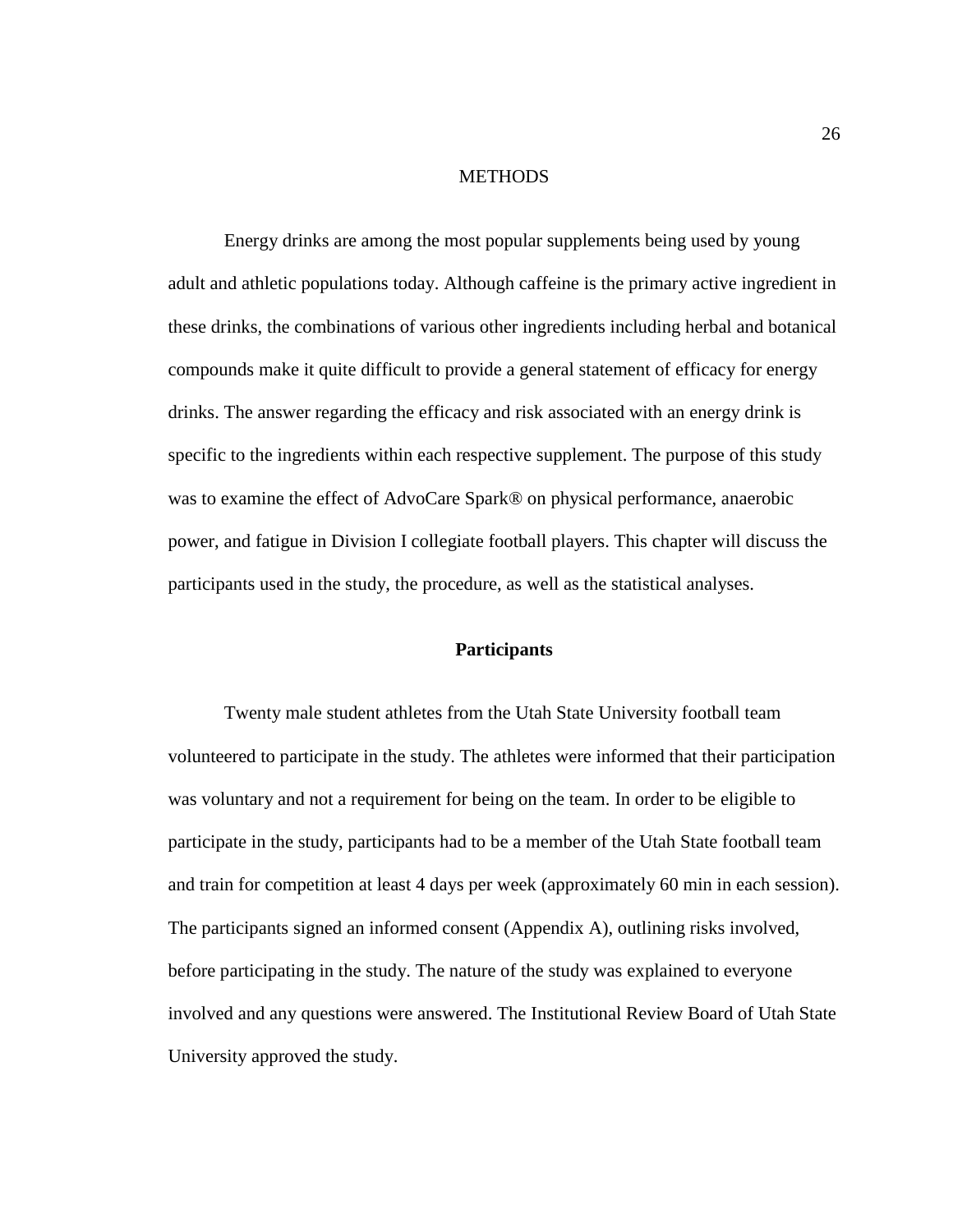#### **Procedure**

The study utilized a double blind, counterbalanced cross-over design such that each participant received both the energy drink and a placebo during two trials. One week prior to data collection, the participants were instructed on how to perform the Runningbased Anaerobic Sprint Test (RAST). The participants were instructed to avoid alcohol, nicotine, and other stimulants and sudden changes in food consumption (including any nutritional supplementation products) the day before the experiment. In addition, they were asked to maintain regular physical activities during the days prior to the experiment. Moreover, they were asked to wear comfortable, loose fitting clothing and get an adequate amount of sleep (6 to 8 hr) the night before the test. The clothing, shoes, as well as all equipment used, was consistent for each subject.

The participants arrived at the Dale Mildenberger Sports Medicine Complex in a fasted state where a standardized breakfast (approximately 400 kcal) was served. After breakfast, the participants were randomly divided into two groups (AdvoCare Spark® and placebo). Each athlete received one serving size (1 pouch made 8 fl oz) of related beverages. The beverages were served cooled, and the staff ensured that the participants consumed the entire amount. Citrus flavored water mixed with maltodextrin was consumed as the placebo. Information about the participants – body mass and height was taken. The participants also filled out a food frequency questionnaire to gain knowledge about their caffeine intake (Appendix B). The participants were then taken to Romney Stadium (where the RAST was performed). Due to the intensity of the RAST, the participants warmed up for at least 25 min. The warm-up was standardized for all of the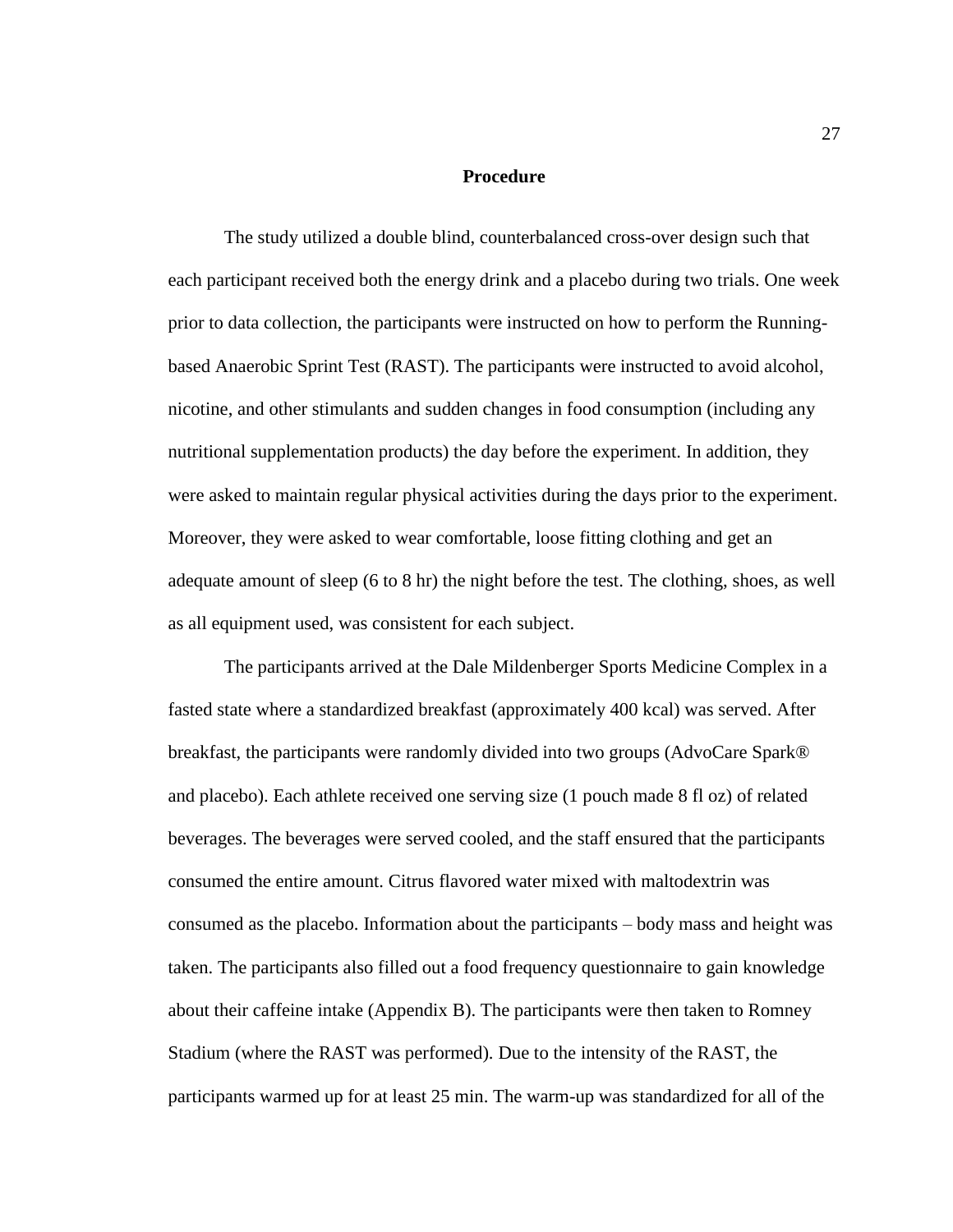participants and consisted of: jumping jacks, seal jacks, stationary spidermans,

inchworms, scorpions, lying leg kicks, bent leg rotations, sit and reach rollovers, figurefour stretch, hip flexor stretch, a-skips, high knee run, straight leg skips, leg kicks, lateral bounds, backwards stride run, and power skips. The RAST was performed  $(46.6 \pm 6.30)$ min for placebo, and  $46.2 \pm 6.59$  min for beverage) following the dynamic warm-up.

The RAST test was developed to test an athlete's anaerobic performance. The RAST consists of six 35-m discontinuous sprints and was conducted on the SprinTurf® surface of Merlin Olsen Field at Romney Stadium. Two 35-m sprint zones were sectioned off using cones (Figure 1).

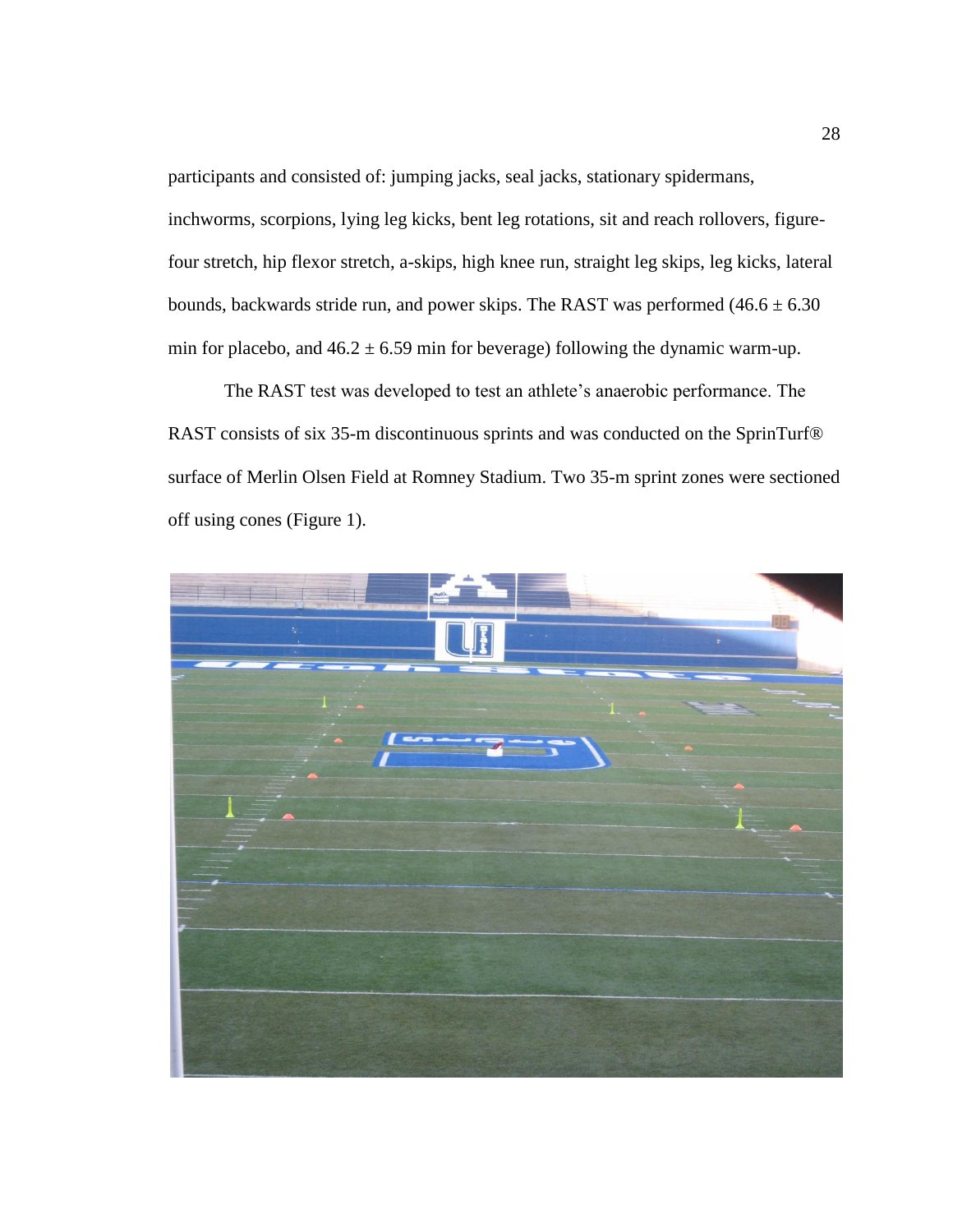*Figure 1*. Field setup at Romney Stadium for the RAST.

Each sprint represented a maximal effort with 10 s allowed between each sprint for turnaround. The time taken for each sprint was recorded to the nearest hundredth of a second. The participant sprinted at maximum speed through the cones each time. The time between each sprint was designed to allow the participant to recover and return to the start line after running through the marker, to record the time, and reset the timer. Each participant ran the sprints individually. Data were collected using the data collection sheet (Appendix C). The RAST was chosen primarily due to its reliability in relation to the Wingate test, and also because this test required minimal equipment and training of the assessors. The RAST was first investigated by Zacharogiannis, Paradisis, and Tziortzis (2004), who verified significant correlations between the RAST and the Wingate Anaerobic Test for peak power, and mean power variables  $(r = 0.82$  and  $r =$ 0.75, respectively) and related that the RAST could be used to measure anaerobic power (P), and fatigue index (FI) as follows:

$$
\overline{\qquad \qquad }(1)
$$

$$
FI = \n\tag{2}
$$

The RAST is also sport-specific in that it is a field-based anaerobic activity of an intermittent nature. It is easy to perform, provides scores that are easily reproduced and can be used to successfully estimate anaerobic power (Zacharogiannis et al., 2004).

During the RAST test, the time of each repetition and the rest interval were measured by an automatic timing system (Nike Sparq XLR8 Digital Timing, Beaverton,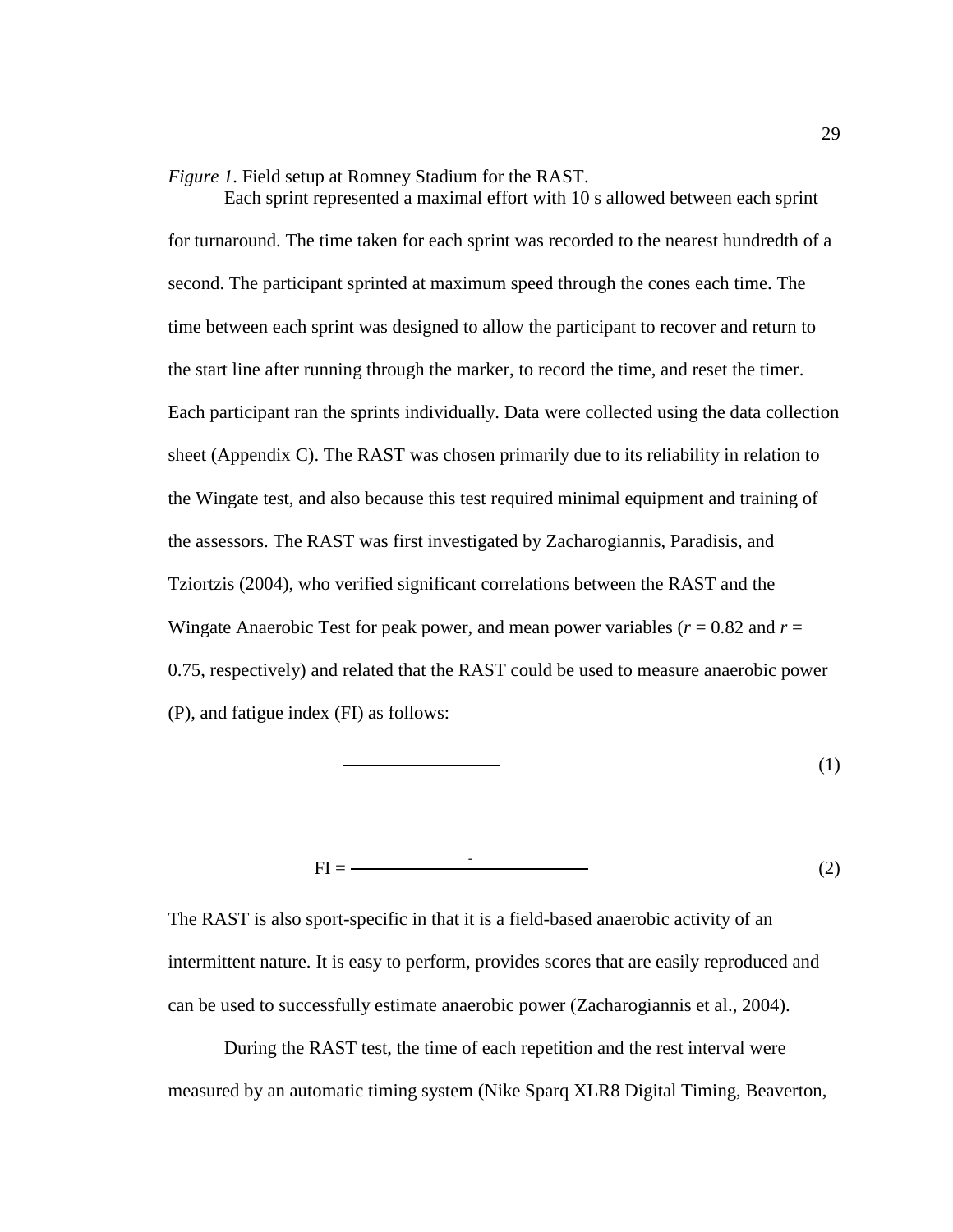Oregon). Wind speed was also measured with a wind gauge (Gill Athletics Compact Wind Gauge, Champaign, IL). Seven days later, the same procedure was followed with each participant receiving the treatment they did not receive the week before. The 7 day counterbalance ensured no treatment contamination, and it also allowed the participants adequate recovery between exercise tests.

## **Statistical Analyses**

Descriptive data including means and standard deviations of age, height, and weight were each reported. A 2x6 repeated-measures analysis of variance (ANOVA) was conducted to determine if the differences in sprint time and anaerobic power were significant between the AdvoCare Spark® and placebo across all six trials. A global caffeine score calculated from the participants' responses to the caffeine inventory (Appendix B) was used as a covariate in an attempt to account for the potential influence of caffeine habituation. Subjects' caffeine history was evaluated by assigning a "caffeine score" to each participant based on their daily consumption of caffeinated beverages during the month prior to the test. This score was obtained by multiplying the subjects' serving size (1 = small, 2 = medium, 3 = large) by the number of times each caffeinated beverage was consumed. A paired samples *t* test was conducted to determine if the difference in fatigue index was significant between the AdvoCare Spark® and placebo trials. Statistical significance was set at  $p < 0.05$ . Statistical analyses were conducted using the Statistical Package for the Social Sciences (SPSS, version 19.0, IBM, Somers, NY).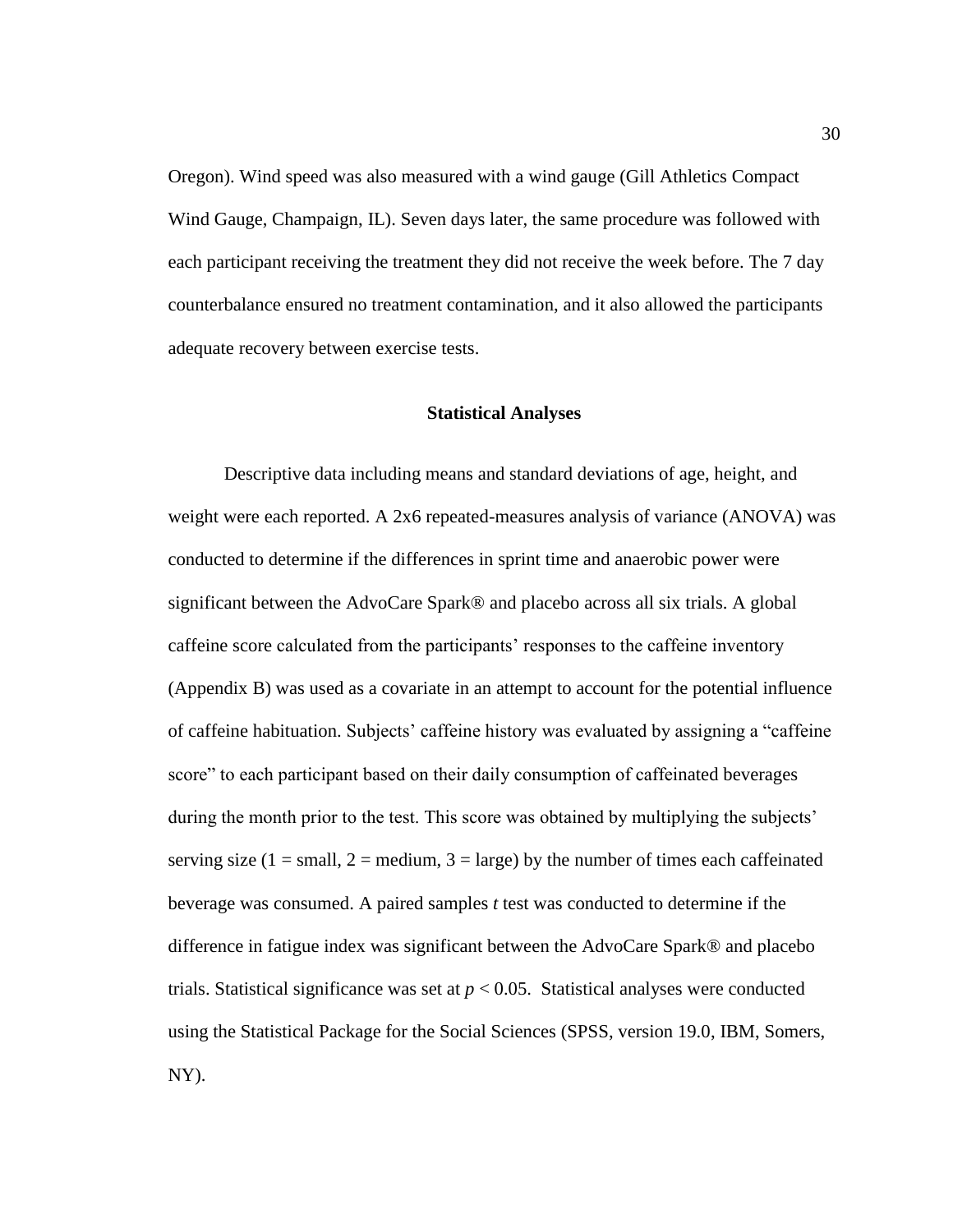# CHAPTER 4

# RESULTS

The purpose of this study was to investigate the acute effects of a low-calorie, caffeine-taurine, energy drink (AdvoCare Spark®) on repeated sprint performance and anaerobic power in NCAA Division I football players. Twenty well-trained Division I football players (age:  $19.7 \pm 1.8$  years, height:  $184.9 \pm 5.3$  cm, weight:  $100.3 \pm 21.7$  kg) were tested in the RAST; once with a placebo and once with the treatment beverage. Figure 2 shows a comparison of the average sprint time through the six trials for both placebo and beverage. Figure 3 shows a comparison of the average anaerobic power between the placebo and AdvoCare Spark® through the sprint trials. Repeated-measures ANOVA with a caffeine-use score as a covariate was performed to determine whether significant mean differences existed between beverage and placebo values of anaerobic power and sprint time. Table 3 displays the results of the ANOVA. Data were normalized to the first sprint bout and charted accordingly (Figures  $4 \& 5$ ).

|                     | <b>Sums of</b> |    |                    |       |          |
|---------------------|----------------|----|--------------------|-------|----------|
|                     | squares        | df | <b>Mean square</b> |       |          |
| Treatment (power W) | 23506.691      |    | 23506.691          | 3.843 | 0.066    |
| Treatment*caffeine  | 33040.395      |    | 33040.395          | 5.401 | $0.032*$ |
| score               |                |    |                    |       |          |
| Treatment (sprint)  | 0.363          |    | 0.363              | 3.057 | 0.097    |
| Treatment*caffeine  | 0.548          |    | 0.548              | 4.618 | $0.045*$ |
| score               |                |    |                    |       |          |

Table 3**.** *Repeated-measures ANOVA (2x6) with caffeine use as a covariate for sprint time and power.*

\* Denotes statistical significance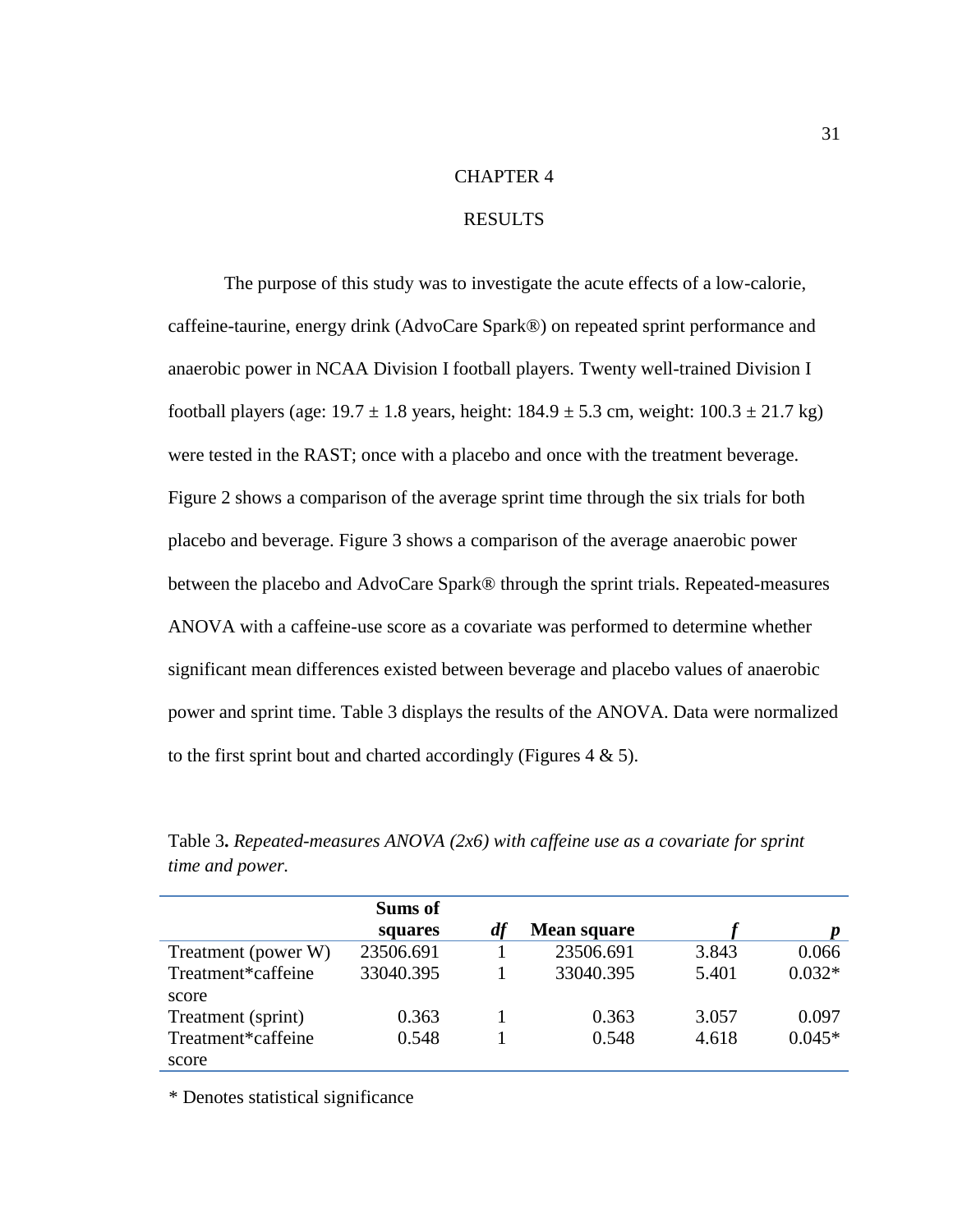

*Figure 2.* Comparison of average sprint times through sprint trials



*Figure 3.* Comparison of average anaerobic power through sprint trials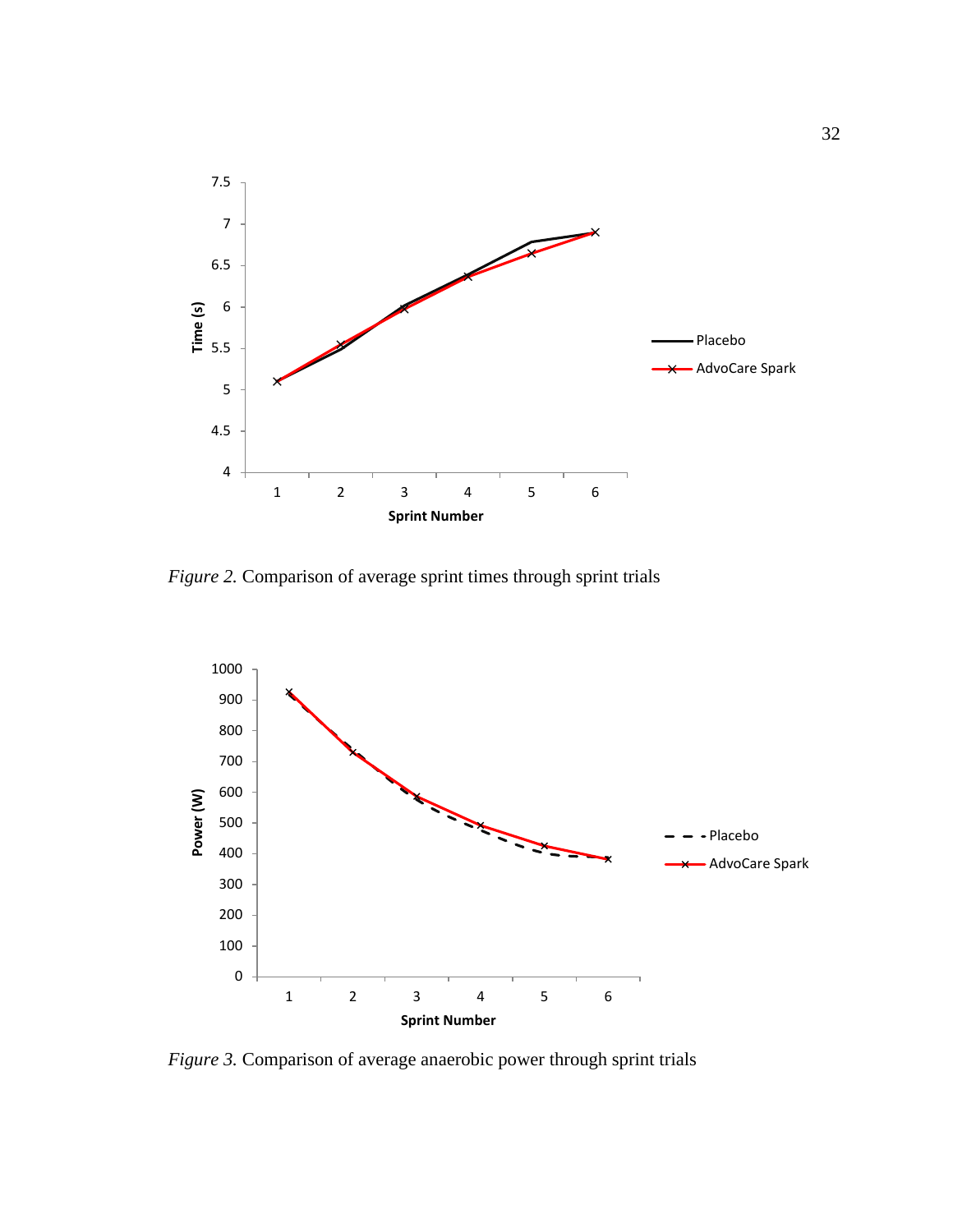

*Figure 4.* Comparison of normalized average sprint time through sprint trials



*Figure 5.* Comparison of normalized average anaerobic power through sprint trials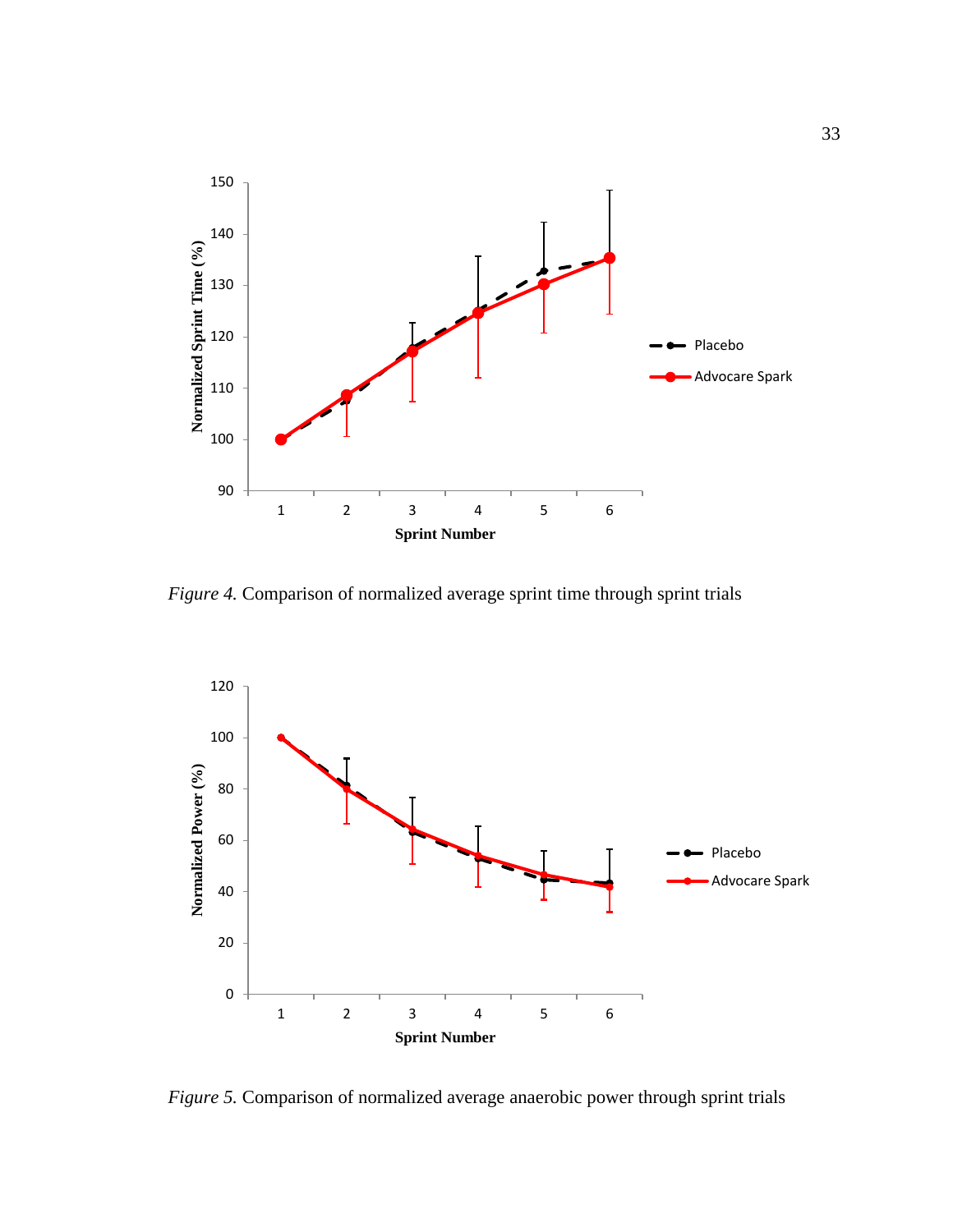Results of the repeated-measures ANOVA showed no significant statistical difference for the main effect of the beverage treatment (Spark® versus placebo) for either the sprint time or anaerobic power, indicating that the energy drink did not affect performance. The main effect of the sprint trial was significant  $(p < 0.001)$  for both time and power. Post-hoc analysis revealed that each of the six sprints was significantly slower (see Figure 2) with less anaerobic power produced (see Figure 3) than the previous sprint, with the exception of sprint 6 not being statistically significantly worse than sprint 5 (sprint time:  $p = 0.053$ ; power:  $p = 0.064$ ). There was a significant interaction effect between caffeine use and the beverage treatment for both sprint times  $(F = 4.62, p = 0.045)$ , as well as anaerobic power  $(F = 5.40, p = 0.032)$  indicating a confounding effect, such that athletes not habituated to caffeine were more likely to receive an improvement from the energy drink than those who regularly consumed caffeine. None of the other interactions (sprint trial x caffeine use, beverage treatment x sprint trial, and beverage treatment x sprint trial x caffeine use) were significant ( $p >$ 0.05). There were no statistically significant differences in the placebo scores (15.06  $\pm$ 3.80 W·s<sup>-1</sup>) and beverage scores (15.3  $\pm$  4.18 W·s<sup>-1</sup>) for the measurement of fatigue index. Finally, although there was a statistically significant main effect for wind speed  $(F =$ 10.84, *p* < 0.001) indicating that the wind varied from one sprint to the next, the mean wind speed was negligible  $(0.039 \text{ m} \cdot \text{s}^{-1})$  and it did not differ between the placebo and Spark<sup>®</sup> trials ( $p = 0.668$ ) nor was there a beverage treatment x wind interaction ( $p = 0.7$ ).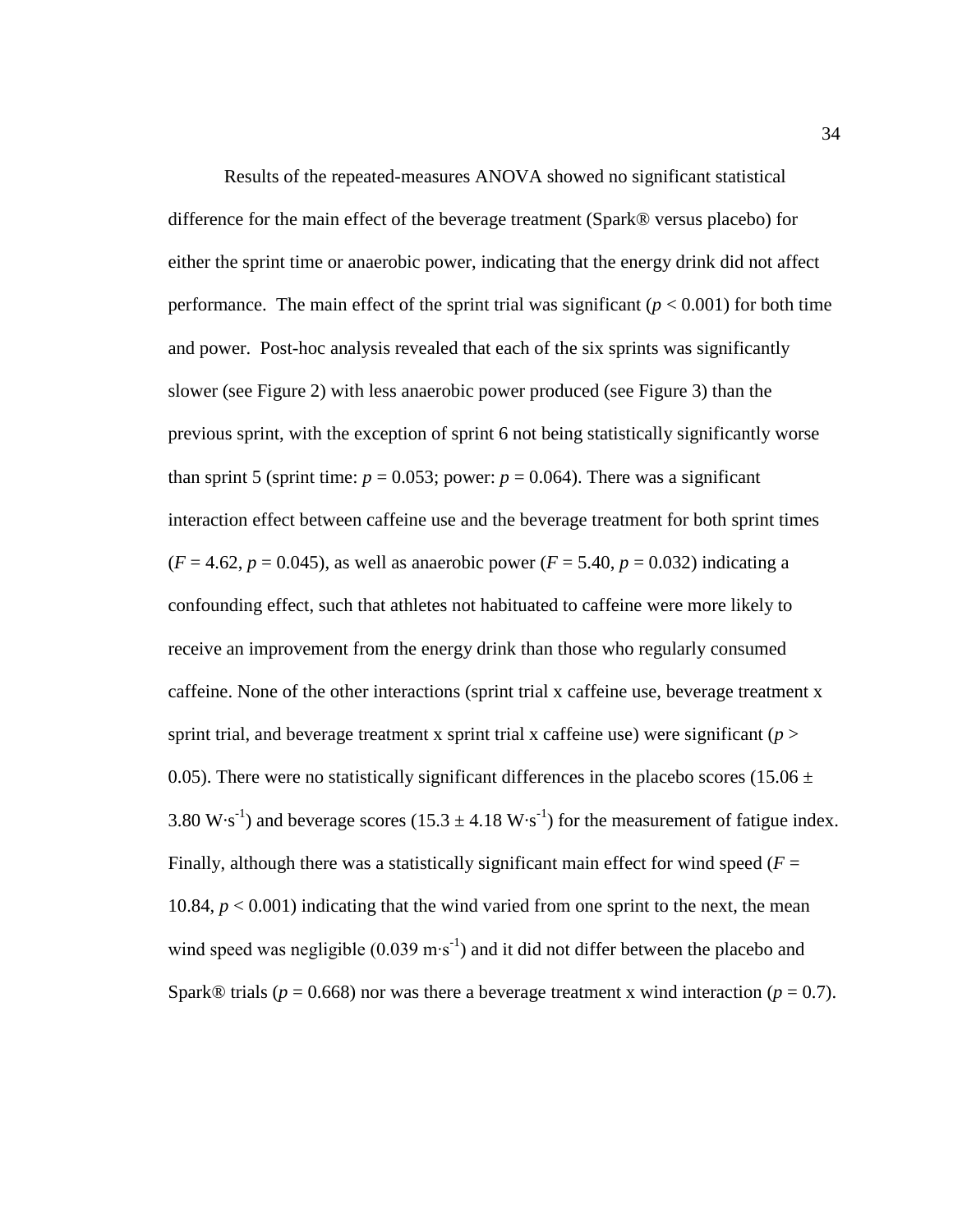# CHAPTER 5

# **DISCUSSION**

The purpose of this study was to investigate the acute effects of a low-calorie, caffeine-containing energy drink on repeated sprint performance and anaerobic power in NCAA Division I football players. The procedures were designed to measure the sprinting ability of 20 Utah State University football players on two test conditions using the RAST. Sprint time was recorded and anaerobic power was calculated from the sprint time results. Repeated-measures ANOVA results showed no significant statistical difference in either sprint time or anaerobic power between the energy drink and the placebo. There were also no significant statistical differences between drinks on the fatigue index. There was, however, a significant interaction effect between the subjects' history of caffeine use and the treatment beverage for both sprint times and anaerobic power.

The main active ingredient in AdvoCare Spark® energy drink is caffeine. Although the mechanisms explaining the ergogenic effects of caffeine are not fully known, plausible theories include the antagonism of adenosine receptors leading to an increase in central nervous system activation and plasma epinephrine concentrations, enhanced calcium release and reuptake from the sarcoplasmic reticulum affecting skeletal muscle excitation-contraction coupling, and the alteration of plasma potassium concentrations (Crowe et al., 2006).

Over the last 25 years, caffeine has been one of the most widely studied ergogenic aids by sport scientists. During this time, there has been an almost unequivocal support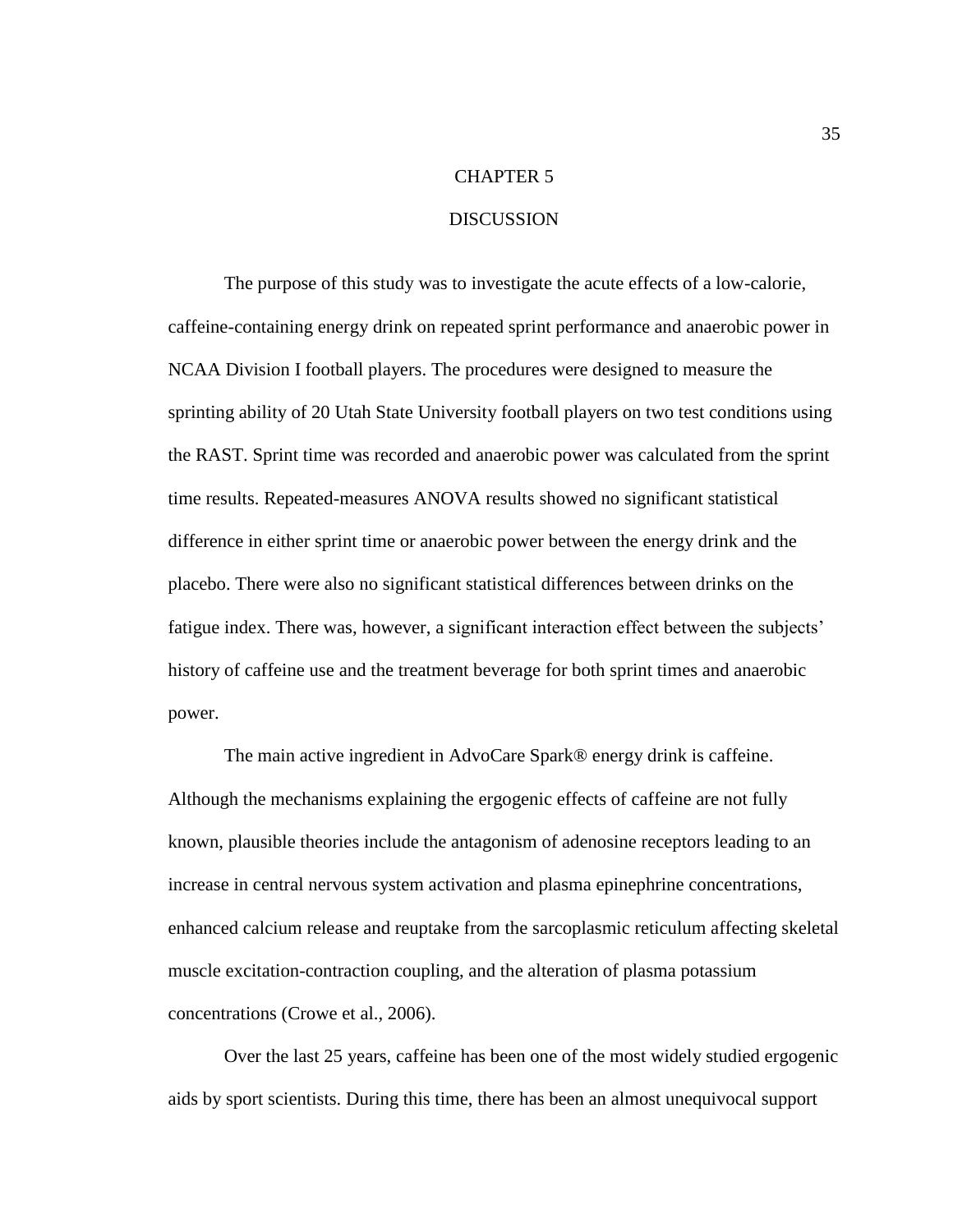for the beneficial effects of oral caffeine ingestion on prolonged submaximal exercise (Bell et al., 2001; Greer et al., 2000). In addition, there is now growing evidence that caffeine can improve performance in short term high-intensity exercise (i.e., an exercise intensity requiring > 100% VO<sub>2max</sub>) lasting from several seconds up to ~ 7 min (Davis & Green, 2009). Whether or not caffeine augments anaerobic power may depend on the dose of caffeine used, the timing of caffeine administration, the subjects' fed state (fasting versus non-fasting), their level of training, their habitual use of caffeine, or a combination of any of these factors.

Only limited research has examined the impact of caffeine during high-intensity, team-sport field performance exercises. While Bell et al. (2001) showed that 6 mg·kg<sup>-1</sup> of caffeine enhanced short duration, high intensity exercise, forming a basis for the hypothesis of the present study, this absolute amount of caffeine was not effective in enhancing sprint performance. Studies have shown that 250 to 300 mg of caffeine can enhance supramaximal cycling (Anselme, Collomp, Mercier, Ahmaidi, & Prefaut, 1992), swimming (Collomp, Ahmaidi, Chatard, Audran, & Prefaut, 1992), and reaction time (Hoffman et al., 2009). Similar to our study, these researchers used an absolute dose of caffeine (i.e., one serving size of an energy drink). As a result, lighter subjects received more caffeine relative to body weight than heavier subjects, thereby making an interpretation of the findings difficult. This study utilized an absolute amount (one serving) rather than relative because it is more practical and resembles the typical serving size a student-athlete is likely to have before practice or competition.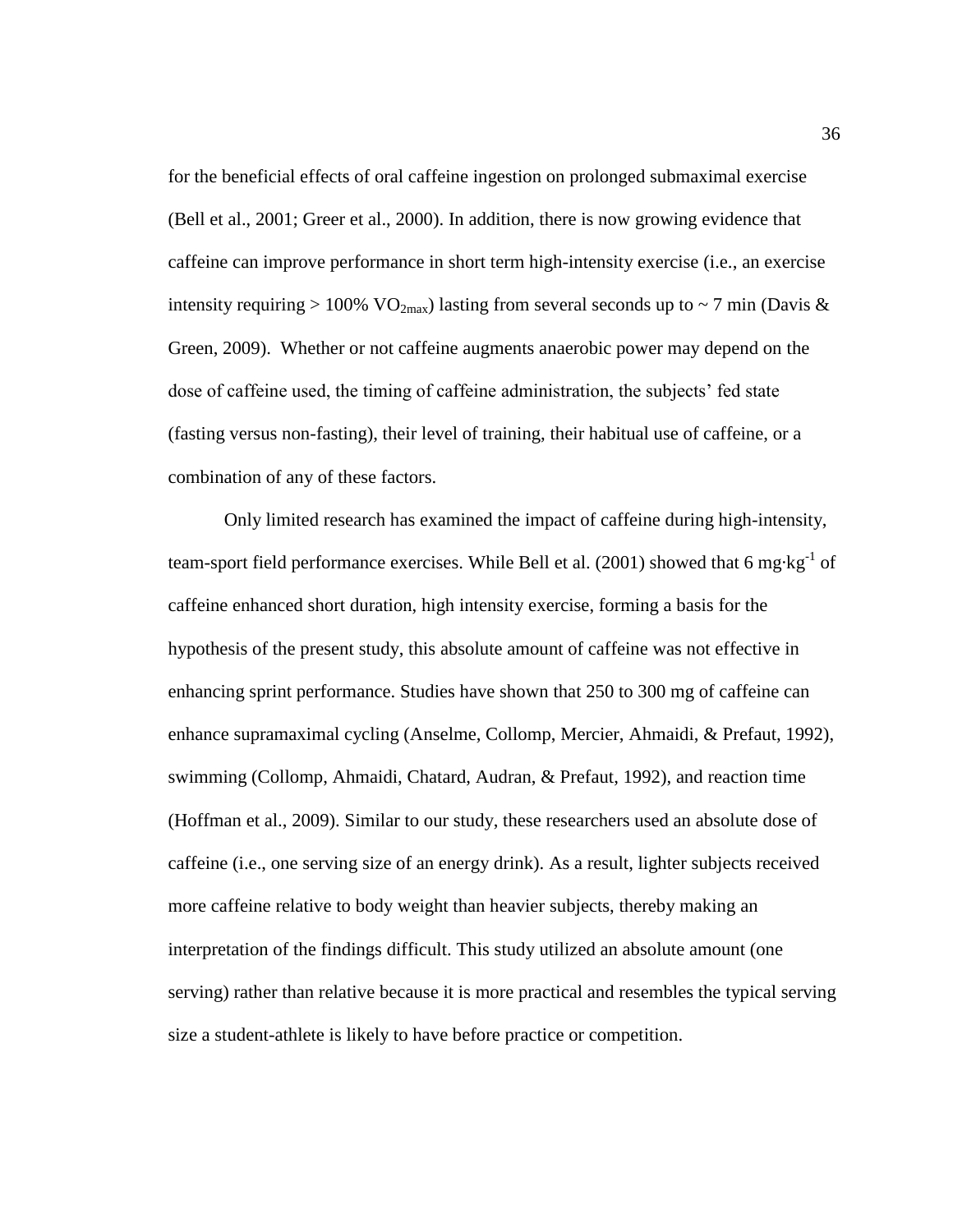In this study, we administered the supplement approximately 60 min prior to exercise, a common protocol used by researchers based on peak blood concentrations observed 30-60 min post-ingestion. We also provided a standardized breakfast for the subjects (bagels and orange juice) prior to testing. Other studies of anaerobic performance have required a fast ranging from 3 (Forbes et al., 2007) to 12 hr (Woolf, Bidwell, & Carlson, 2009) before testing. Few studies have addressed the effect of caffeine supplementation prior to exercising in a fasted versus a fed state. In the present study, one participant vomited almost immediately after each testing session.

Our study involved collegiate anaerobically trained athletes. Other studies involving untrained athletes have failed to show an ergogenic effect of caffeine supplementation on anaerobic power as measured by the Wingate Anaerobic Test (Forbes et al., 2007; Greer et al., 2006). When anaerobically trained athletes have been studied, ergogenic effects of caffeine on anaerobic power have been observed. For instance, Collomp et al. (1992) showed that caffeine ingestion prior to 2 x 100-m freestyle swims improved swim times in trained swimmers but not in untrained subjects. Similarly, Schneiker, Bishop, Dawson, and Hackett (2006) reported a significant enhancement in 18 x 4 s sprints with 2 min active recovery after ingestion of 6 mg $\cdot$ kg<sup>-1</sup> of caffeine. These results seem promising; however, future studies are warranted. These studies utilized caffeine in its pure form. Yet pure caffeine is not widely available to coaches or athletes. In contrast, caffeine-containing energy drinks and supplements are quite available to the consumer. Improved anaerobic performance (Alford et al., 2001) and muscular endurance (Forbes et al., 2007) after Red Bull™ ingestion were demonstrated in randomized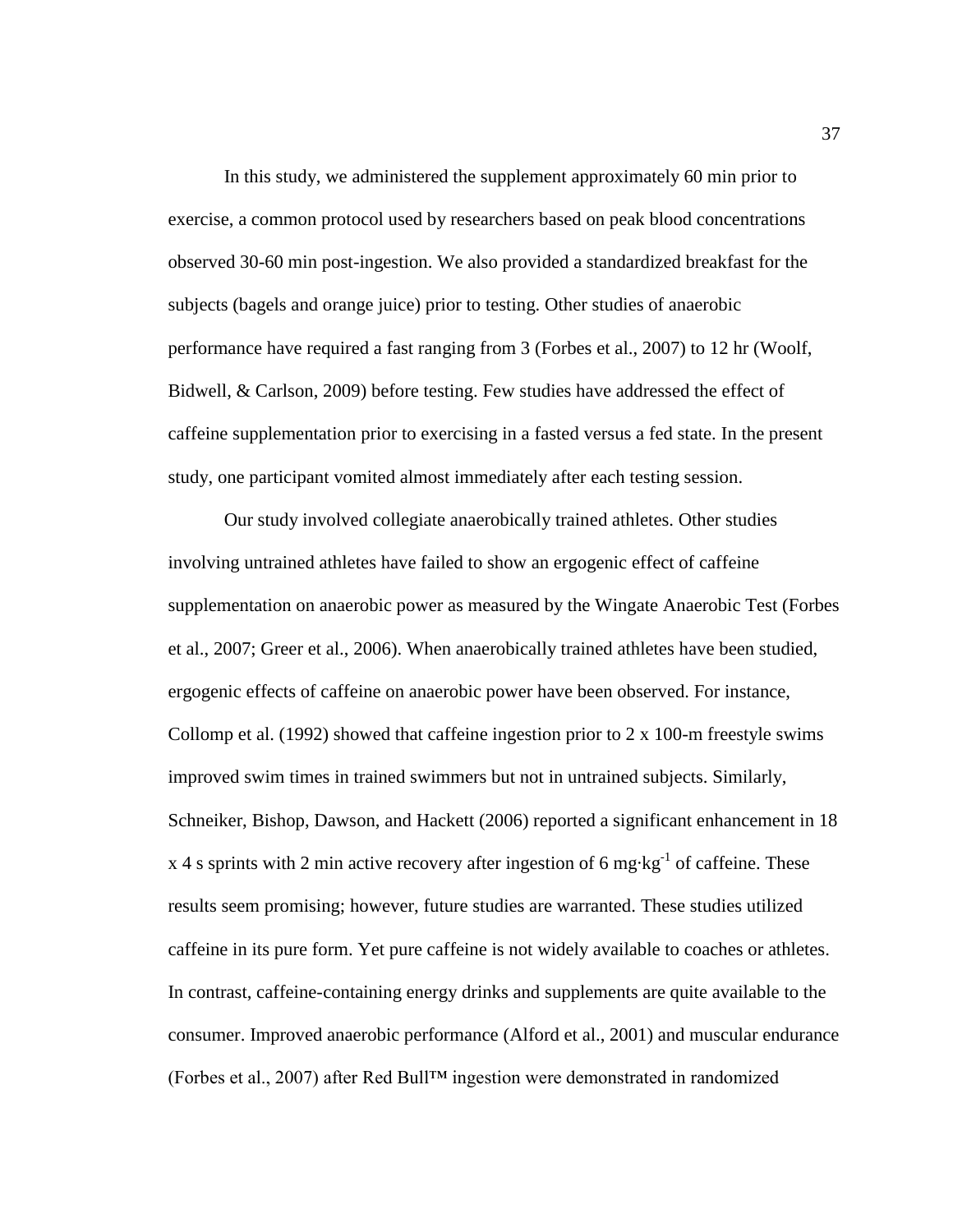placebo-controlled studies in recreationally active subjects. There are limited data examining the effectiveness of various products containing caffeine, specifically to enhance short-term exercise performance, so further investigation is merited, especially in competitive athletes. Considering the 2008 Summer Olympics 100 m freestyle final for gold and silver was separated by 0.11 seconds and bronze by 0.46 seconds, if caffeine could elicit similar results shown with trained subjects as Stuart, Hopkins, Cook, and Cairns (2005) showed on sprint performance (0.5-2.9%), a competitive advantage is plausible.

Well trained athletes are likely to perform more reliably than untrained subjects in any chosen performance task, especially if their training is specific to the test, or employs aspects of fitness specifically being tested. They also are likely to have greater motivation to perform fatiguing exercises and can provide more consistent performance day-to-day, which may reduce variability and thus increase statistical power. Paton, Hopkins, and Vollebreght (2001) had 16 team sport athletes (e.g., basketball, hockey, rugby) perform 10 x 20-m sprints with 10 seconds recovery between sprints. Bouts were completed following 6 mg $\cdot$ kg<sup>-1</sup> caffeine consumption and placebo. Similar to our results, the researchers did not find significant improvement with caffeine using team-sport athletes. However, historic use of caffeine was not reported in their study.

Stuart et al. (2005) simulated a rugby game with Australian rugby players performing seven circuits in each 2 x 40-min half, with 10 min half-time rest after consuming 6 mg·kg<sup>-1</sup> of caffeine. Skill tasks assessed included agility, power generation, passing accuracy, and sprinting. Eleven stations were performed per circuit with 30 s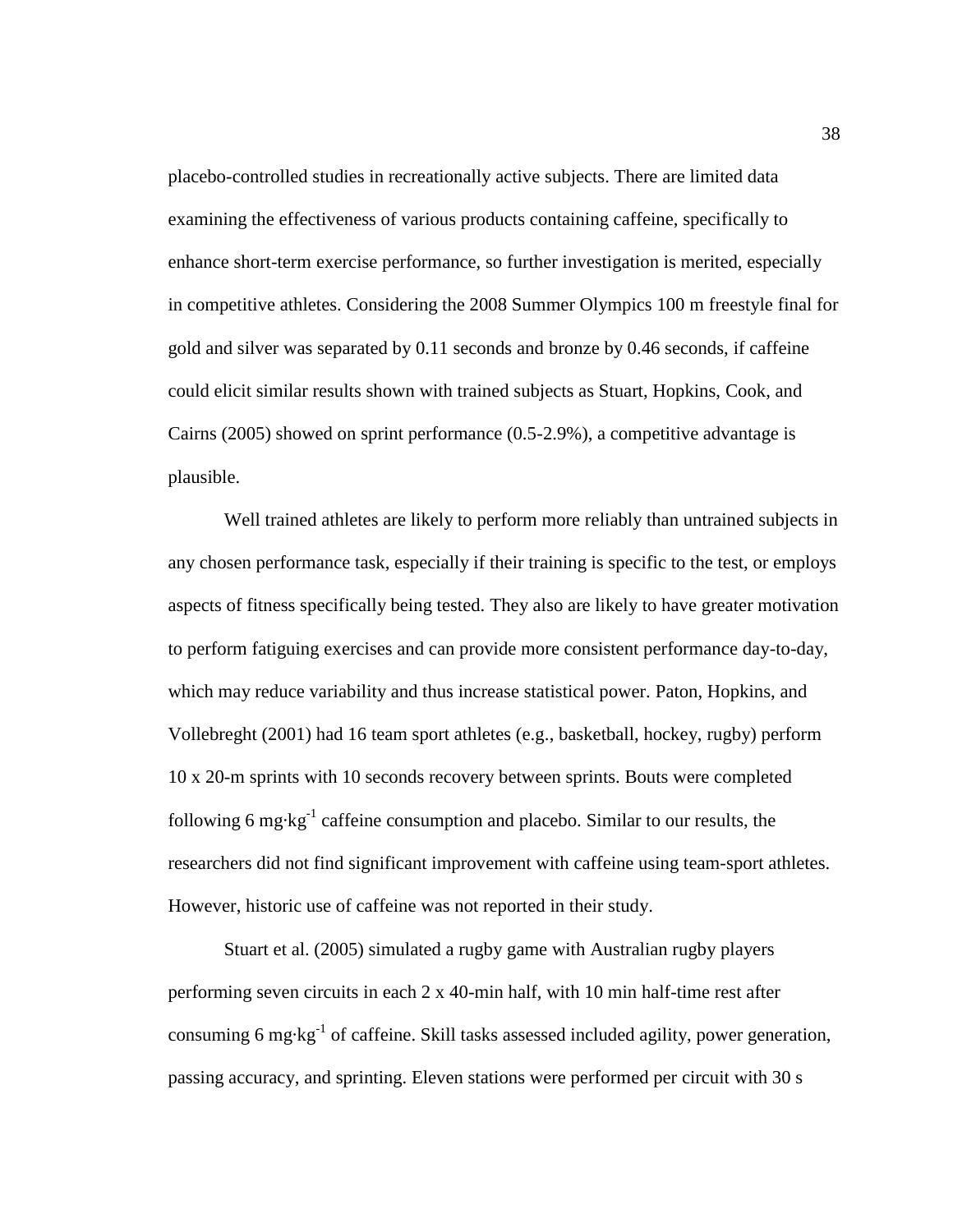intervals between stations, and two stations consisted of straight-line sprinting (20-30 m sprints). It was found that 6 mg $\text{kg}^{-1}$  caffeine significantly improved sprint time by 0.5-2.9% for the entire trial; specifically, performance improved in the first half for 20-30 m (0.5 - 2.3%) and second half for 20-30 m sprints (1.4 - 3.4%). It was also reported that all the participants were regular consumers of caffeine in their diets. Reasons for equivocal results between Stuart et al. (2005) and Paton et al. (2001) are unclear. Although distances were relatively the same, recovery duration between sprints was different (10 s vs. 30 s). The rest:work ratio we employed was similar to that of Paton et al. (2001) and that could have had a dramatic effect on recovery, which may have prevented any observation of ergogenic effects. Thus, the effect of rest:work might play a crucial role in allowing caffeine to magnify its effect. Future studies should investigate to what extent rest:work or total volume plays on allowing caffeine to elicit its effect on performance.

In some studies (Glaister et al., 2008; Woolf et al., 2009), subjects were lowcaffeine consumers  $\ll 100$  mg per day), which may potentiate the ergogenic effect of the drug compared with subjects tolerant to the effects of caffeine. In a systematic review by Astorino and Roberson (2010), the authors added an additional explanation, saying that, like creatine, there may be individual "responders" and "nonresponders" to the effects of caffeine during short-term exercise. The study by Forbes et al. (2007) was the only one found which had differentiated subjects on the basis of caffeine use. The researchers found that subjects who regularly consumed caffeine did not differ from caffeine-naïve subjects for repeated Wingate tests and bench press muscular endurance.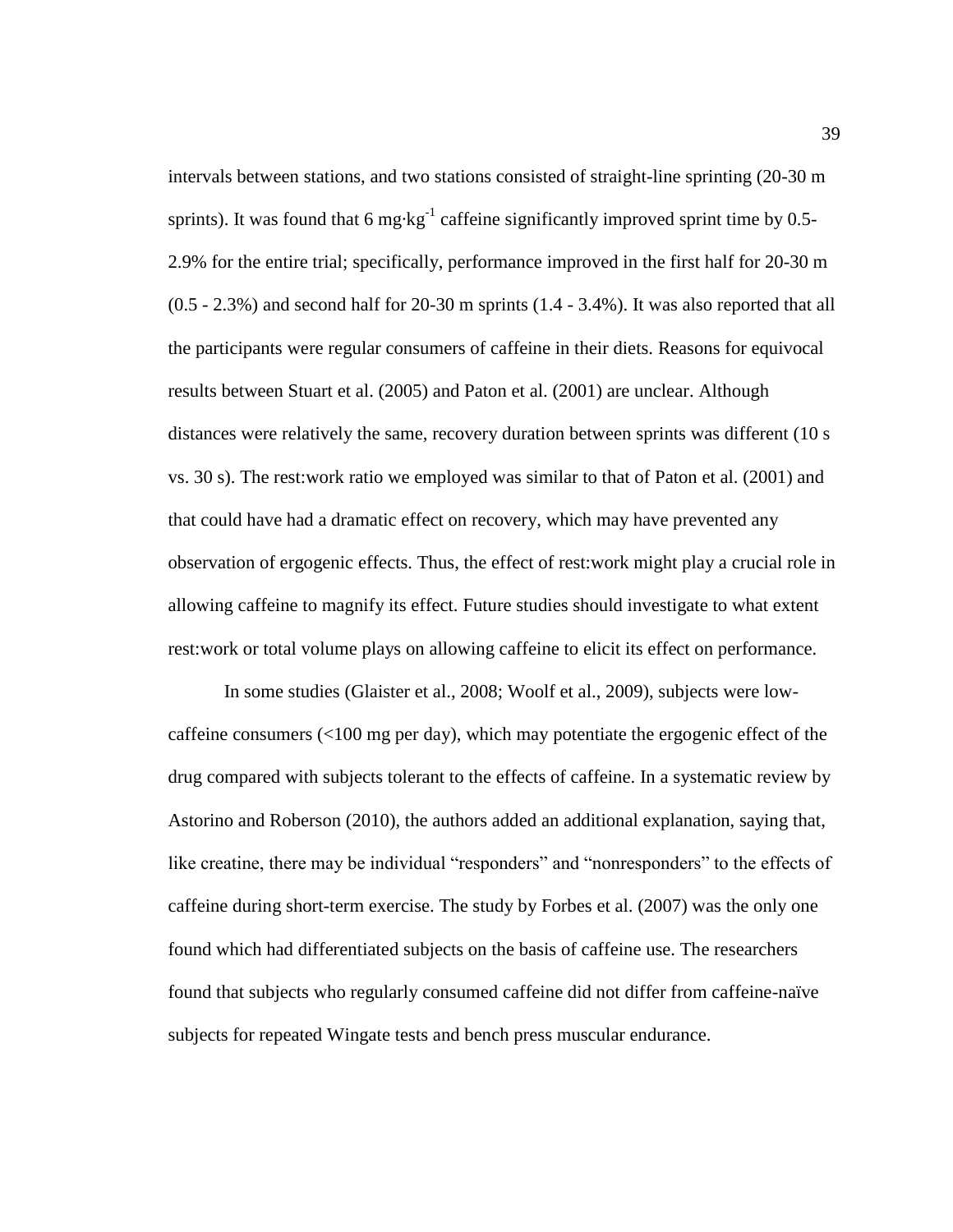Caffeine seems to be ergogenic during high intensity exercise, depending on the paradigm. Speed endurance (i.e., 60-180 s in duration) seems to be highly affected by caffeine. High intensity exercise seems to be favorably affected (i.e., sprinting, sprint cycling) with methodologies employing protocols that mimic the duration of the activities (i.e., 4-6 s). Therefore, sports such as soccer, rugby, lacrosse, and football would seem to be favorably affected by caffeine ingestion.

Earlier research examining the effects of caffeine on performance typically involved untrained subjects with methodologies not specific to high-intensity intermittent sport activities. These designs and subject characteristics potentially contributed to the conclusion that caffeine may not be beneficial in this paradigm. However, researchers have started to study trained subjects accustomed to the rigor of the protocols tested. Therefore, caffeine seems to be most beneficial for trained subjects, with the majority of studies showing little to no effect on untrained subjects. The reason for differing results dependent on training status is still unclear.

Acute ingestion of a caffeinated energy drink (AdvoCare Spark®) did not statistically improve repeated sprint times, fatigue index, and anaerobic power as measured by the RAST test. AdvoCare Spark® is commonly ingested in the hope that it will increase exercise performance. The potential to improve short-term, high intensity exercise performance may be small and difficult to measure. Our participants were both caffeine users and non-users. Thus, more research is needed that compares the effect of caffeine in caffeine naïve versus habituated caffeine consumers in anaerobic exercise performance. More research is needed examining the effect of caffeine during field tests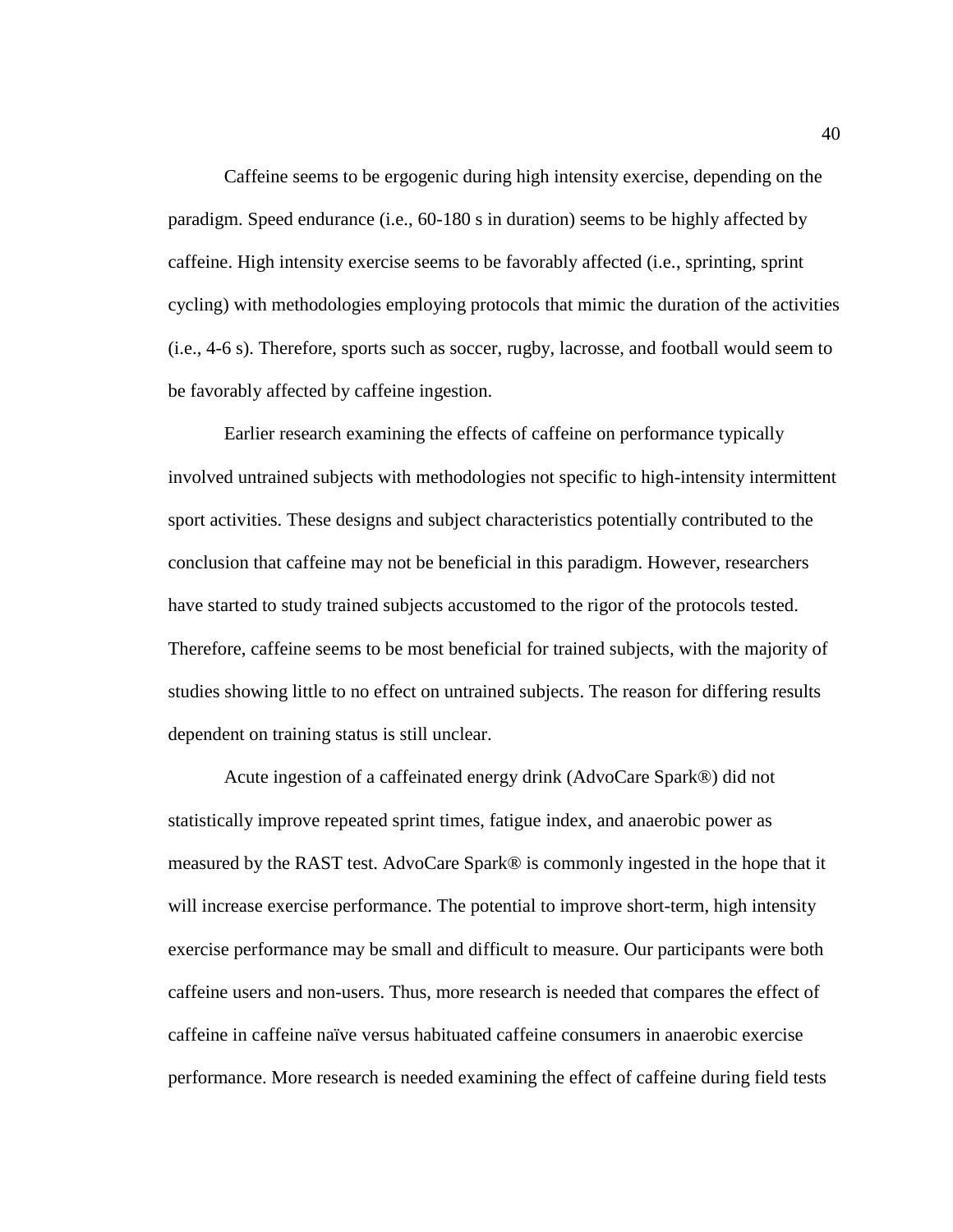specific to the athletes' competition or training regimen. Different relative doses of caffeine should be examined. Future research is also needed to determine whether a longer duration of testing in which participants exercise for a long amount of time before repeated sprint testing, will benefit the fatigue index.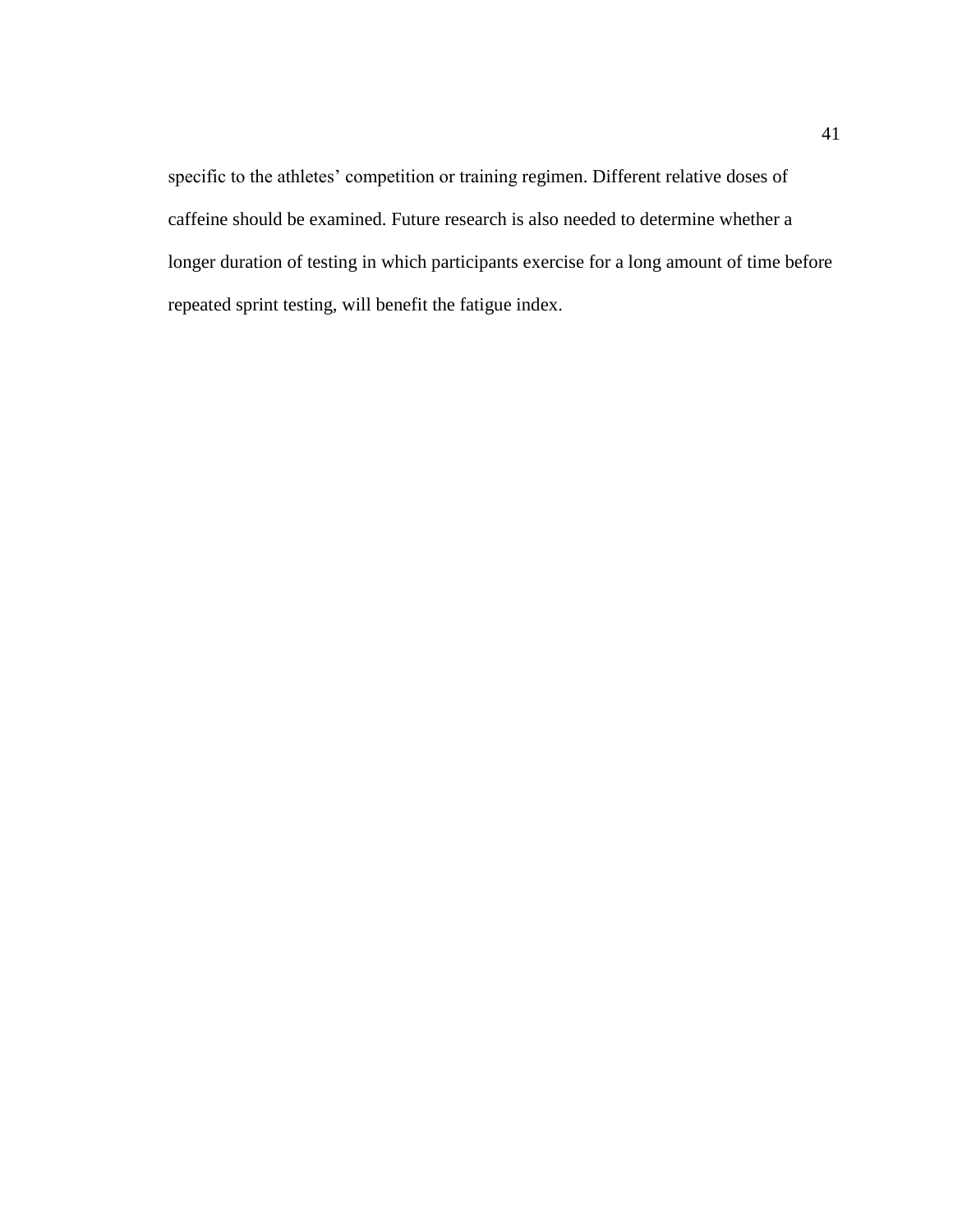#### REFERENCES

- Alford, C., Cox, H., & Wescott, R. (2001). The effects of Red Bull energy drink on human performance and mood. *Amino Acids*, *21*, 139-150.
- Anselme, F., Collomp, K., Mercier, B., Ahmaidi, S., & Prefaut, C. (1992). Caffeine increases maximal anaerobic power and blood lactate concentration. *European Journal of Applied Physiology, 65,* 188-191.
- Antonio, J., & Stout, J. R. (2001). *Sports supplements*. Philadelphia, PA: Lippincott Williams & Wilkins.
- Astorino, T. A., & Roberson, D. W. (2010). Efficacy of acute caffeine ingestion for shortterm high-intensity exercise performance: A systematic review. *Journal of Strength & Conditioning Research 24,* 257-265.
- Beck, T. W., Housh, T. J., & Schmidt, R. J. (2006). The acute effects of a caffeinecontaining supplement on strength, muscular endurance, and anaerobic capabilities. *Journal of Strength & Conditioning Research*, *20*, 506-510.
- Bell, D. G., Jacobs, I., & Ellerington, K. (2001). Effect of caffeine and ephedrine ingestion on anaerobic exercise performance. *Medicine & Science in Sports & Exercise*, *33*, 1399-1403.
- Brass, E. P. (2004). Carnitine and sports medicine: Use or abuse? *Annals of the New York Academy of Sciences*, *1033*, 67-78.
- Buchman, A. L., Awal, M., Jenden, D., Roch, M., & Kang, S. H. (2000). The effect of lecithin supplementation on plasma choline concentrations during a marathon. *Journal of the American College of Nutrition, 19*, 768-770.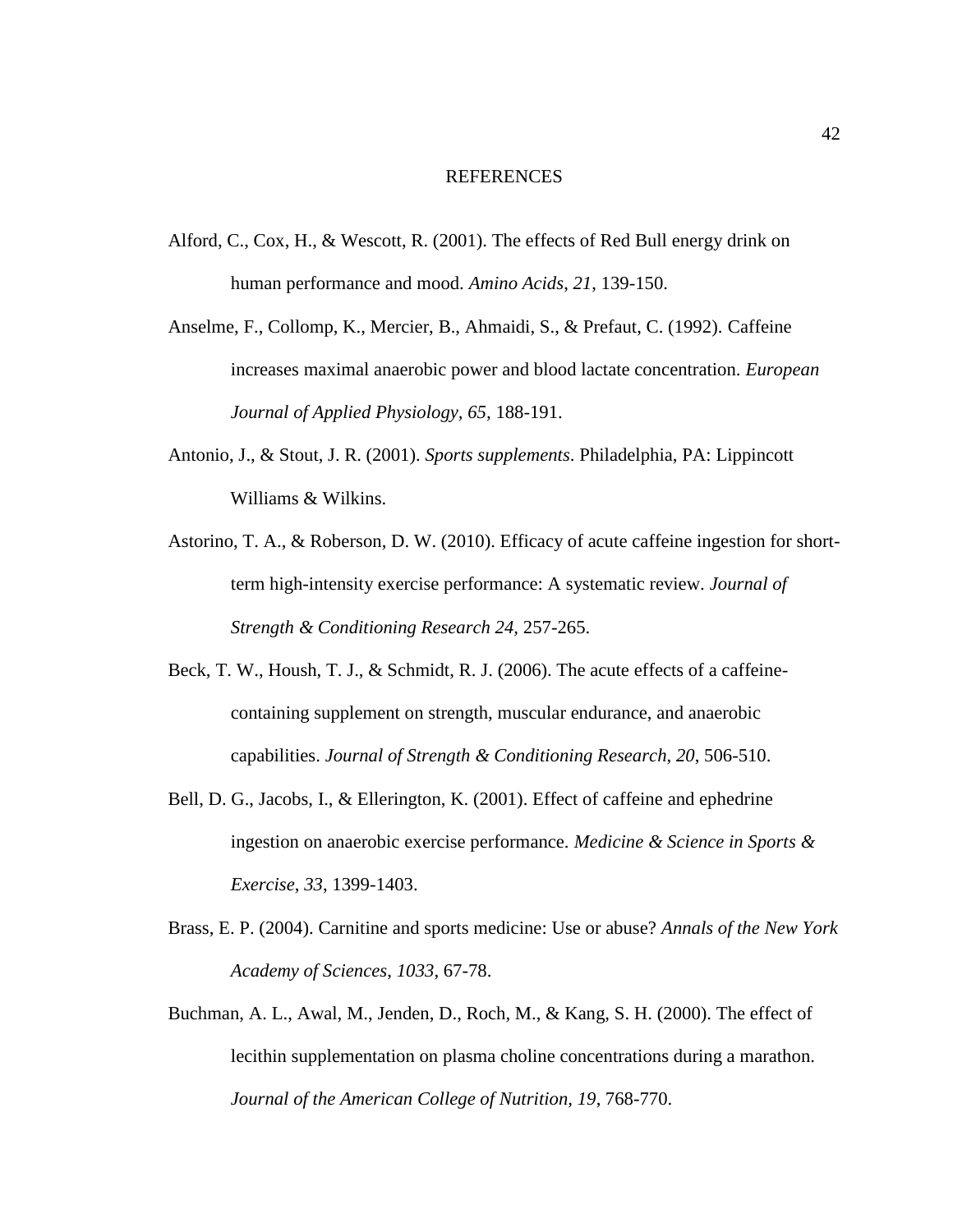- Candow, D. G., Kleisinger, A. K., Grenier S., & Dorsch, K. D. (2009). Effect of sugarfree Red Bull energy drink on high-intensity run time-to-exhaustion in young adults. *Journal of Strength & Conditioning Research, 23,* 1271-1275.
- Cole, K. J., Costill, D. L., Starling, R. D., Goodpaster, B. H., Trapper, S. W., & Fink, W. J. (1996). Effect of caffeine ingestion on perception of effort and subsequent work production. *International Journal of Sport Nutrition*, *6*, 14-23.
- Collomp, K., Ahmaidi, S., Chatard, J. C., Audran, M., & Prefaut, C. (1992). Benefits of caffeine ingestion on sprint performance in trained and untrained swimmers. *European Journal of Applied Physiology, 64,* 377-380.
- Curry, K., & Stasio, M. J. (2009). The effects of energy drinks alone and with alcohol on neuropsychological functioning. *Human Psychopharmacology: Clinical & Experimental, 24,* 473-481.
- Crowe, M. J., Leicht, A. S., & Spinks, W. L. (2006). Physiological and cognitive responses to caffeine during repeated high-intensity exercise. *International Journal of Sport Nutrition and Exercise Metabolism, 16*, 528-544.
- Davis, J. K., & Green, J. M. (2009). Caffeine and anaerobic performance. Ergogenic value and mechanisms of action. *Sports Medicine, 39*, 813-832.

Davis, J. M., Zhao, Z., Stock, H. S., Mehl, K. A., Buggy, J., & Hand, G. A. (2003). Central nervous system effects of caffeine and adenosine on fatigue. *American Journal of Physiology, Regulatory, Integrative and Comparative Physiology*, *284*, R399-R404.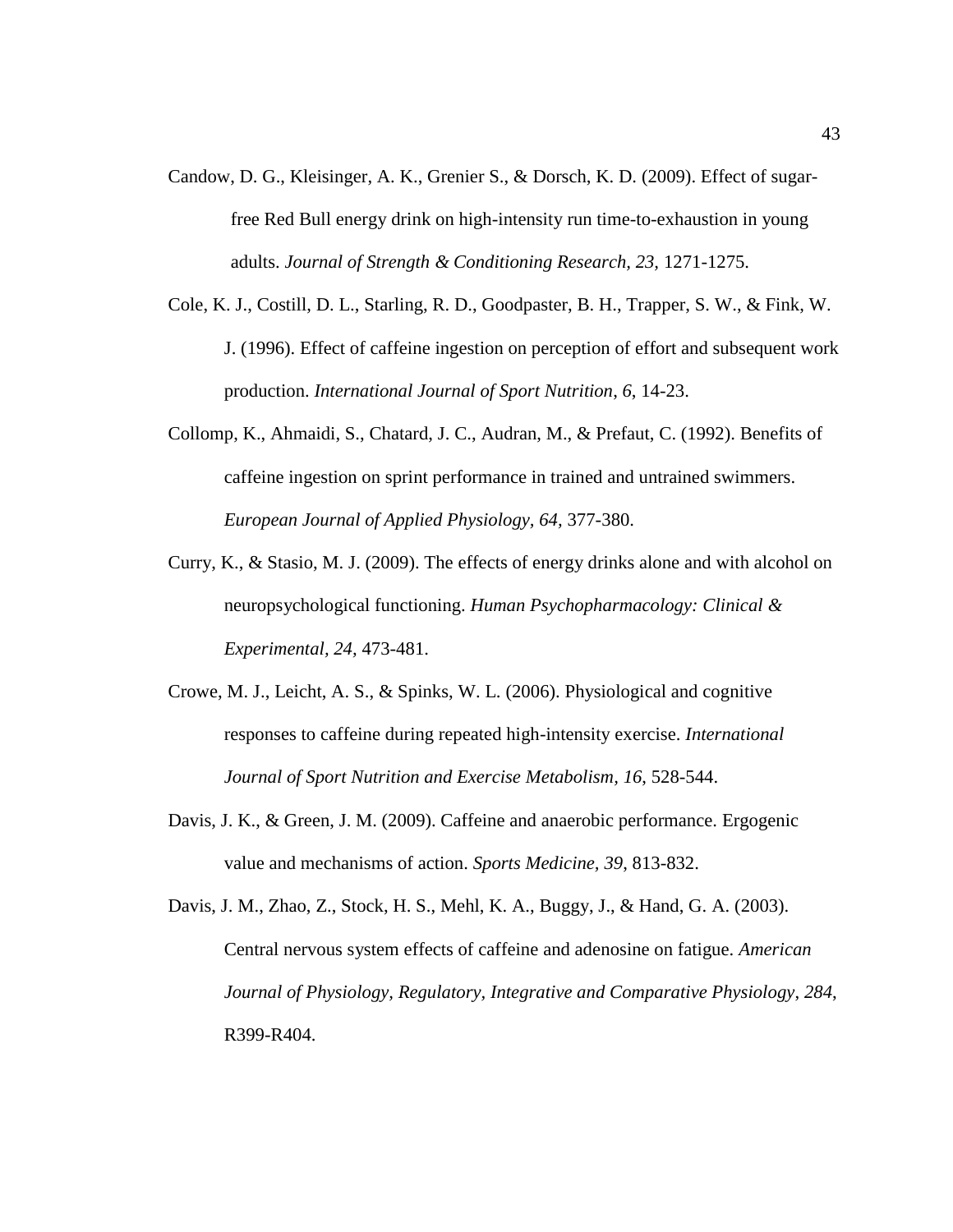- Forbes, S. C., Candow, D. G., Little, J. P., Magnus, C., & Chilibeck, P. D. (2007). Effect of Red Bull energy drink on repeated Wingate cycle performance and bench-press muscle endurance. *Journal of Sport Nutrition and Exercise Metabolism*, *17*, 433- 444.
- Fornicola, F. (2007). Energy drinks: What's all the "buzz" about? *Coach and Athletic Director*, *76*, 38-43.
- Frank, L. L., & Baer, J. T. (2002). The effect of a chromium-containing beverage on spring cycling performance after a submaximal exercise bout. *Medicine & Science in Sports & Exercise, 34*, Supplement abstract 14.
- Fry, A. C., Bloomer, R. J., Falvo, M. J., Moore, C. A., Schilling, B. K., & Weiss, L. W. (2006). Effect of a liquid multivitamin/mineral supplement in anaerobic exercise performance. *Research in Sports Medicine*, *14*, 53-64.
- Glaister, M., Howatson, G., Abraham, C. S., Lockey, R. A., Goodwin, J. E., Foley, P., & McInnes, G. (2008). Caffeine supplementation and multiple sprint running performance. *Medicine & Science in Sports & Exercise, 40,* 1835-1840.
- Ganio, M. S., Klau, J. F., Casa, D. J., Armstrong, L. E., & Maresh, C. M. (2009). Effect of caffeine on sport-specific endurance performance: A systemic review. *Journal of Strength & Conditioning Research, 23*, 315-324.
- Gonzalez, M. J., Miranda, J. R., & Riordan, H. D. (2005). Vitamin C as an ergogenic aid. *Journal of Orthomolecular Medicine, 20*, 219-222.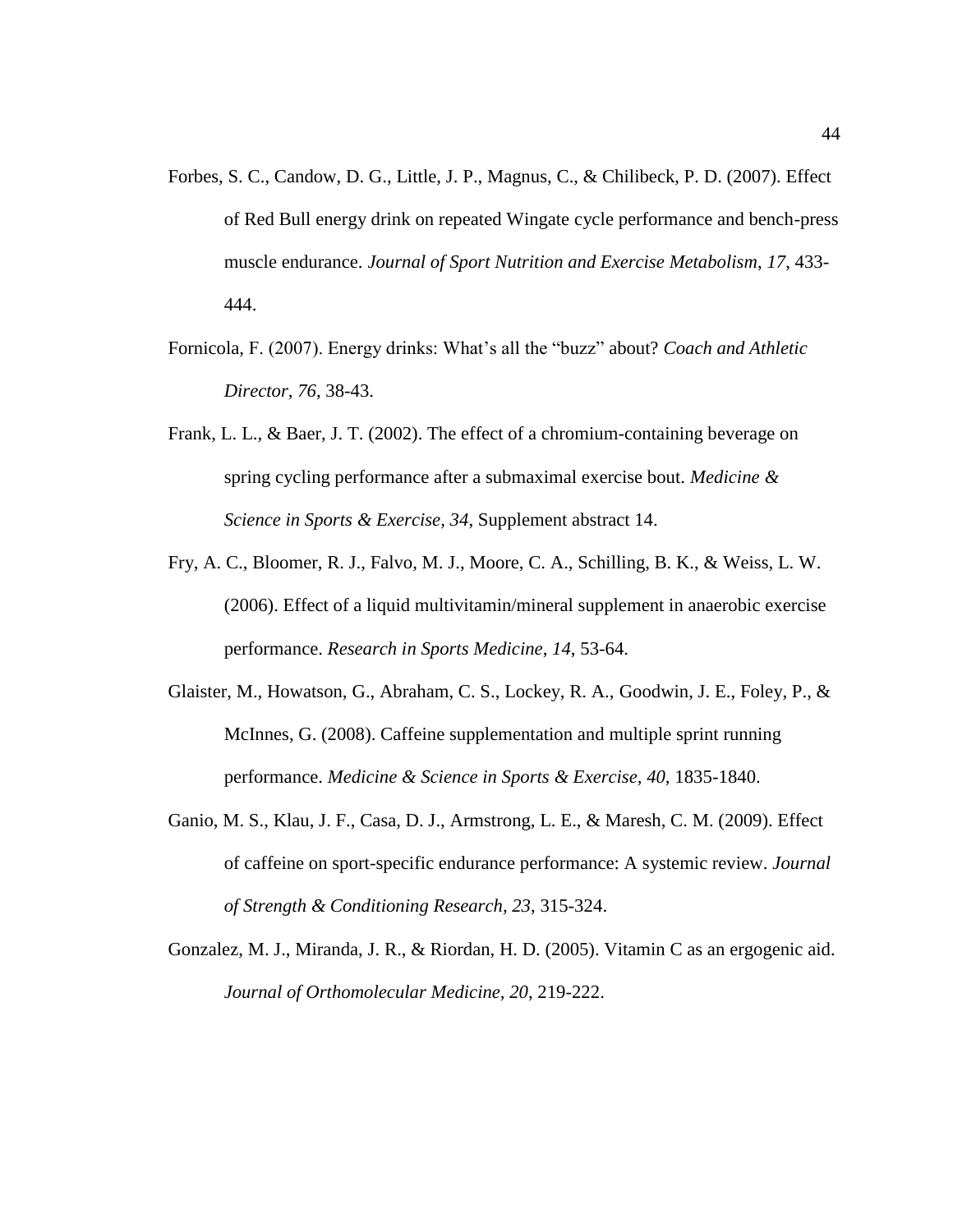- Greer, F., Friars, D., & Graham, T. E. (2000). Comparison of caffeine and theophylline ingestion: Exercise metabolism and endurance. *Journal of Applied Physiology*, *89*, 1837-1844.
- Greer, F., Morales, J., & Coles, M. (2006). Wingate performance and surface EMG frequency are not affected by caffeine ingestion. *Applied Physiology, Nutrition & Metabolism*, *31,* 597-603.
- Heckman, M. A., Sherry, K., & de Mejia, E. G. (2010). Energy drinks: An assessment of their market size, consumer demographics, ingredient profile, functionality, and regulations in the united states. *Comprehensive Reviews in Food Science & Food Safety, 9,* 303-317.
- Hoffman, J. R. (2010). Caffeine and energy drinks. *Strength & Conditioning Journal, 32,*  15-20.
- Hoffman, J. R., Kang, J., Ratamess, N. A., Hoffman, M. W., Tranchina, C. P., & Faigenbaum, A. D. (2009). Examination of a pre-exercise, high energy supplement on exercise performance. *Journal of the International Society of Sports Nutrition, 6,* 1-8.
- Hoffman, J. R., Ratamess, N. A., Ross, R., Shanklin, M., Kang, J., & Faigenbaum, A. D. (2008). Effect of a pre-exercise energy supplement on the acute hormonal response to resistance exercise. *Journal of Strength & Conditioning Research, 22*, 874-882.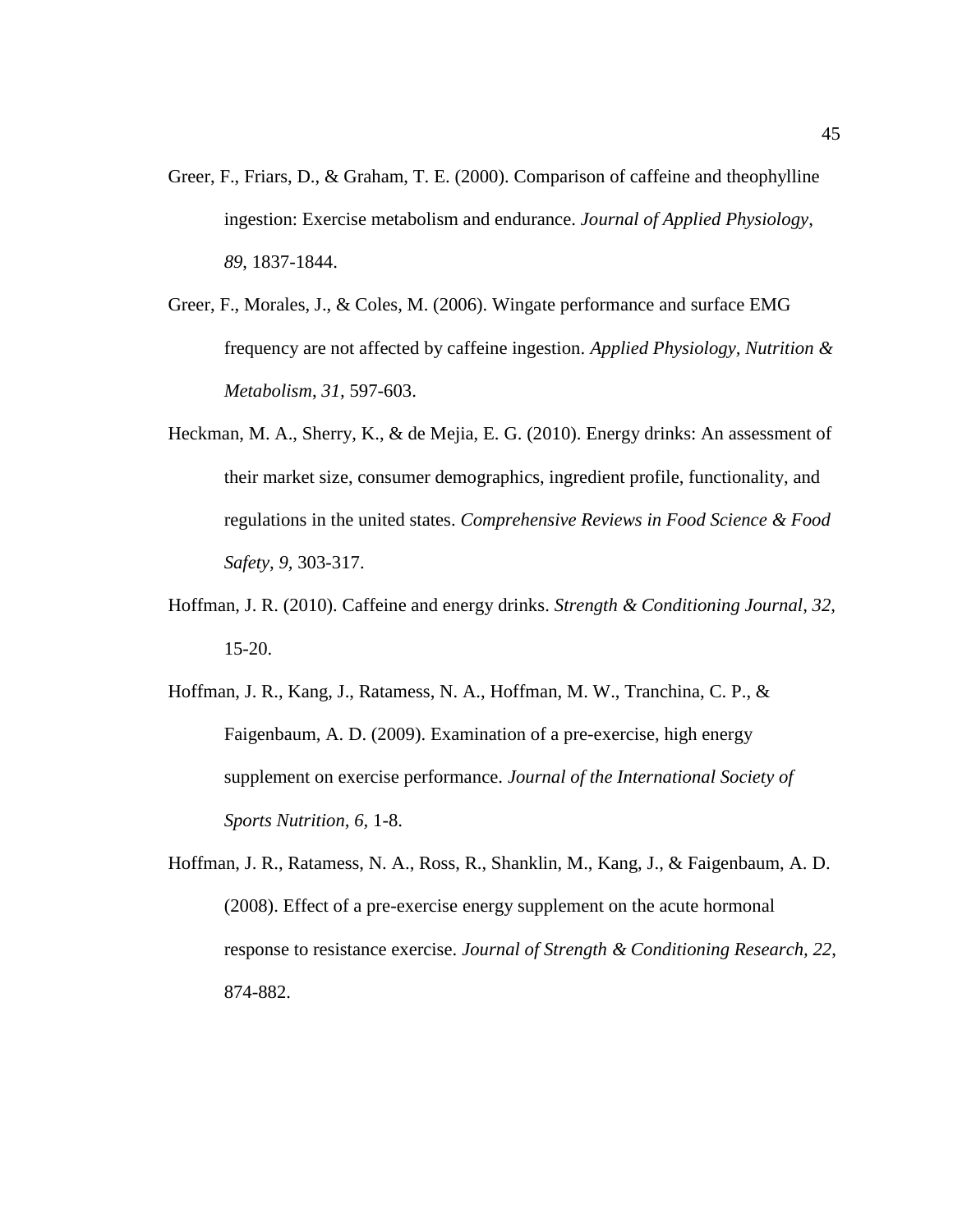- Ivy, J. L., Kammer, L., Ding, Z., Wang, B., Bernard, J. R., Liao, Y. H., & Hwang, J. (2009). Improved cycling time-trial performance after ingestion of a caffeine energy drink. *International Journal of Sport Nutrition and Exercise Metabolism*, *19*, 61-78.
- Ivy, J. L., Res, P., Sprague, R. C., & Widzer, M. O. (2003). Effect of a carbohydrateprotein supplement on endurance performance during exercise of varying intensity. *International Journal of Sport Nutrition and Exercise Metabolism*, *13*, 388-401.
- Klepacki, B. (2010). Energy drinks: A review article. *Strength & Conditioning Journal, 32,* 37-41.
- Kruskall, L. J., & Miracle, A. (2009). Caffeine and exercise performance. *ACSM's Health & Fitness Journal, 13,* 17-23.
- Laurent, D., Schneider, K. E., Prusaczyk, W. K., Franklin, C., Vogel, S. M., Krssak, M., . . . Shulman, G.I. (2000). Effects of caffeine on muscle glycogen utilization and the neuroendocrine axis during exercise. *Journal of Clinical Endocrinology and Metabolism*, *85*, 2170-2175.
- Nordqvist, C. (2004, February 8). French ban on Red Bull (drink) upheld by European Court. *Medical News Today: Health News*. Retrieved from http://www.medicalnewstoday.com/articles/5753.php.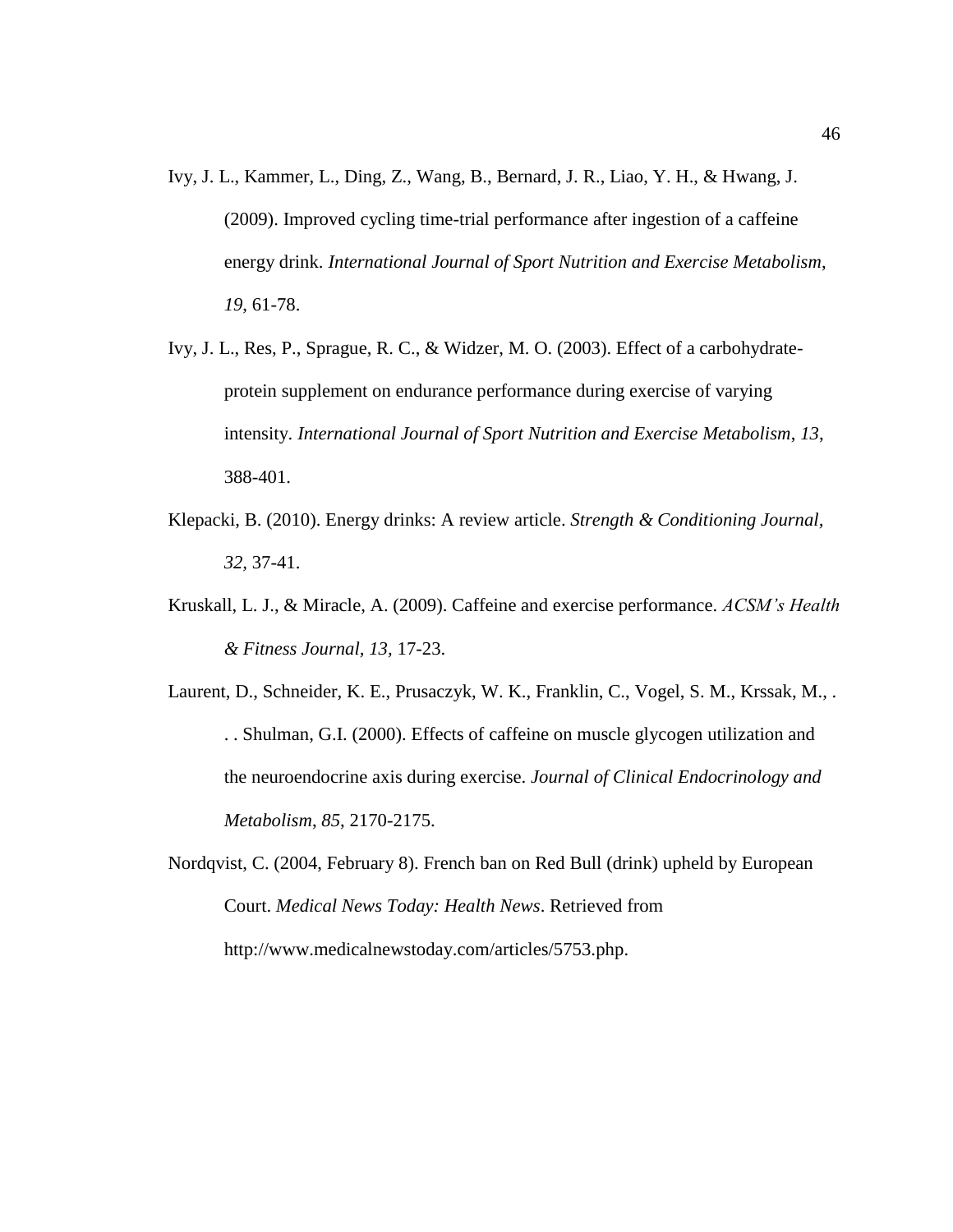- O'Brien, M. C., McCoy, T., Rhodes, S. D., Wagoner, A., & Wolfson, M. (2008). Caffeinated cocktails: Energy drink consumption, high-risk drinking, and alcoholrelated consequences among college students. *Academic Emergency Medicine*, *15*, 453-460.
- Paton, C. D. Hopkins, W. G., & Vollebreght L. (2001). Little effect of caffeine ingestion on repeated sprints in team-sport athletes. *Medicine & Science in Sports & Exercise, 33,* 822-825.
- Ragsdale, F. R., Gronli, T. D., Batool, N., Haight, N., Mehaffey, A., McMahon, E. C., ... Wilson, T. (2009). Effect of Red Bull energy drink on cardiovascular and renal function. *Amino Acids, 38,* 1193-1200.
- Rahnama, N., Gaeini, A. A., & Kazemi, F. (2010). The effectiveness of two energy drinks on selected indices of maximal cardiorespiratory fitness and blood lactate levels in male athletes. *Journal of Research in Medical Sciences, 15,* 127-132.
- Reissig, C. J., Strain, E. C., & Griffiths, R. R. (2009). Caffeinated energy drinks A growing problem. *Drug and Alcohol Dependence, 99,* 1-10.

Retelny, V. (2007). Energy drinks. *Obesity Management*, *3*, 139-142.

- Rutherford, J. A., Spriet, L. L., & Stellingwerff, T. (2010). The effect of acute taurine ingestion on endurance performance and metabolism in well trained cyclists. *International Journal of Sports Nutrition & Exercise Metabolism, 20,* 322-329.
- Schneiker, K. T., Bishop, D., Dawson, B., & Hackett, L. P. (2006). Effects of caffeine on prolonged intermittent-sprint ability in team-sport athletes. *Medicine & Science in Sports & Exercise, 38,* 578-585.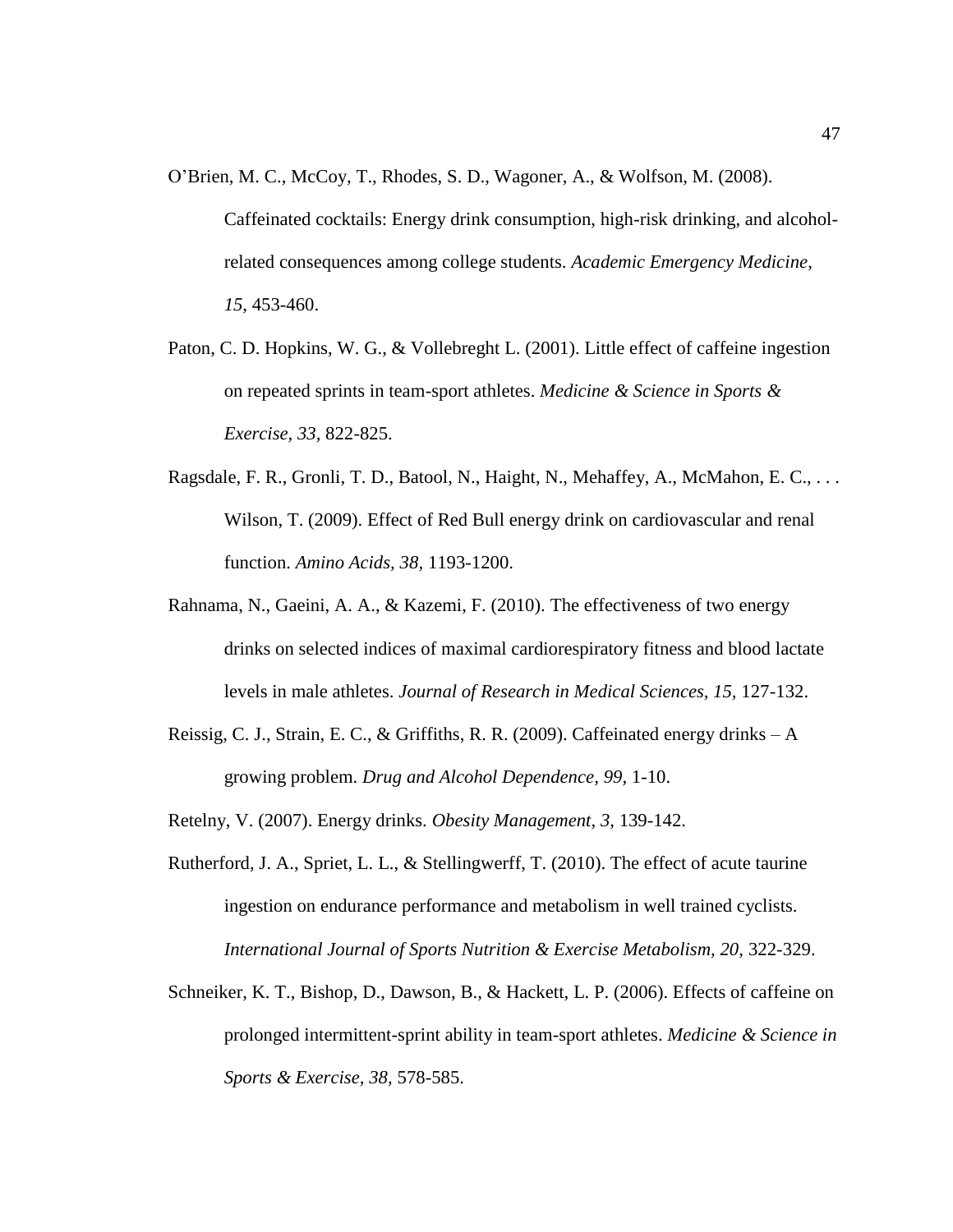- Seidl, R., Peyrl, A., Nicham, R., & Hauser, E. (2000). A taurine and caffeine-containing drink stimulates cognitive performance and well-being. *Amino Acids*, *19*, 635- 642.
- Sökmen, B., Armstrong, L. E., Kraemer, W. J., Casa, D. J., Dias, J. C., Judelson, D. A., & Maresh, C. M. (2008). Caffeine use in sports: Considerations for the athlete. *Journal of Strength & Conditioning Research, 22*, 978-986.
- Stuart, G. R., Hopkins, W. G., Cook, C., & Cairns, S. P. (2005). Multiple effects of caffeine on simulated high intensity team sport performance. *Medicine & Science in Sports & Exercise, 37,* 1998-2005.
- Sutton, E. E., Coll, M. R., & Deuster, P. A. (2005). Ingestion of tyrosine: Effects on endurance, muscle strength, and anaerobic performance. *International Journal of Sport Nutrition & Exercise Metabolism, 15,* 173-185.
- Tarnopolsky, M. (2008). Effect of caffeine on the neuromuscular system potential as an ergogenic aid. *Applied Physiology, Nutrition & Metabolism*, *33*, 1284-1289.
- Weise, E. (2008, October 22). Petition calls for FDA to regulate energy drinks. *USA Today*, Retrieved from http://www.usatoday.com/news/health/2008-10-21 energy-drinks\_N.htm.
- Weldy, D. L. (2010). Risks of alcoholic energy drinks for youth. *Journal of the American Board of Family Medicine, 23,* 555-558.
- Woolf, K., Bidwell, W. K., & Carlson, A. G. (2009). Effect of caffeine as an ergogenic aid during anaerobic exercise performance in caffeine naïve football players. *Journal of Strength & Conditioning Research 23,* 1363-1369.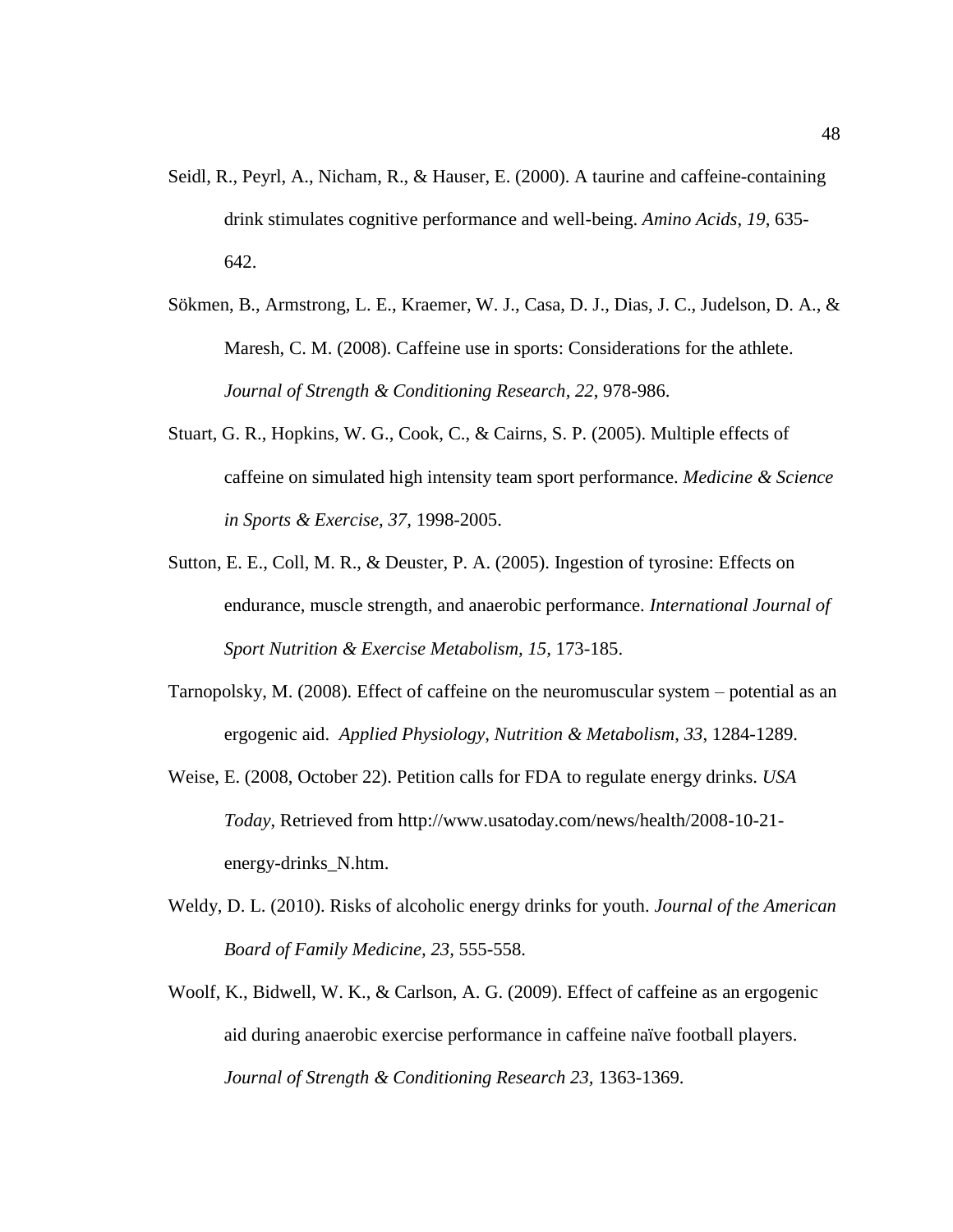- Zacharogiannis, E., Paradisis, G., & Tziortzis, S. (2004). An evaluation of tests of anaerobic power and capacity. *Medicine & Science in Sports & Exercise, 36,* S116.
- Zhang, M., Izumi, I., Kagamimori, S., Sokejima, S., Yamagami, T., Liu, Z., & Qi, B. (2004). Role of taurine supplementation to prevent exercise-induced oxidative stress in healthy young men. *Amino Acids, 26,* 203-207.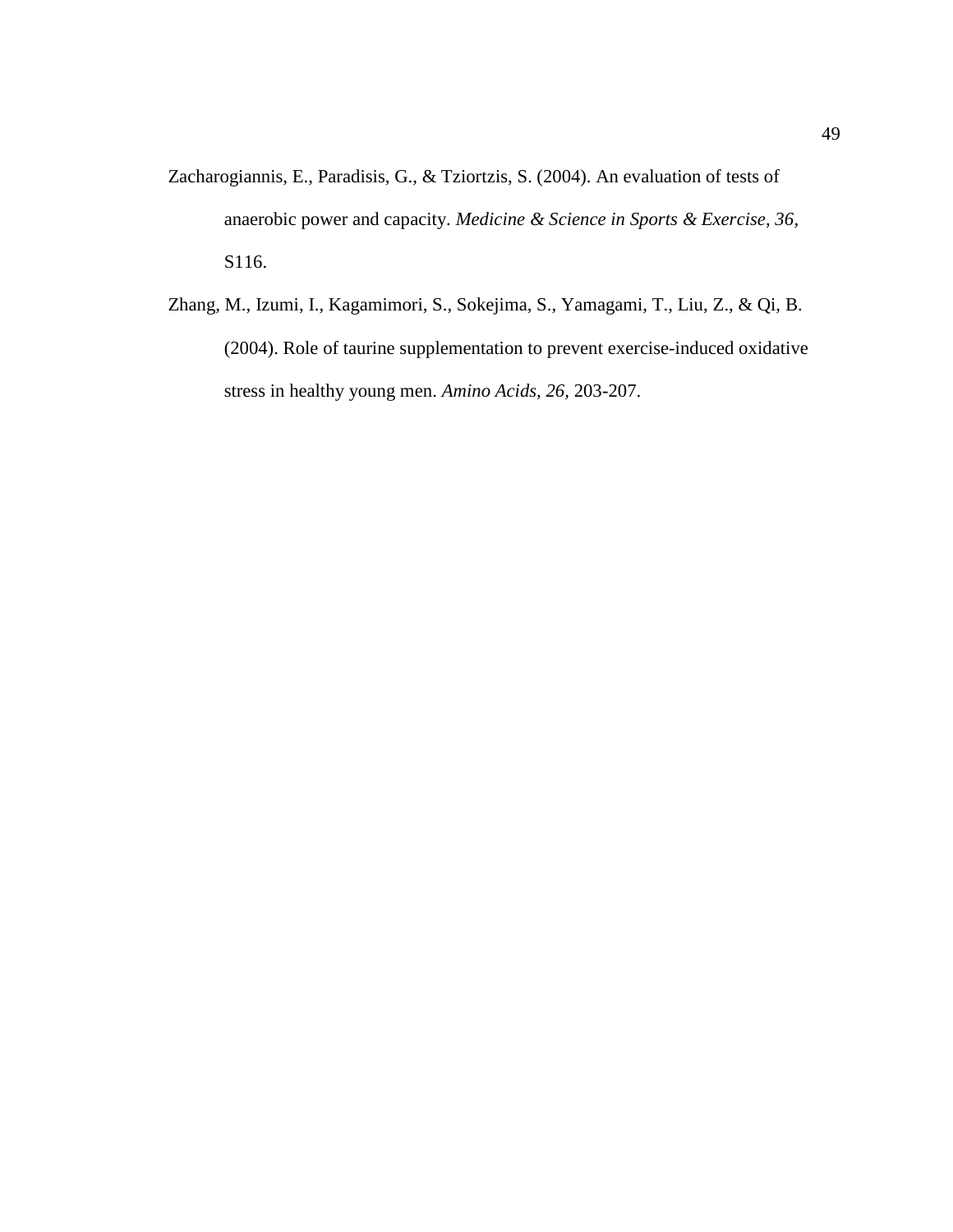APPENDICES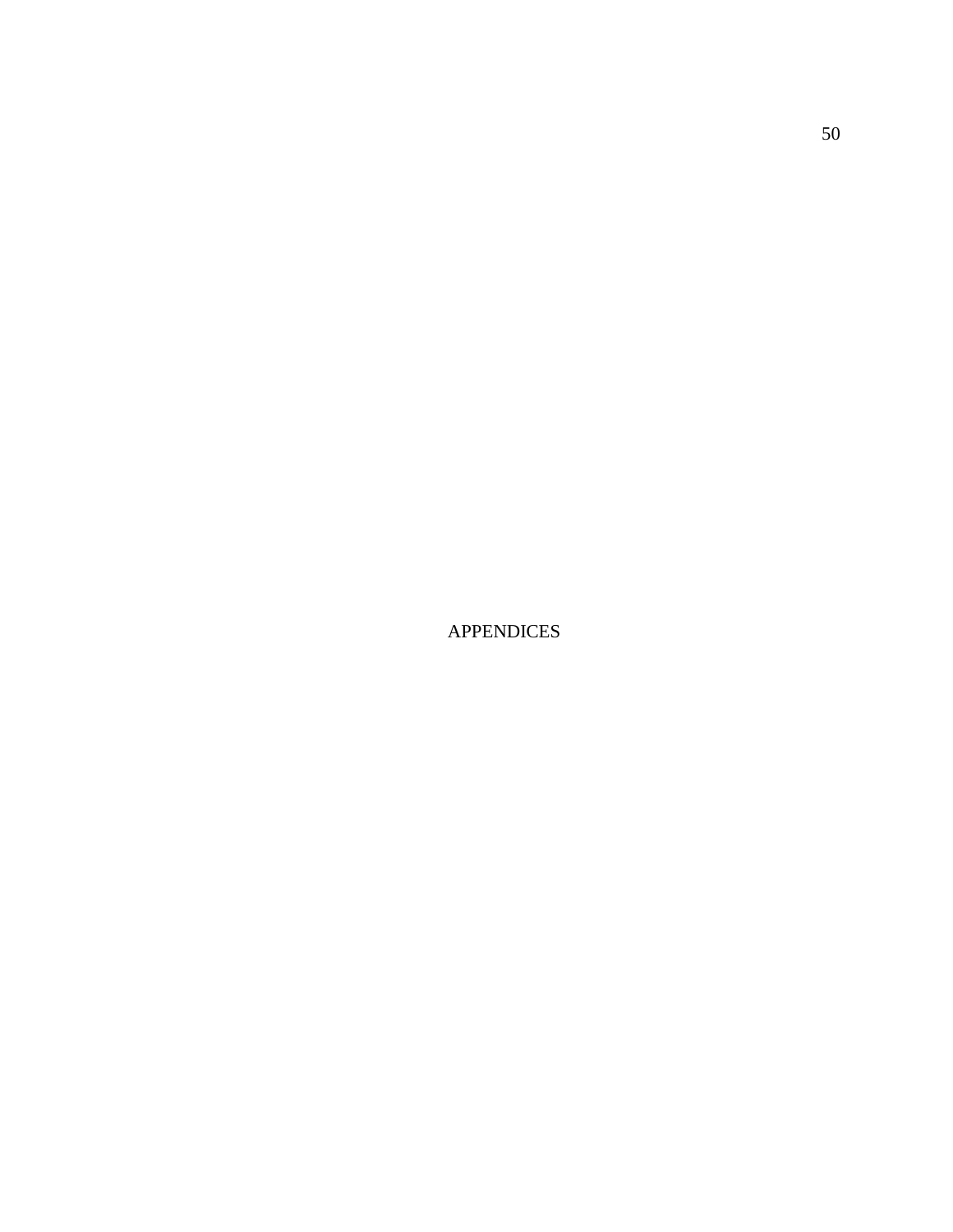Appendix A: Informed Consent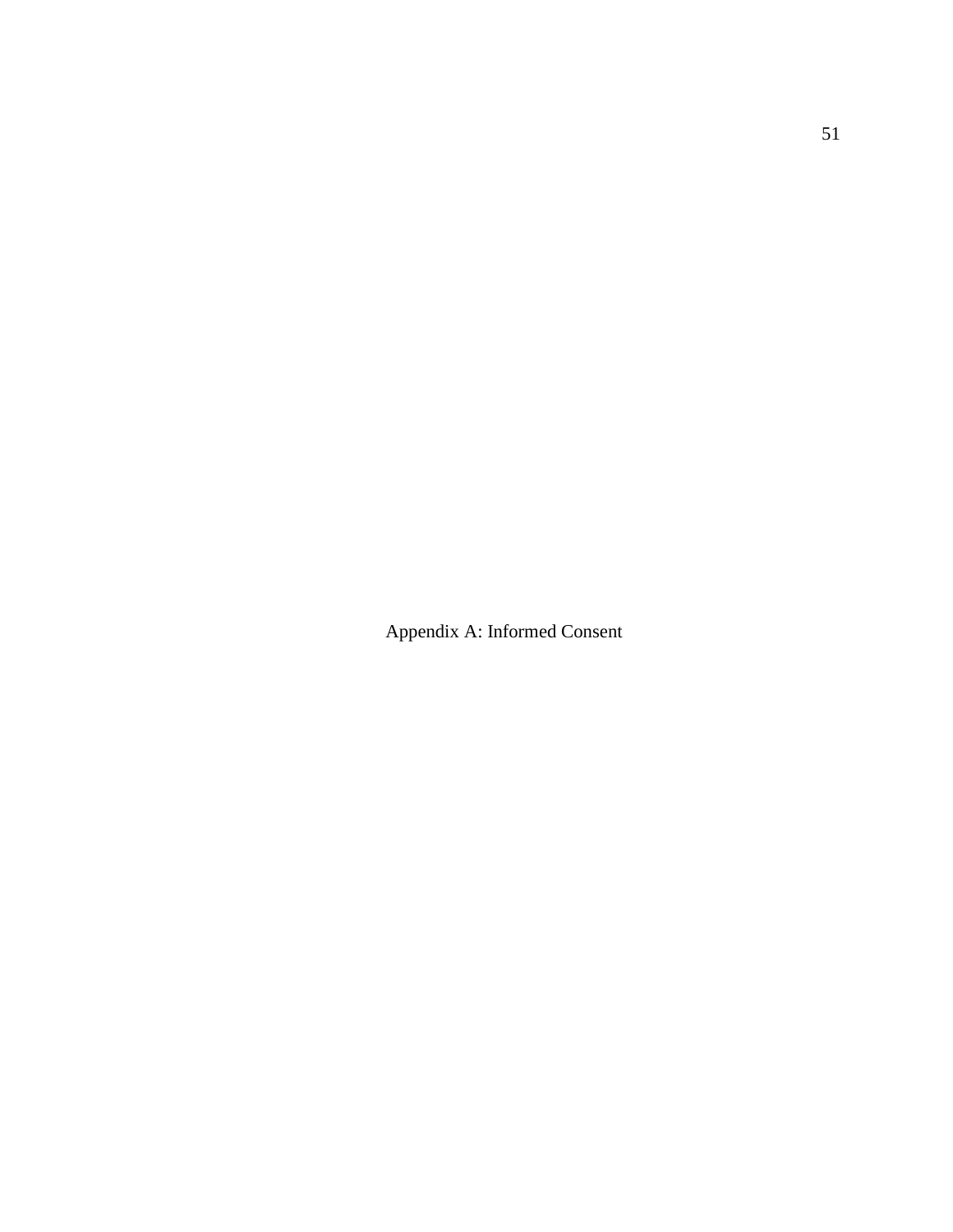# **Informed Consent**

# **ACUTE EFFECTS OF ADVOCARE SPARK® ENERGY DRINK ON ANAEROBIC POWER IN NCAA DIVISION I FOOTBALL PLAYERS**

Before making a decision about participating in this research study, it is important that you read the following explanation of this study. Please carefully read this information and ask the researcher if there is anything that is not clear or if you want more information.

# **Introduction/Purpose**

The purpose of this research is to determine if the energy drink AdvoCare Spark® will improve repeated sprint performance in NCAA division I football players. Nnamdi Gwacham and Dr. Dale Wagner of the Health, Physical Education, and Recreation Department at Utah State University are conducting research to better understand the effects that this beverage may have on athletic performance. The study will include approximately 70 eligible football players.

# **Explanation of Procedures.**

If you decide to participate, you will be required to complete two sprint tests with seven days between each test. The sprint test involves running as fast as possible for 35 m (about 38 yards), six times, with only 10 seconds rest between each effort. You will receive instruction on how to perform this test and see a demonstration of the test one week before the study begins. About 40 minutes before one of the tests you will be given 8 oz of the energy drink AdvoCare Spark®. For the other test you will be given flavored water. You will not know which beverage you are receiving. Detailed instructions and guidelines include:

1) maintaining your regular physical activities in the days before and between the two tests

2) avoiding alcohol, nicotine, and other stimulants as well as big changes in your diet (including nutritional supplements) the day before each test

3) getting an adequate amount of sleep (6 to 8 hours) the night before each test

4) wearing the same comfortable, loose-fitting clothing for each test

5) coming to the Dale Mildenberger Sports Medicine Complex in the morning without having eaten breakfast; a standardized breakfast (about 400 calories) will be served 6) consuming 8 oz of either flavored water or the AdvoCare Spark® energy drink at the conclusion of the breakfast

7) getting weighed

8) completing 25 minutes of warm-up drills (i.e., jogging, shuffling, back-peddling, etc.) 9) completing the sprint test (six 35m sprints with 10 seconds rest between each) to the best of your ability.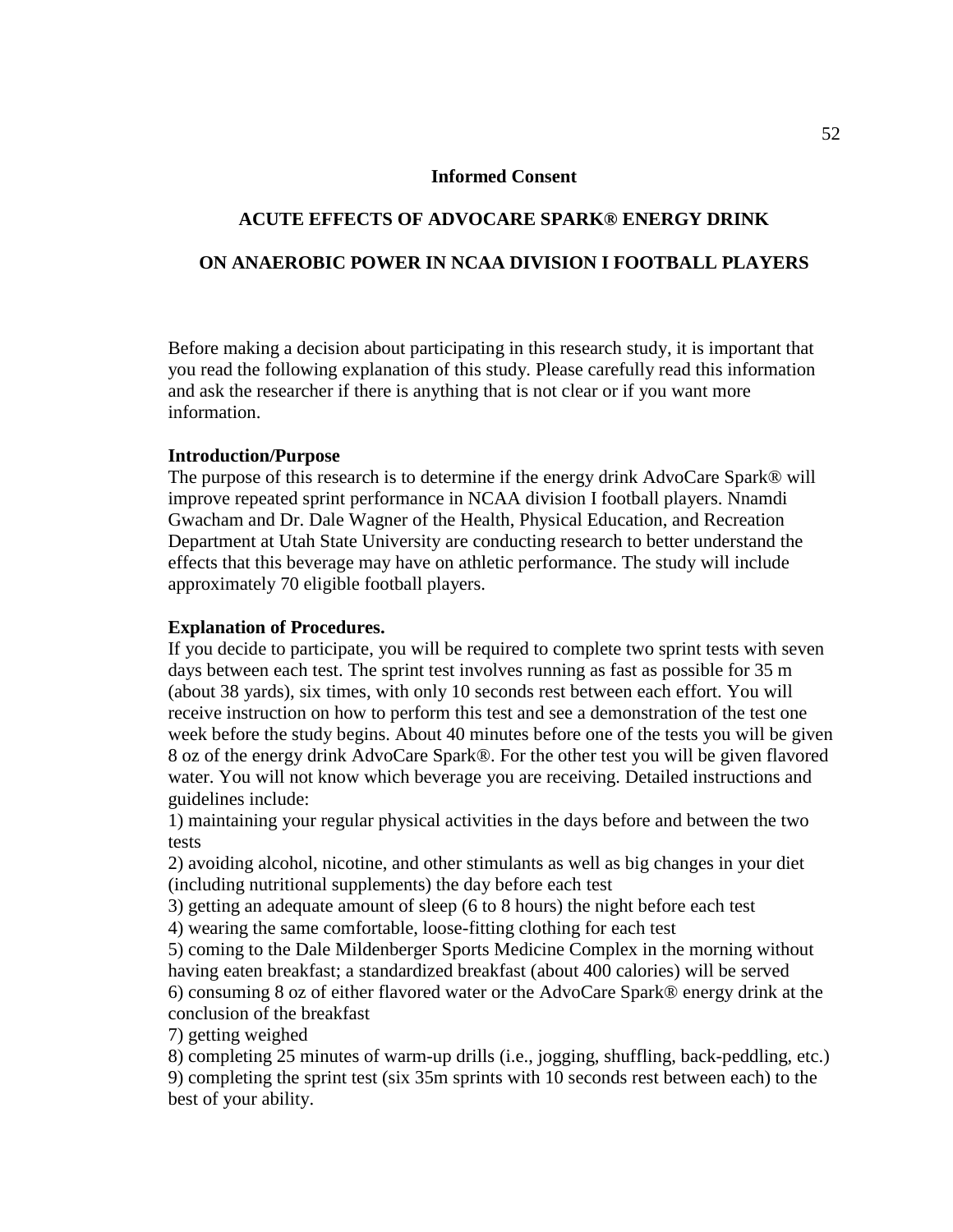## **Risks and Discomforts**

As with any maximal effort exercise test, certain risks and discomforts apply. You will be asked to sprint as fast as possible several times, and this may cause nausea or put you at risk for a pulled muscle. Additionally, the energy drink contains caffeine. Although the caffeine dose used in this study is similar to those encountered in everyday life, over-thecounter supplements have the potential for minor side effects. Side effects for caffeine may include the possibility of headache, dizziness, nausea, and muscle tremor. Individuals who do not consume caffeine on a regular basis may be more prone to side effects than those who are habitual caffeine users.

# **Benefits**

There may or may not be any direct benefit to you by participating in this study. However, we believe that the benefits to both the participants and researchers in this study are a greater understanding of the effects of an energy drink (AdvoCare Spark®) on anaerobic power and repeated sprinting performance.

# **Questions**

If you have any questions concerning this research study or believe that you have been injured as a result of your participation in this study, you can contact Dr. Dale Wagner (principal investigator) at 435-797-8253 or by email at dale.wagner@usu.edu or Nnamdi Gwacham (student researcher) at 909-438-6658 or by email at nnamdi.gwacham@usu.edu. If you have questions about your rights as a research participant or a concern or complaint about the study and would like to contact someone other than the researchers, you may contact the Institutional Review Board (IRB) Administrator at 435-797-0567 or email at irb@usu.edu.

## **Voluntary Participation and Withdrawal without Prejudice**

Participation in this study is voluntary; refusal to participate will involve no penalty. Each participant is free to withdraw consent and discontinue participation in this project at any time without prejudice from the researchers or Utah State University.

# **Confidentiality**

All information gathered from the study will remain confidential and kept in a locked drawer. Computer analysis of the data will be numerically coded; your name will not appear on the researchers' computers. Participant's individual scores will not be disclosed outside of the testing personnel without each participant's written permission. The results of this study may be published for scientific purposes, but participants' identities will not be revealed.

# **IRB Approval Statement**

The Institutional Review Board (IRB) for the protection of human participants at USU has reviewed and approved this research study. If you have any questions or concerns about your rights you may contact the IRB Administrator at 435-797-0567 or email [irb@usu.edu.](mailto:irb@usu.edu)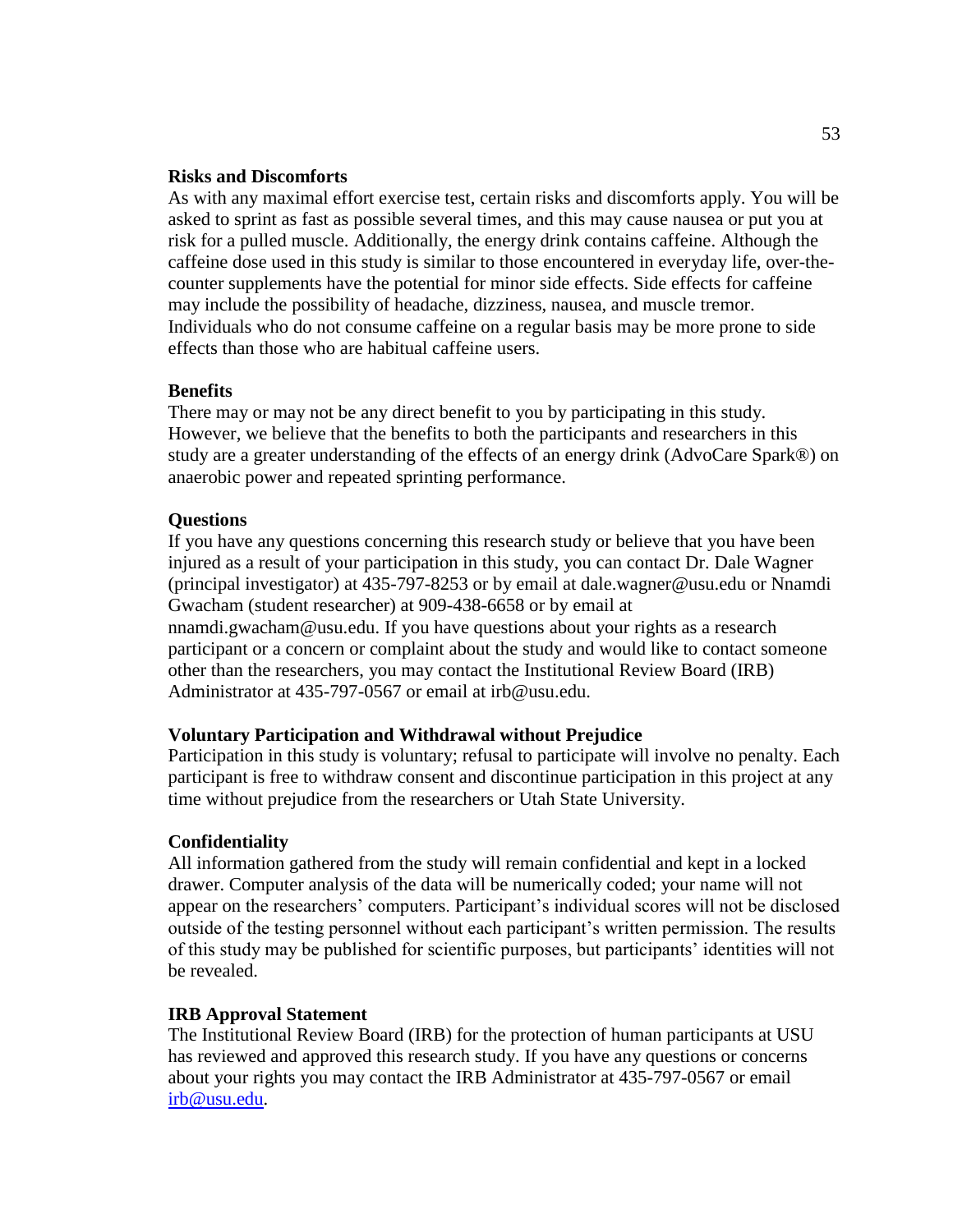# **Copy of Consent**

If you decide to participate in this study, you will be asked to sign two copies of this informed consent. Please retain one copy for your files.

# **Investigator Statement**

"I certify that the research study has been explained to the individual, by me or my research staff, and that the individual understands the nature and purpose, the possible risks and benefits associated with taking part in this research study. Any questions that have been raised have been answered."

# **Signatures of Principal Investigator & Student Researcher**

Dale R. Wagner, Ph.D. Date Principal Investigator 435-797-8253 dale.wagner@usu.edu

Nnamdi Gwacham Date Student Researcher 909-438-6658 nnamdi.gwacham@usu.edu

**Signature of Participant**: By signing below, I agree to participate.

Signature of participant Date

Participant name (printed)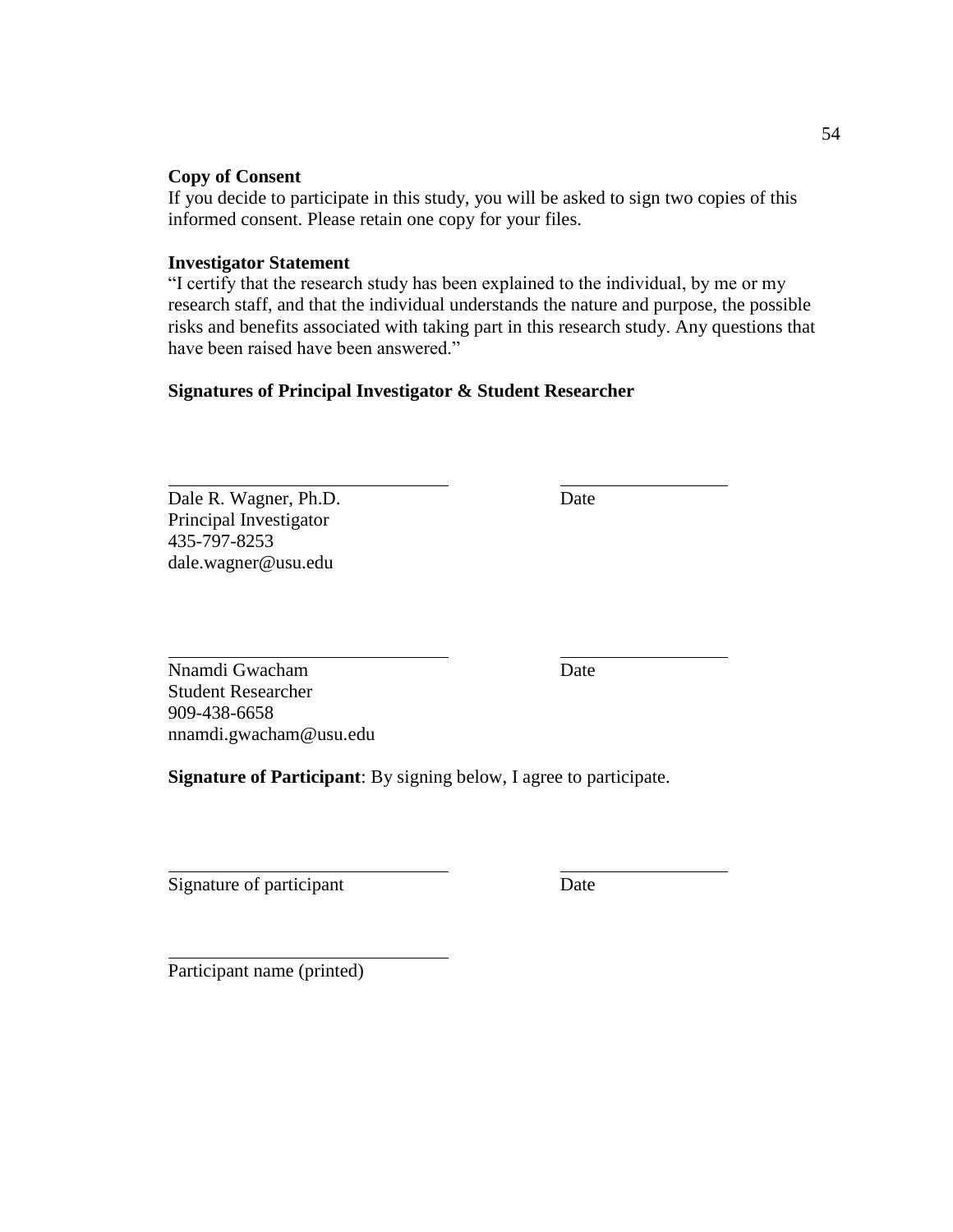Appendix B: Caffeine Inventory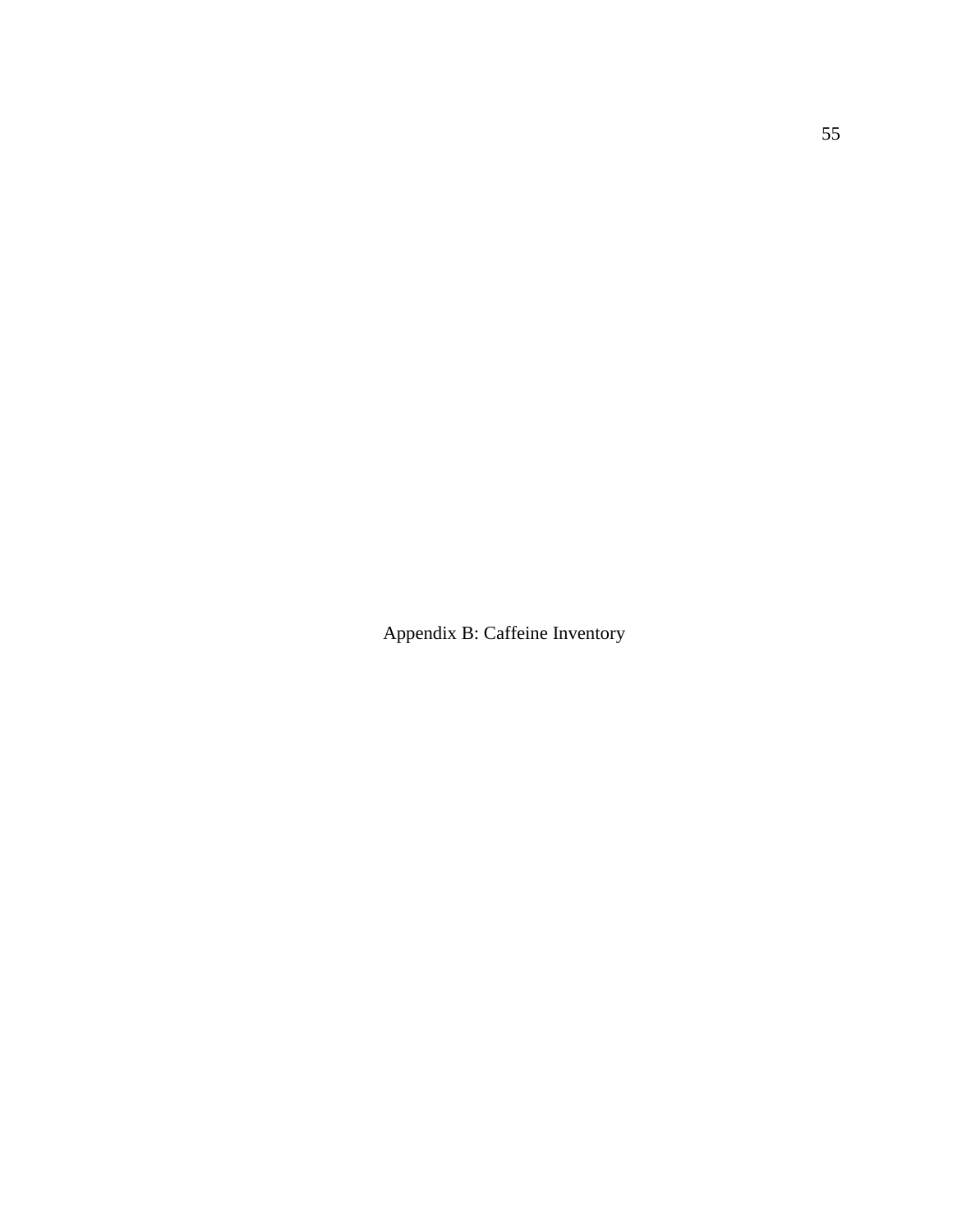| HOW OFTEN DO YOU DRINK THE BEVERAGE? (MARK ONE)                                                          |                                            |                    |                |                   |                 |                |                  | Amount           |                 |                       |                |              |                    |
|----------------------------------------------------------------------------------------------------------|--------------------------------------------|--------------------|----------------|-------------------|-----------------|----------------|------------------|------------------|-----------------|-----------------------|----------------|--------------|--------------------|
|                                                                                                          | Never or<br>less than<br>once per<br>month | $1-3$ per<br>month | 1 per<br>week  | $2-4$ per<br>week | 5-6 per<br>week | 1 per<br>day   | $2-3$ per<br>day | $4-5$ per<br>day | $6+$ per<br>day | Medium<br>Serving     | S              | $\mathbf{M}$ | 56<br>$\mathbf{L}$ |
|                                                                                                          | $Code=0$                                   | $Code=1$           | $Code=2$       | $Code=3$          | $Code=4$        | $Code=5$       | $Code=6$         | $Code=7$         | $Code = 8$      | Size                  | $S=1$          | $M=2$        | $L=3$              |
| Decaffeinated<br>coffee<br>(instant<br>&brewed)                                                          | $\overline{O}$                             | $\overline{O}$     | $\mathbf O$    | $\overline{O}$    | $\overline{O}$  | $\mathcal O$   | $\overline{O}$   | $\overline{O}$   | $\mathcal{O}$   | 1 cup<br>(8 oz)       | $\mathbf O$    | $\mathbf O$  | $\overline{O}$     |
| Instant Coffee,<br>not<br>decaffeinated<br>(including<br>flavored types)                                 | $\mathbf O$                                | $\overline{O}$     | $\overline{O}$ | $\mathbf O$       | $\overline{O}$  | $\overline{O}$ | $\overline{O}$   | $\overline{O}$   | $\overline{O}$  | 1 cup<br>(8 oz)       | $\overline{O}$ | $\mathbf O$  | $\mathbf{O}$       |
| <b>Brewed Coffee,</b><br>not<br>decaffeinated                                                            | $\mathbf{O}$                               | $\overline{O}$     | $\mathbf O$    | $\overline{O}$    | $\overline{O}$  | $\overline{O}$ | $\overline{O}$   | $\overline{O}$   | $\mathbf O$     | 1 cup<br>(8 oz)       | $\mathbf{O}$   | $\mathbf{O}$ | $\overline{O}$     |
| Decaffeinated<br>espresso &<br>espresso drinks<br>(Latte, Mocha)                                         | $\overline{O}$                             | $\overline{O}$     | $\mathcal{O}$  | $\mathbf{O}$      | $\mathbf{O}$    | $\mathcal O$   | $\overline{O}$   | $\mathcal{O}$    | $\mathcal{O}$   | 1 shot of<br>espresso | $\mathbf O$    | $\mathbf O$  | $\mathbf{O}$       |
| Espresso &<br>espresso drinks,<br>not<br>decaffeinated<br>(Latte, Mocha)                                 | $\overline{O}$                             | $\overline{O}$     | $\overline{O}$ | $\overline{O}$    | $\mathcal{O}$   | $\overline{O}$ | $\overline{O}$   | $\overline{O}$   | $\overline{O}$  | 1 shot of<br>espresso | $\overline{O}$ | $\mathbf O$  | $\overline{O}$     |
| Herbal or<br>decaffeinated tea<br>(instant, bottled,<br>& brewed)                                        | $\overline{O}$                             | $\mathbf O$        | $\mathbf O$    | $\mathbf O$       | $\mathbf O$     | ${\rm O}$      | $\overline{O}$   | $\mathbf O$      | $\overline{O}$  | 1 cup<br>(8 oz)       | $\mathbf O$    | $\mathbf O$  | $\overline{O}$     |
| Green tea (not<br>decaffeinated-<br>instant, bottled<br>or brewed)                                       | $\overline{O}$                             | $\overline{O}$     | $\mathbf O$    | $\overline{O}$    | $\overline{O}$  | $\mathcal O$   | $\overline{O}$   | $\mathbf O$      | $\mathbf O$     | 1 cup<br>(8 oz)       | $\overline{O}$ | $\mathbf O$  | $\overline{O}$     |
| Black tea such<br>as Lipton®, or<br>Earl Grey (not<br>decaffeinated-<br>instant, bottled,<br>and brewed) | $\mathcal O$                               | $\mathbf O$        | ${\cal O}$     | $\mathbf O$       | $\mathbf{O}$    | ${\rm O}$      | $\mathbf O$      | $\mathbf O$      | $\mathcal{O}$   | 1 cup<br>(8 oz)       | $\mathcal O$   | $\mathbf O$  | $\mathbf{O}$       |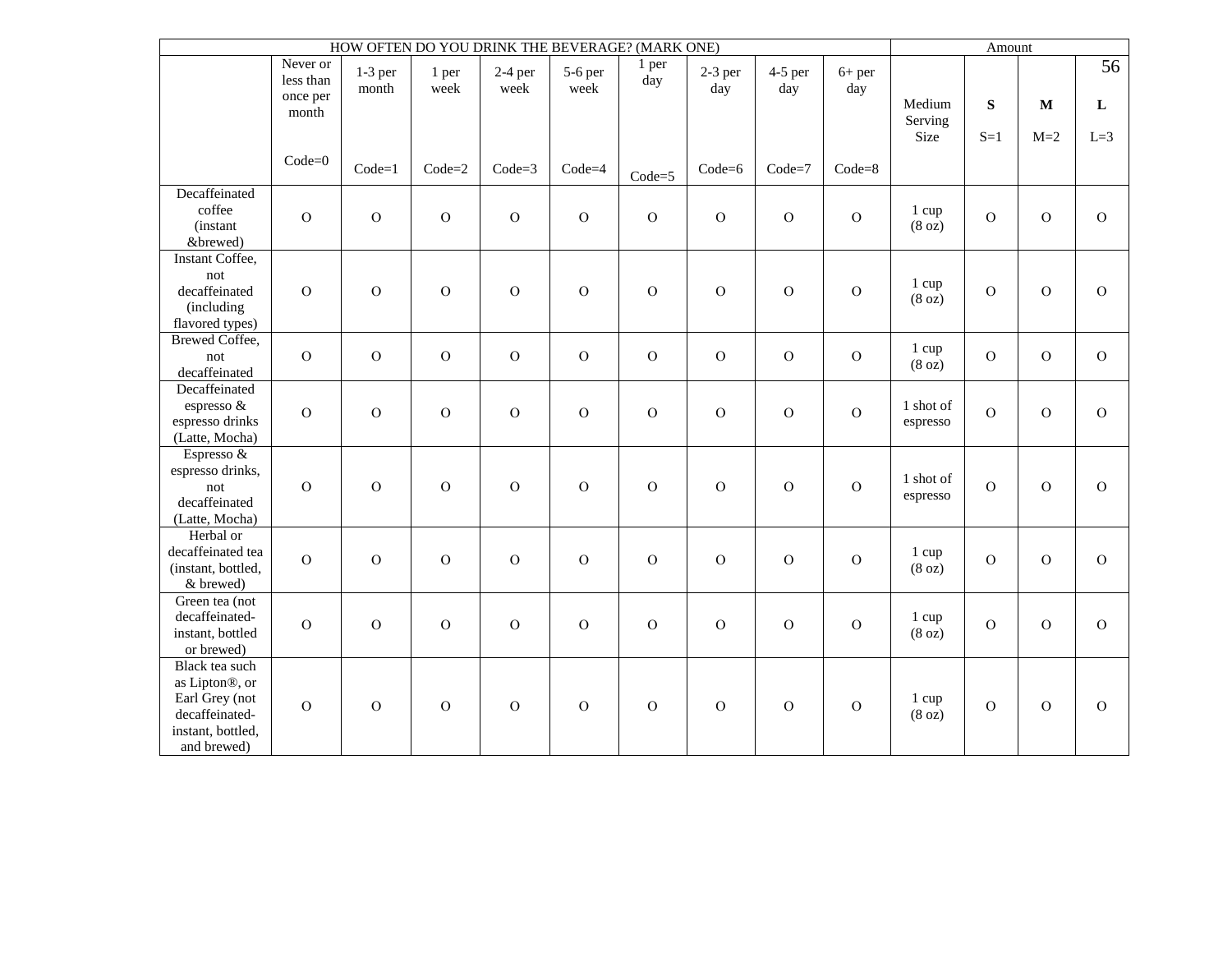| Jolt <sup>®</sup> , Surge <sup>®</sup> ,<br>Mountain<br>Dew®, Red<br>Bull <sup>®</sup> & other<br>highly<br>caffeinated<br>sodas | $\Omega$       | $\Omega$ | $\Omega$      | $\mathbf{O}$  | $\Omega$       | $\Omega$      | $\Omega$       | $\Omega$ | $\mathcal{O}$ | 1 can<br>(12 oz) | $\mathbf{O}$  | $\Omega$ | $\Omega$ |
|----------------------------------------------------------------------------------------------------------------------------------|----------------|----------|---------------|---------------|----------------|---------------|----------------|----------|---------------|------------------|---------------|----------|----------|
| Regular colas &<br>root beer (with<br>caffeine, not<br>diet)                                                                     | $\overline{O}$ | $\Omega$ | $\mathcal{O}$ | $\mathbf{O}$  | $\Omega$       | $\Omega$      | $\Omega$       | $\Omega$ | $\mathcal{O}$ | 1 can<br>(12 oz) | $\Omega$      | $\Omega$ | $\Omega$ |
| Diet colas & diet<br>root beer (with<br>caffeine)                                                                                | $\Omega$       | $\Omega$ | $\mathcal{O}$ | $\mathbf{O}$  | $\overline{O}$ | $\Omega$      | $\overline{O}$ | $\Omega$ | $\mathcal{O}$ | 1 can<br>(12 oz) | $\mathbf{O}$  | $\Omega$ | $\Omega$ |
| Regular colas &<br>root beer<br>(caffeine free,<br>not diet)                                                                     | $\overline{O}$ | $\Omega$ | $\Omega$      | $\mathcal{O}$ | $\Omega$       | $\Omega$      | $\Omega$       | $\Omega$ | $\mathcal{O}$ | 1 can<br>(12 oz) | $\mathbf{O}$  | $\Omega$ | $\Omega$ |
| Diet colas & diet<br>root beer<br>(caffeine free,<br>not diet)                                                                   | $\overline{O}$ | $\Omega$ | $\mathcal{O}$ | $\mathcal{O}$ | $\Omega$       | $\mathcal{O}$ | $\mathcal{O}$  | $\Omega$ | $\mathcal{O}$ | 1 can<br>(12 oz) | $\mathcal{O}$ | $\Omega$ | $\Omega$ |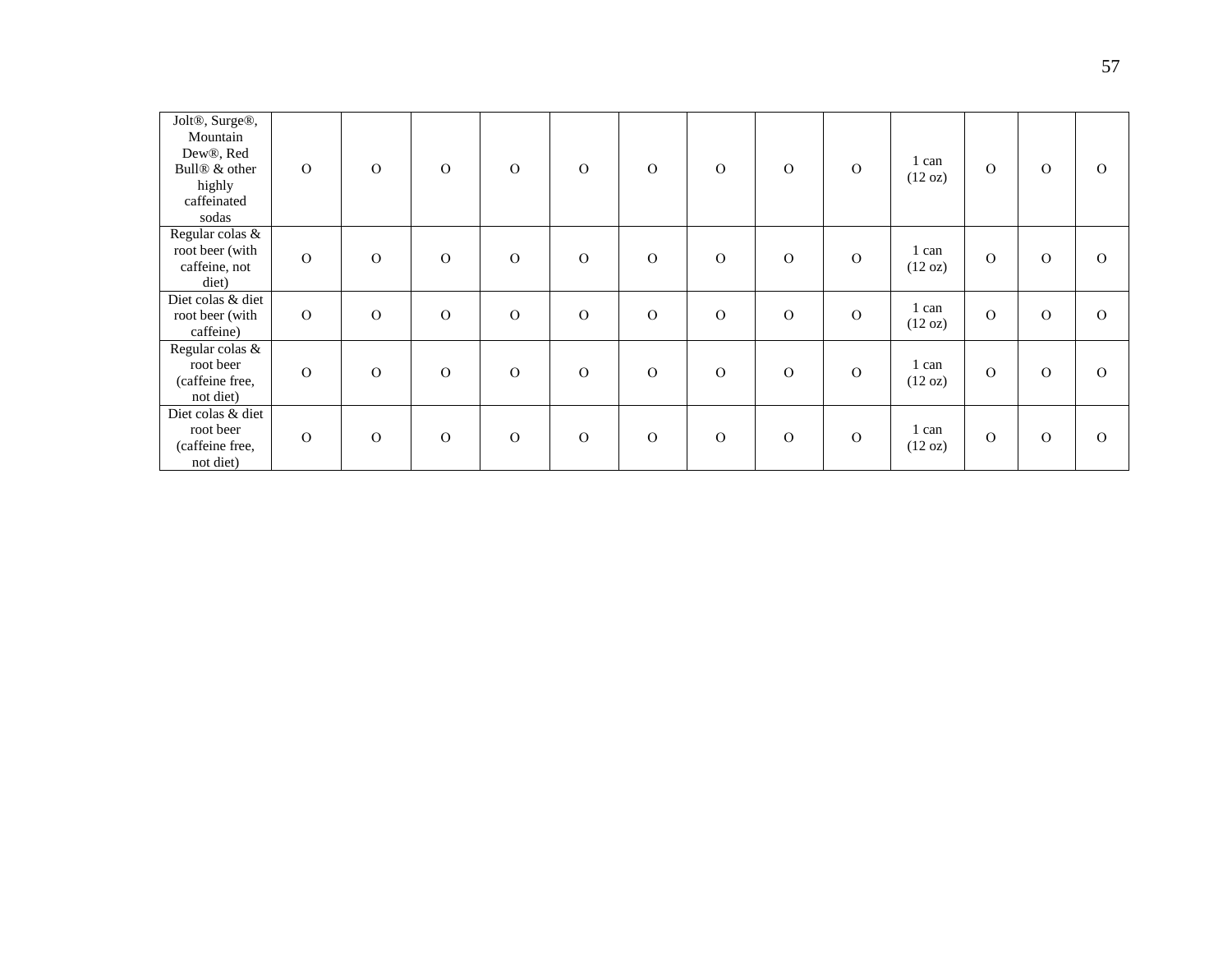Appendix C: Data Collection